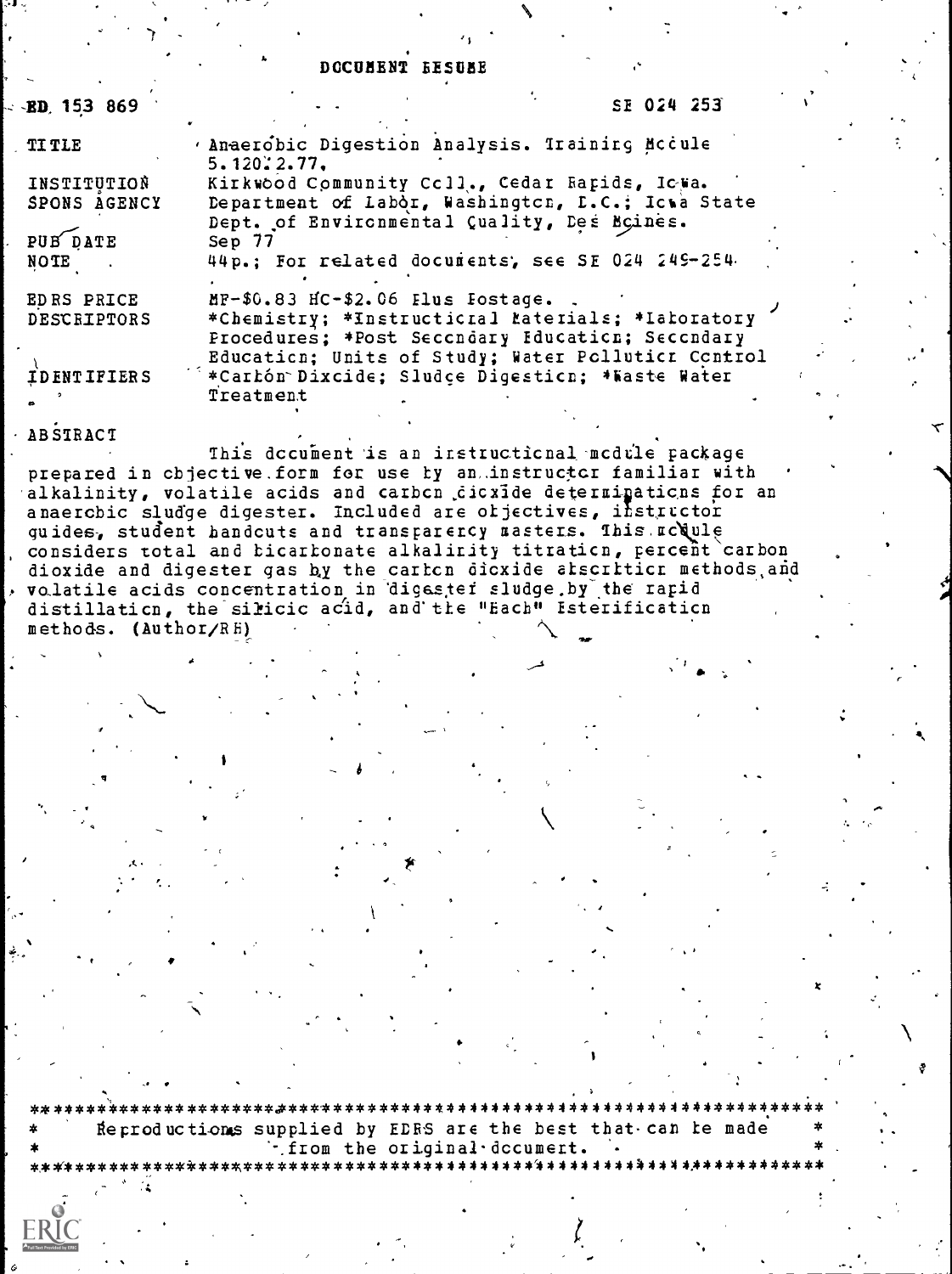#### U S DEPARTMENT OF HEALTH. EDUCATION & WELFARE NATIONAL INSTITUTE OF EDUCATION

THIS DOCUMENT 'HAS BEEN REPRO. OUCED EXACTLY AS RECEIVED FROM THE PERSON OR ORGANIZATION ORIGIN. ATING IT POINTS OF MEW OR OPINIONS<br>STATED DO NOT NECESSARILY REPRE-<br>SENT OFFICIAL NATIONAL INSTITUTE OF<br>EDUCATION POSITION OR POLICY:

## <sup>4</sup> ANAEROBIC DIGESTION ANALYSIS

 $ED1-53869$ 

024 253

Training Module 5.120.2.77

PERMISSION TO REPRODUCE THIS MATERIAL HAS BEEN GRANTED BY

Mary Jo Bruett. TO THE EDUCATIONAL RESOURCES

INFORMATION CENTER (ERIC) AND USERS OF THE ERIC SYSTEM.%

#### Prepared for the

Iowa Department of Environmental Quality Wallace State Office Building Des Moines; Iowa 50319

> Kirkwood Community College 6301 Kirkwood Boulevard, S. W. P. O. Box 2068 Cedar Rapids, Iowa-52406

.4

 $by,$ 

. The publication of these training materials was financially aided through a contract between the Iowa Department of Environmental Quality and the Office of Planning and Programming, using funds available under the Comprehensive Employment and Training Act of 1973. However, the opinions expressed herein do not necessarily reflect the position or policy of the U. S. Department of Labor, and no official endorsement by. the U. S. Department of Labor should be inferred.

September, 1977

 $\mathcal{I}$  . The set of  $\mathcal{I}$ 

\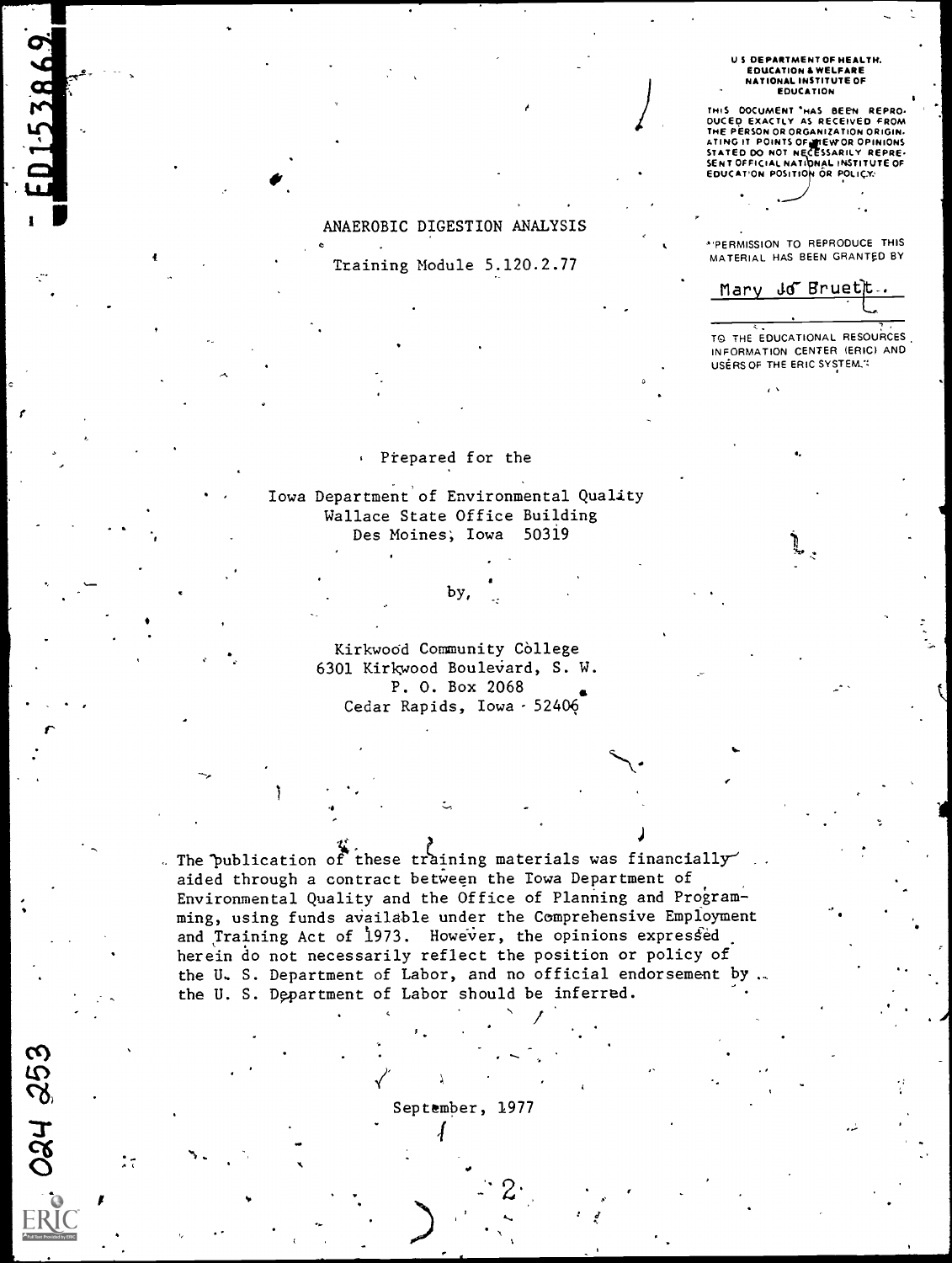The mention of trade names, or use of manufacturers technical bulletins, diagrams depicting specific equipment, or the commercial product in this module, is for illustration purposes, and does not constitute endorsement or recommendation for use by Kirkwood Community College nor by the Iowa Department of Environmental Quality.

ч¢,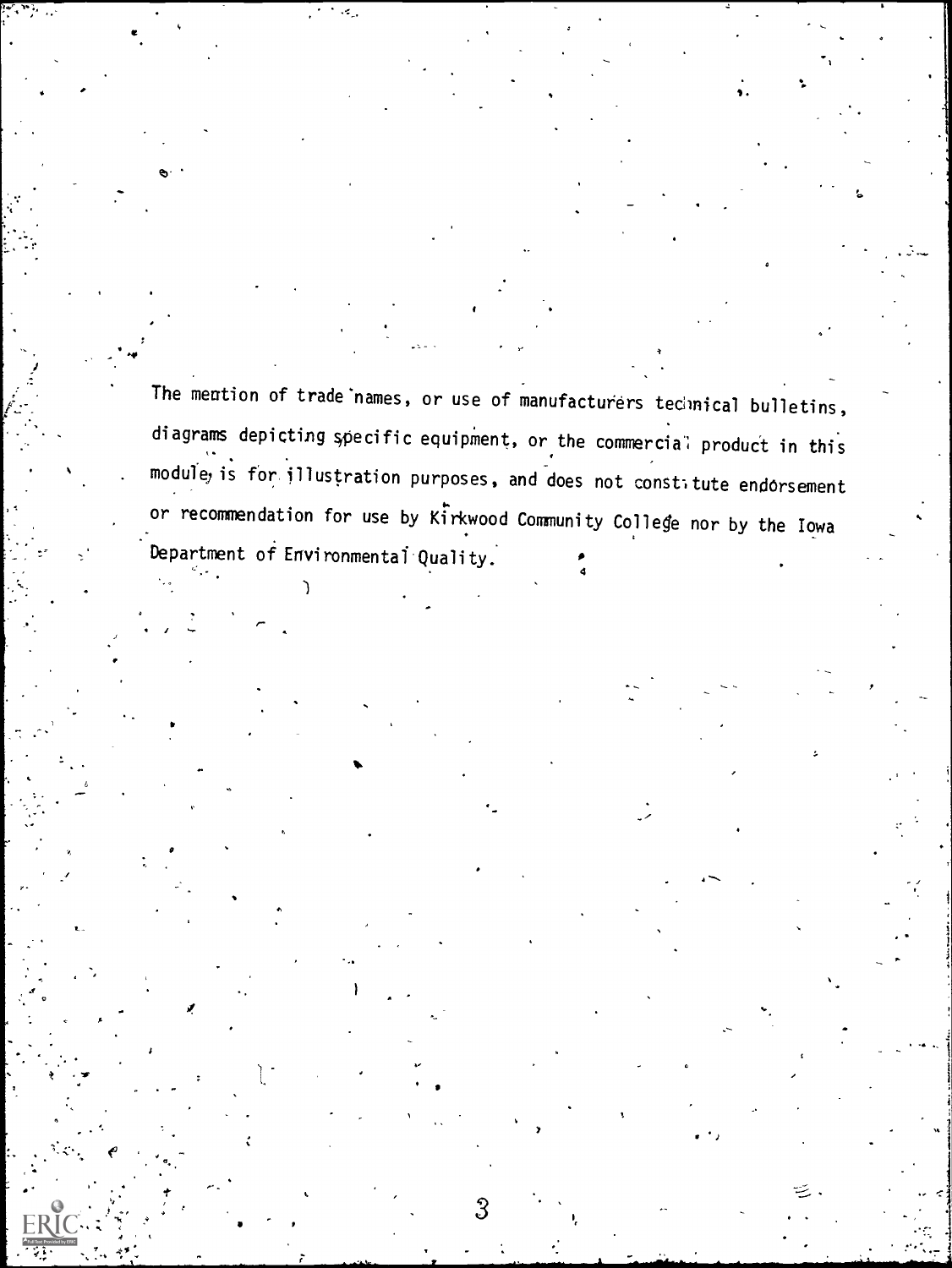Page '3

 $\mathbf{t}$ 

| Module No.                                       | Module Title                                                                                              |
|--------------------------------------------------|-----------------------------------------------------------------------------------------------------------|
|                                                  | Anaerobic Digester Test Procedures                                                                        |
| Approx. Time $\int$ o.<br>$\mathcal{N}$          | Topics                                                                                                    |
| 12 hours                                         | Alkalniity                                                                                                |
|                                                  | Alkalinity Testing                                                                                        |
|                                                  | Determination of Alkalinity                                                                               |
|                                                  | Digester Gas Analysis                                                                                     |
|                                                  | Volatile Acids                                                                                            |
|                                                  | Volatile Acids Testing                                                                                    |
|                                                  | Volatile Acids/Alkalinity Ratio                                                                           |
|                                                  | Determination of Volatile Acids by<br>Rapid Distillation                                                  |
|                                                  | Determination of Volatile Acids by<br>Silicic Acid Method                                                 |
|                                                  | Determination of Volatile Acids by<br>Hach Method                                                         |
|                                                  | Selection of Method for Volatile Acids<br>Analysis                                                        |
| Objective                                        |                                                                                                           |
|                                                  | When the participants complete this module they should be able to analyze                                 |
|                                                  | anaerobic digester contents for alkalinity and volatile acids and report the                              |
|                                                  | , results as a volatile acids/alkalinity ratio. The participant should also be $\cdot$                    |
|                                                  | - able to determine the amount CO <sub>2</sub> in digester ga $\ddot{\mathbf{r}}$ upon completion of this |
| module.                                          |                                                                                                           |
| References                                       |                                                                                                           |
| Anaerobic Sludge Digestion Manual (EPA).         |                                                                                                           |
| Operation of Wastewater Treatment Plants (Kerri) |                                                                                                           |
| Standard Methods, 13th and 14th Eds.             |                                                                                                           |
|                                                  |                                                                                                           |

 $\frac{d}{dt}$ 

4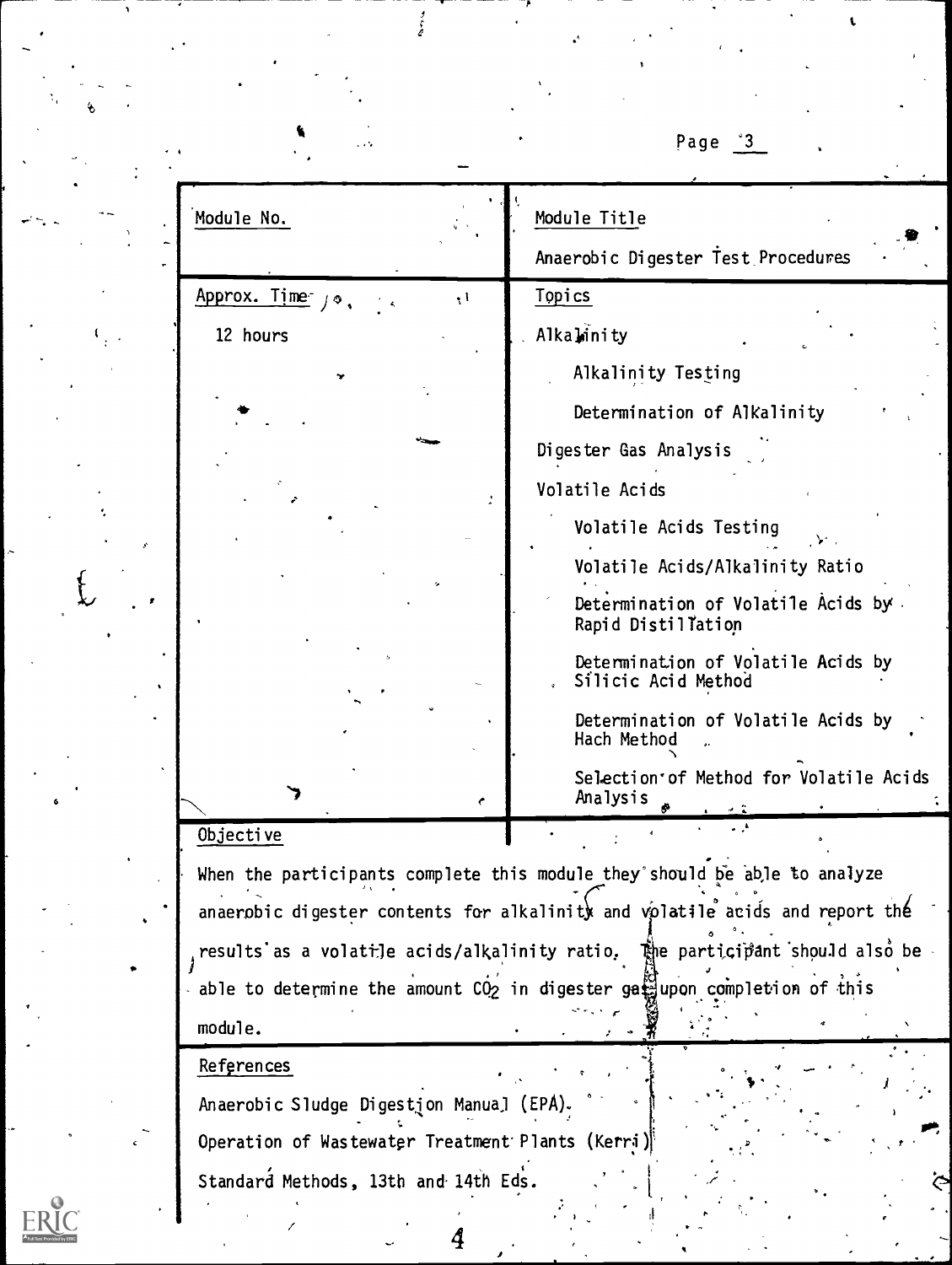$\mathbf{I}$  is a set of  $\mathbf{I}$ 

 $\overline{a}$ 

## Instructional Aids

EPA slide-tape is available from:

Eileen Hopewell National Training Center Water Programs Operation Vine & St. Claire St. Cincinnati, Ohio 45268

## Overheads

Typed pverheads are example.of overhead layout and content. For classroon use the overhead should be constructed using colored, 1/4 inch dry transfer letters..

Other overheads may  $\beta e$  copied directly.

 $\bullet$   $\bullet$   $\bullet$ 

Handouts'

4

Handouts<sub>a</sub>may be copied directly.

Lab supplies and apparatus \*

Supplies and apparatus should be supplied per handouts so that participants may work in groups of 2 or 3.

1**/4** 1/4 1/4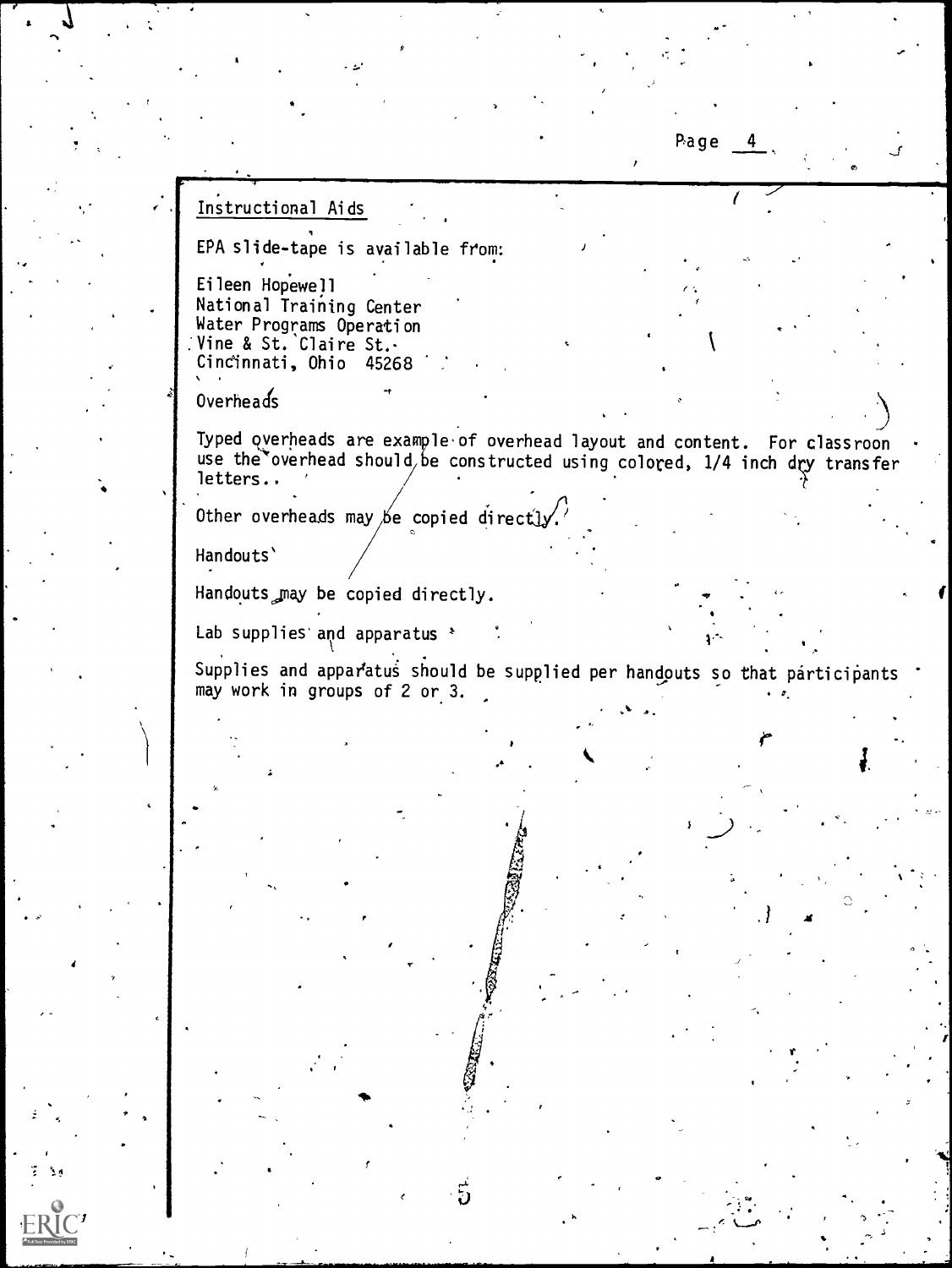| Module No:                   | Module Title:                                                                                                                                                                                                          |   |  |
|------------------------------|------------------------------------------------------------------------------------------------------------------------------------------------------------------------------------------------------------------------|---|--|
|                              | Anaerobic Digester Test Procedures                                                                                                                                                                                     |   |  |
|                              | Submodule Title:                                                                                                                                                                                                       |   |  |
| Approx. Time:                |                                                                                                                                                                                                                        |   |  |
| 30 Min.                      | Topic:<br>Test Procedures                                                                                                                                                                                              |   |  |
|                              |                                                                                                                                                                                                                        |   |  |
|                              | Objectives: When the participant completes this topic he should be able to:<br>1. Identify the type or class of material being analyzed in the alkalinity<br>test, volatile acids test and digestor gas analysis test. |   |  |
| 2.                           | Identify the accepted units of expression for reporting results of the<br>volatile acids test, alkalinity test and digester gas analysis test.                                                                         |   |  |
| 3.                           | Indicate the range of concentrations of volatile acids, alkalinity and<br>CO <sub>2</sub> in digester gas normally found in a properly operating digester.                                                             |   |  |
|                              |                                                                                                                                                                                                                        |   |  |
| Instructional Aids:          |                                                                                                                                                                                                                        |   |  |
| Instructional Approach:      |                                                                                                                                                                                                                        |   |  |
|                              |                                                                                                                                                                                                                        |   |  |
| Lecture - Discussion         |                                                                                                                                                                                                                        |   |  |
|                              |                                                                                                                                                                                                                        |   |  |
| References:                  |                                                                                                                                                                                                                        |   |  |
| Anaerobic Sludge Digestion - |                                                                                                                                                                                                                        |   |  |
|                              |                                                                                                                                                                                                                        |   |  |
|                              |                                                                                                                                                                                                                        | δ |  |
|                              |                                                                                                                                                                                                                        |   |  |
| Class Assignments!           |                                                                                                                                                                                                                        |   |  |

 $\bullet$   $\qquad \qquad \bullet$ 

 $\ddot{\cdot}$ 

ti

t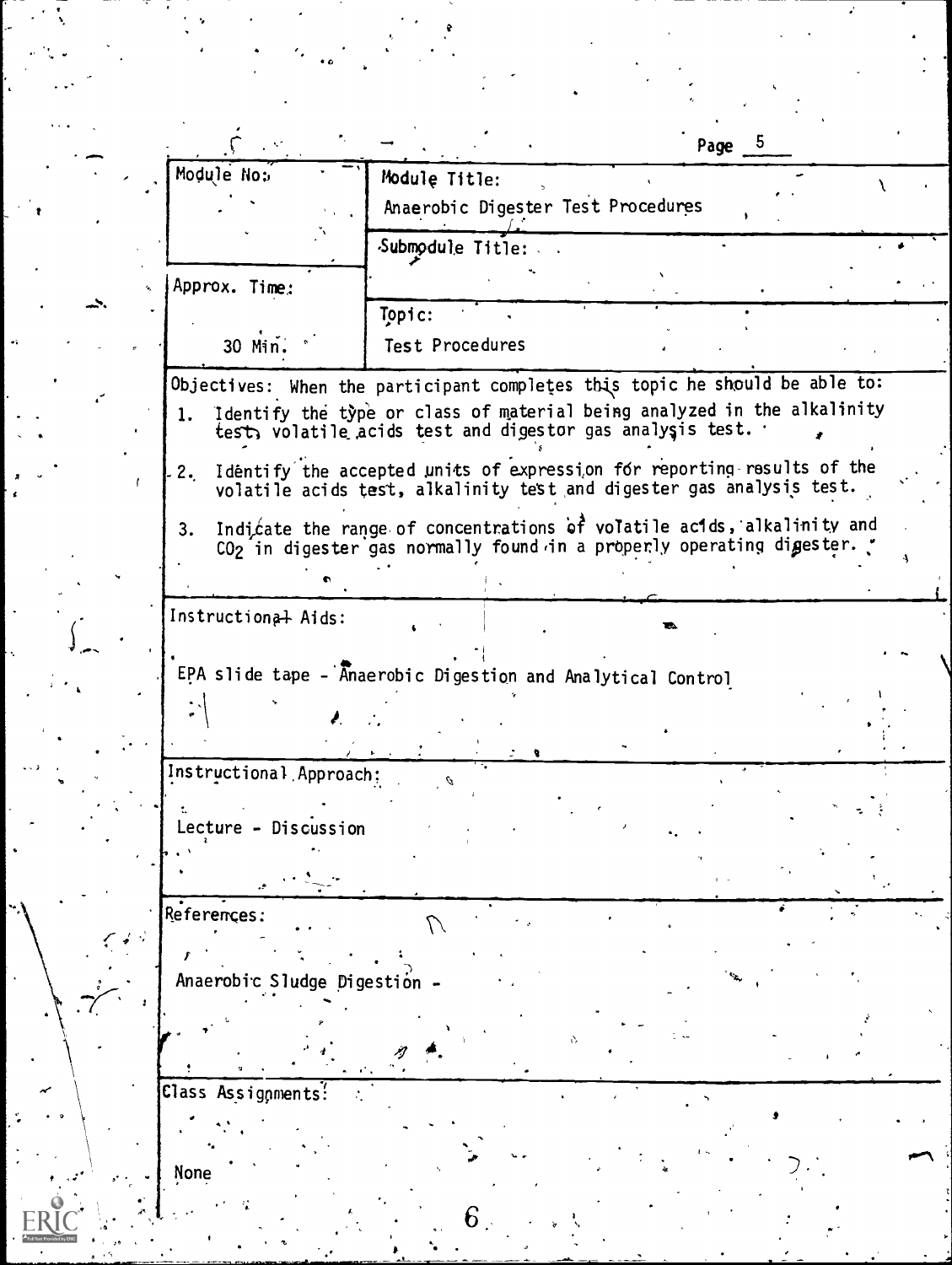|                    |                   | r aye                                                                                                                                 |
|--------------------|-------------------|---------------------------------------------------------------------------------------------------------------------------------------|
| Module No:         | Topic:            |                                                                                                                                       |
|                    | Test Procedures - |                                                                                                                                       |
| Instructor liotes: |                   | Instructor Outline:                                                                                                                   |
|                    |                   |                                                                                                                                       |
|                    |                   |                                                                                                                                       |
|                    |                   | 1.<br>I dentify each of the tests and,<br>a.<br>indicate the type of sample required.                                                 |
| Slide Tape         |                   | $\overline{b}$ .<br>Discuss volatile acids, indicate how<br>they are produced in a digestor and<br>how they are used in the digester. |
| سمو                |                   | Discuss alkalinity, indicate the<br>$\mathsf{c}$ .                                                                                    |
|                    |                   | sources of alkalinity in a digester.                                                                                                  |
|                    |                   | Discuss the components of digester.<br>d.<br>gas.                                                                                     |
|                    |                   |                                                                                                                                       |
|                    |                   | 2:<br>Identify the standard units of<br>a.<br>$exp$ ression $\forall$ for alkalinity, volatile<br>acids and digester gas.             |
|                    |                   |                                                                                                                                       |
|                    |                   | Identify the range of concentrations<br>3.<br>normally found in an operating digester.                                                |
|                    |                   | Volatile acids                                                                                                                        |
|                    |                   | Alkalimity<br>`Gas                                                                                                                    |
|                    |                   |                                                                                                                                       |
|                    |                   |                                                                                                                                       |
|                    |                   |                                                                                                                                       |
|                    |                   |                                                                                                                                       |
|                    |                   |                                                                                                                                       |
|                    |                   |                                                                                                                                       |
|                    |                   |                                                                                                                                       |
|                    |                   |                                                                                                                                       |
|                    |                   |                                                                                                                                       |
|                    |                   |                                                                                                                                       |
|                    |                   |                                                                                                                                       |
|                    |                   |                                                                                                                                       |
|                    |                   |                                                                                                                                       |
|                    |                   |                                                                                                                                       |
|                    |                   |                                                                                                                                       |
|                    |                   |                                                                                                                                       |

E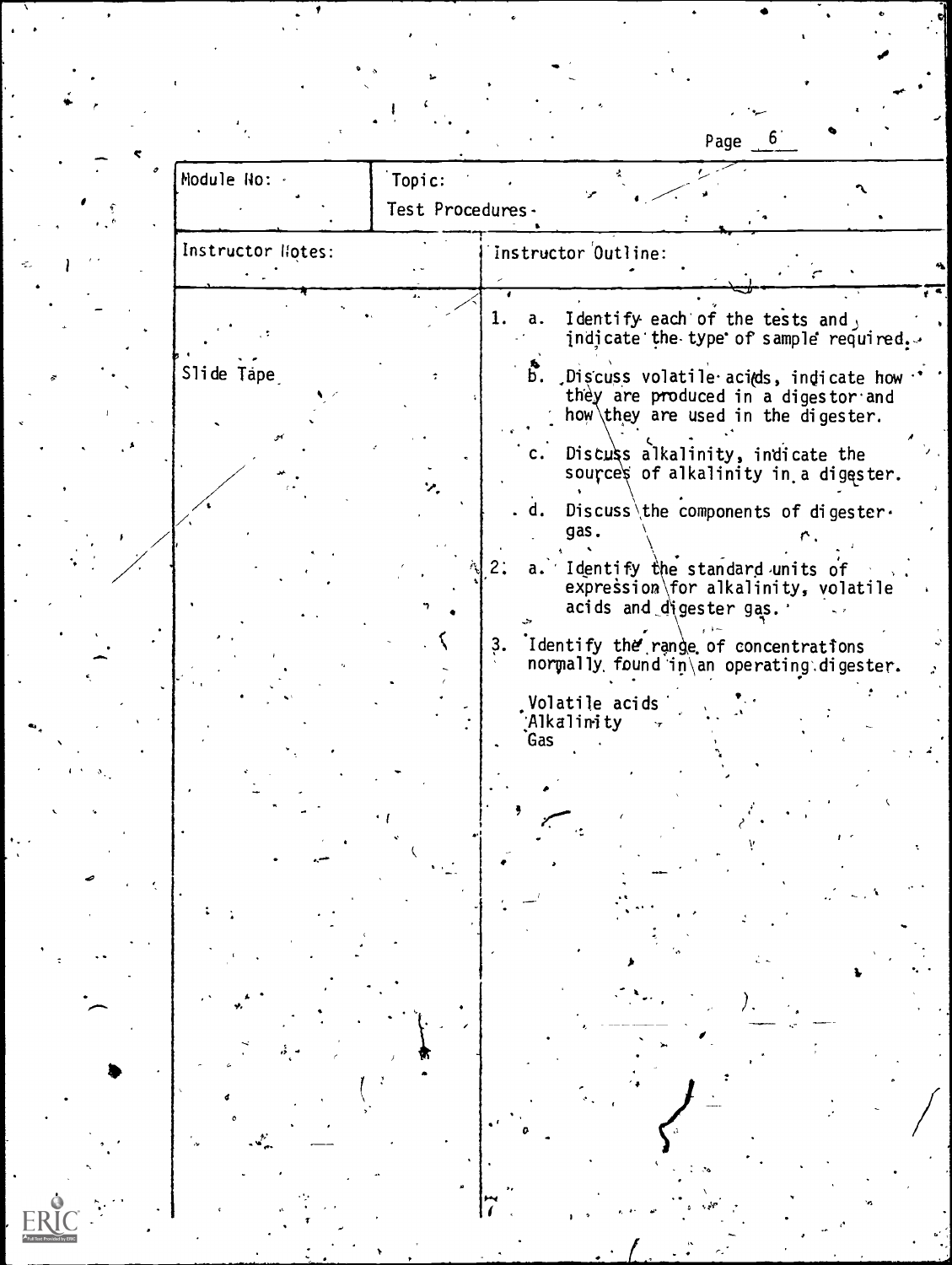|                                                                                         |                                    |                                                                                                                                                                                                                                                                                                                                                                     | Page $\frac{1}{2}$ |  |  |
|-----------------------------------------------------------------------------------------|------------------------------------|---------------------------------------------------------------------------------------------------------------------------------------------------------------------------------------------------------------------------------------------------------------------------------------------------------------------------------------------------------------------|--------------------|--|--|
| Module No:                                                                              | Module Title:                      |                                                                                                                                                                                                                                                                                                                                                                     |                    |  |  |
|                                                                                         | Anaerobic Digester Test Procedures |                                                                                                                                                                                                                                                                                                                                                                     |                    |  |  |
|                                                                                         | Submodule Title:                   | $0$ bjectives: When the participant completes this topic he should be able to:<br>Identify the pH end-point of the total alkalinity titration.<br>Explain why a pH meter is preferred to a colored indicator end point.<br>Differentiate between total alkalinity and bicarbonate alkalinity.<br>6. State safety precautions to be observed in the alkalinity-test. |                    |  |  |
| Approx. Time:                                                                           | Alkalinity                         |                                                                                                                                                                                                                                                                                                                                                                     |                    |  |  |
| $30$ min.                                                                               | Topic:<br>Alkalinity Testing.      |                                                                                                                                                                                                                                                                                                                                                                     |                    |  |  |
|                                                                                         |                                    |                                                                                                                                                                                                                                                                                                                                                                     |                    |  |  |
| Define alkalinity<br>ı.                                                                 |                                    |                                                                                                                                                                                                                                                                                                                                                                     |                    |  |  |
| Indicate how alkalinity differs from pH<br>2.                                           |                                    |                                                                                                                                                                                                                                                                                                                                                                     |                    |  |  |
| 3.                                                                                      |                                    |                                                                                                                                                                                                                                                                                                                                                                     |                    |  |  |
| 4.                                                                                      |                                    |                                                                                                                                                                                                                                                                                                                                                                     |                    |  |  |
| 5.                                                                                      |                                    |                                                                                                                                                                                                                                                                                                                                                                     |                    |  |  |
|                                                                                         |                                    |                                                                                                                                                                                                                                                                                                                                                                     |                    |  |  |
|                                                                                         |                                    |                                                                                                                                                                                                                                                                                                                                                                     |                    |  |  |
| Instructional Aids:                                                                     |                                    |                                                                                                                                                                                                                                                                                                                                                                     |                    |  |  |
|                                                                                         |                                    |                                                                                                                                                                                                                                                                                                                                                                     |                    |  |  |
| Handout - Alkalinity Discussion                                                         |                                    |                                                                                                                                                                                                                                                                                                                                                                     |                    |  |  |
|                                                                                         |                                    |                                                                                                                                                                                                                                                                                                                                                                     |                    |  |  |
|                                                                                         |                                    |                                                                                                                                                                                                                                                                                                                                                                     |                    |  |  |
| Instructional Approach:                                                                 |                                    |                                                                                                                                                                                                                                                                                                                                                                     |                    |  |  |
|                                                                                         |                                    |                                                                                                                                                                                                                                                                                                                                                                     |                    |  |  |
| Lecture - Discussion                                                                    |                                    |                                                                                                                                                                                                                                                                                                                                                                     |                    |  |  |
|                                                                                         |                                    |                                                                                                                                                                                                                                                                                                                                                                     |                    |  |  |
|                                                                                         |                                    |                                                                                                                                                                                                                                                                                                                                                                     |                    |  |  |
| References:                                                                             |                                    |                                                                                                                                                                                                                                                                                                                                                                     |                    |  |  |
|                                                                                         |                                    |                                                                                                                                                                                                                                                                                                                                                                     |                    |  |  |
|                                                                                         |                                    |                                                                                                                                                                                                                                                                                                                                                                     |                    |  |  |
|                                                                                         |                                    |                                                                                                                                                                                                                                                                                                                                                                     |                    |  |  |
| Anaerobic Sludge Digestion Manual .<br>Operation of Wastewater Treatment Plants (Kerri) |                                    |                                                                                                                                                                                                                                                                                                                                                                     |                    |  |  |
|                                                                                         |                                    |                                                                                                                                                                                                                                                                                                                                                                     |                    |  |  |
|                                                                                         |                                    |                                                                                                                                                                                                                                                                                                                                                                     |                    |  |  |
| Class Assignments:                                                                      |                                    |                                                                                                                                                                                                                                                                                                                                                                     |                    |  |  |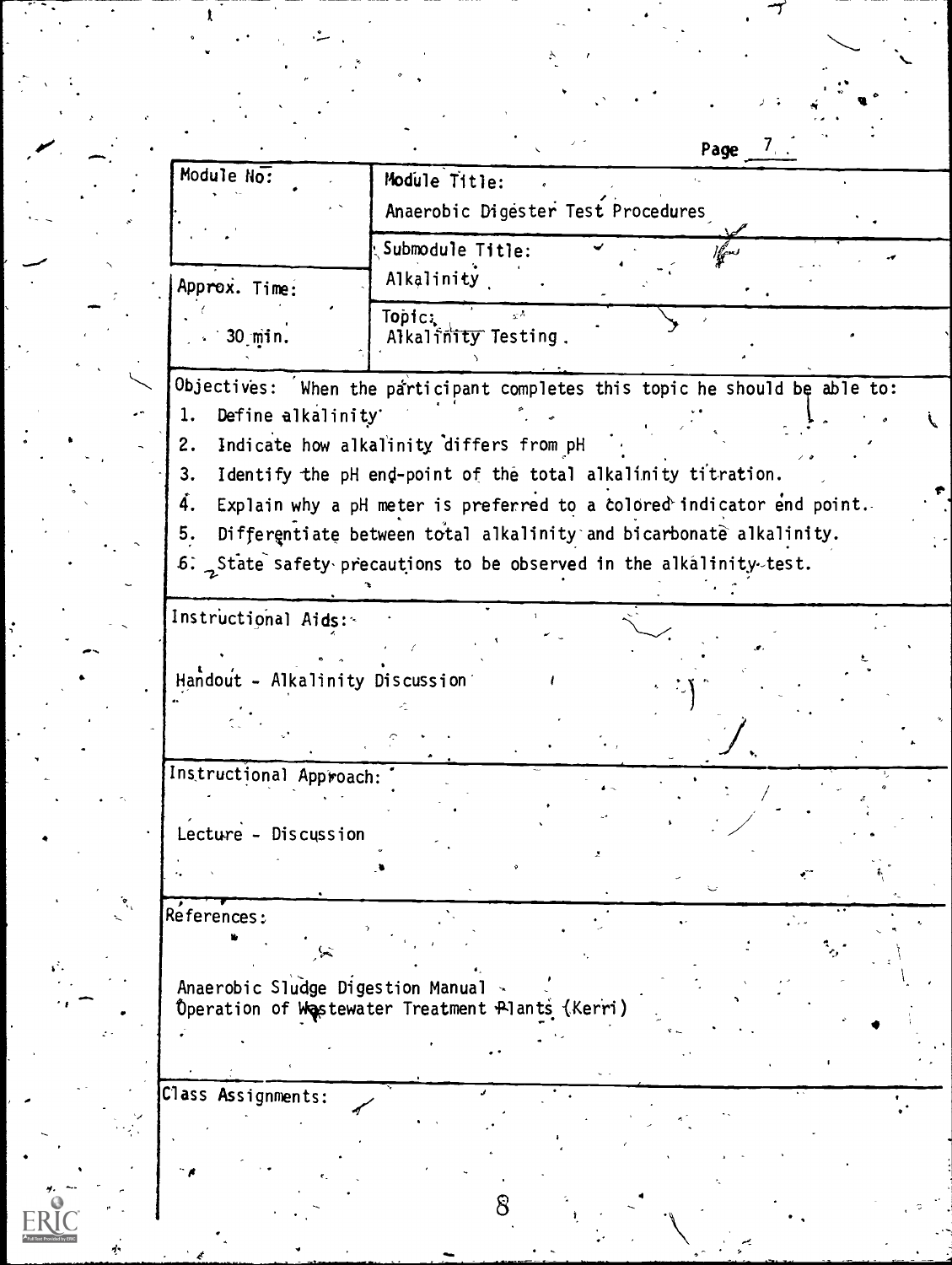|                                               |                              | raye<br>$\circ$                                                                                      |
|-----------------------------------------------|------------------------------|------------------------------------------------------------------------------------------------------|
| Module Not.                                   | Topic:<br>Alkalinity Testing |                                                                                                      |
| Instructor liotes:                            |                              | Instructor Outline:                                                                                  |
| Handout Pages 9 - 14<br>Alkalinity Discussion |                              | 1.<br>Discuss alkalinity and how it is a<br>measure of buffering capacity.                           |
|                                               |                              | 2.<br>Explain how alkalinity differs from pH.                                                        |
| Page 7                                        |                              | 3. Identify the pH end point of the total<br>alkalinity tést.                                        |
|                                               |                              | Explain why this point is used.                                                                      |
|                                               |                              | 4. Discuss the use of the pH meter for end<br>point detection rather than a colored pH<br>indicator. |
|                                               |                              | Explain that the colored pH indicator<br>changes at the same pH as pH end point.                     |
|                                               |                              | 5. List the other types of alkalinity<br>determinations.                                             |
|                                               |                              |                                                                                                      |
|                                               |                              |                                                                                                      |
|                                               |                              |                                                                                                      |
|                                               |                              |                                                                                                      |
|                                               |                              |                                                                                                      |
|                                               |                              |                                                                                                      |
|                                               |                              |                                                                                                      |
|                                               |                              |                                                                                                      |

 $\tilde{\cdot}$ 

 $\frac{16}{16}$  –  $\frac{1}{2}$ 

 $\frac{1}{2}$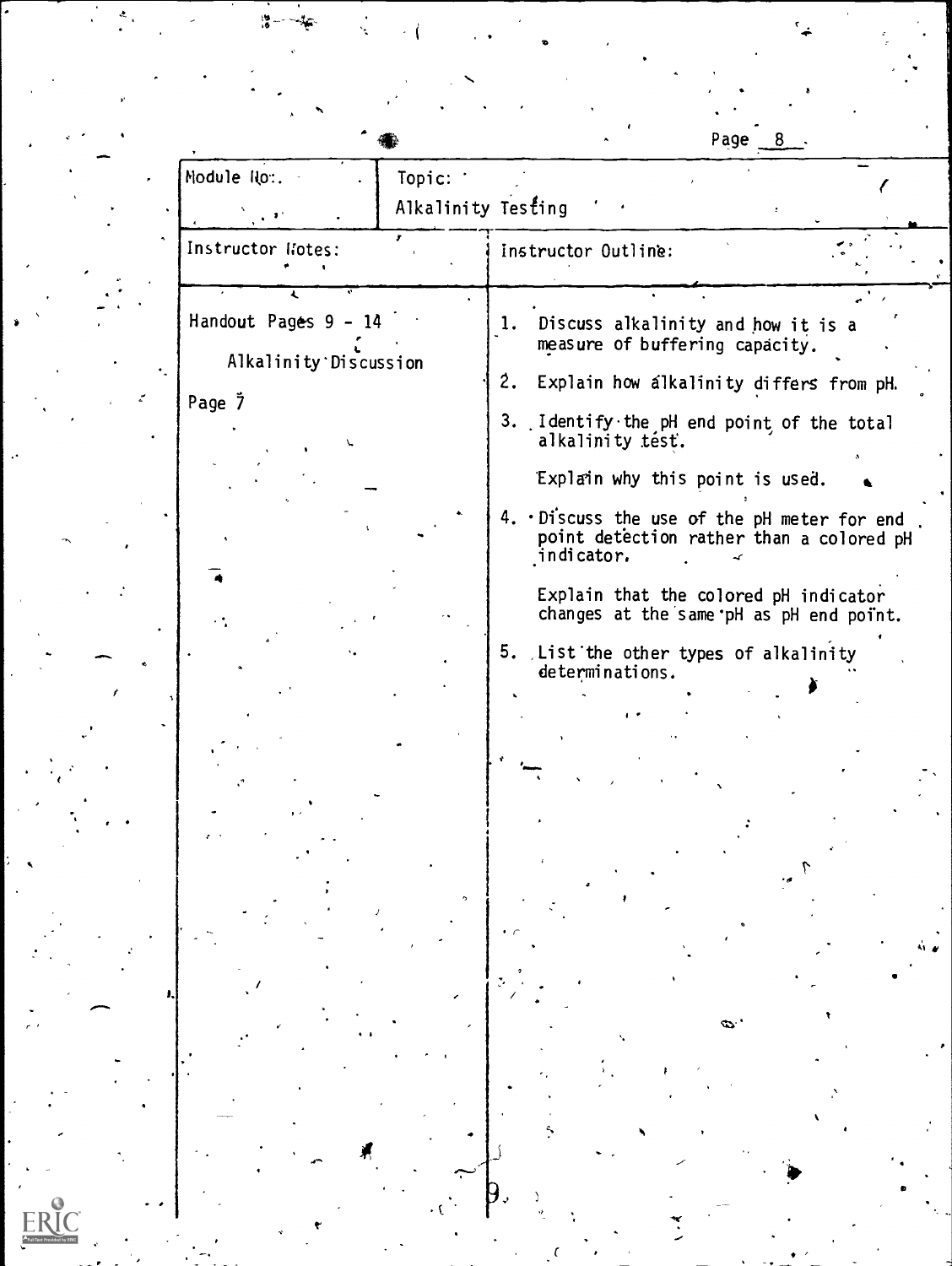Page -9

 $\mathbf{r}$ 

4:

## TOTAL ALKALINITY

Discussion

"P.

Tests for total alkalinity of digesters are normally run on settled supernatant samples. The alkalinity of the recirculated sludge is a measure of the buffer in the digester. When organic matter in a digester is decomposed anaerobically, organic acids are formed which could lower the pH, if buffering materials (buffer capacity) were not present. If the-pH' drops too low; the organisms in the digester could become inactive or die and the digester becomes upset (no longer capable of decomposing organic e matter).

For digester control purposes, the volatile acid/alkalinity. relationship should be determined. When the volatile acid/alkalinity  $\sim$ relationship is from less than  $0.1/1.0$  to  $0.5/1.0$ , the loading and.seed retention of the digester are under control. When the relationship starts increasing and becomes greater than  $0.5/1.0$ , the digester is out of control and will become stuck unless effective corrective action is taken. The pH will not be out of range as long as the volatile acid/alkalinity relationship is low. This relationship gives a warning before trouble starts.

All samples must be settled so that a liquid free of solids is to. available for the test. Tests cannot be calculated correctly if solids are in the sample,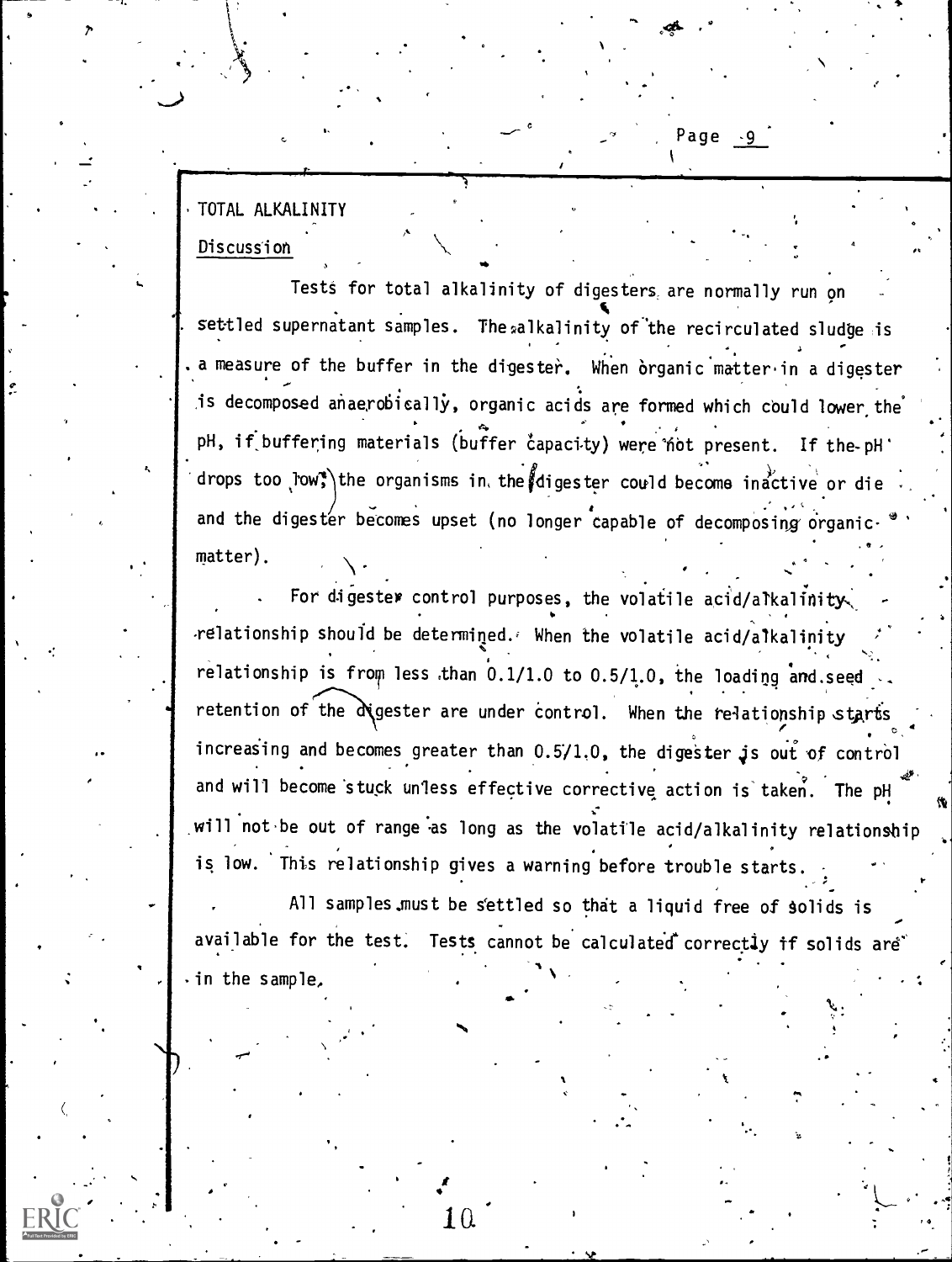|                                 | Page $10$                                                                                                                                 |
|---------------------------------|-------------------------------------------------------------------------------------------------------------------------------------------|
| Module No:                      | Module Title:                                                                                                                             |
|                                 | Anåerobic Digester Test Procedures                                                                                                        |
|                                 | Submodule Title: $\setminus$                                                                                                              |
| Approx. Time:                   | ·Alkaliníty                                                                                                                               |
| 2 hours                         | Topic:<br>Determination of Alkalinity                                                                                                     |
|                                 | Objectives: When the participant completes this topic he should be able to:                                                               |
| 1.                              | Identify proper apparatus and reagents needed for the alkalinity test.                                                                    |
| 2.'                             | Obtain and prepare a proper sample for the alkalinity test.                                                                               |
| 3 <sup>k</sup>                  | Conduct an alkalinity test given proper test equipment, procedures sheet                                                                  |
| and proper sample material.     |                                                                                                                                           |
|                                 | 4. Translate the raw data from the alkalinity test into proper units of<br>expression given appropriate conversion factors and equations. |
| Instructional Aids:             |                                                                                                                                           |
| Overhead Alkalinity Calculation | Hándout - Determination of Alkalinity.<br>Lab apparatus and reagents per handout                                                          |
|                                 |                                                                                                                                           |
| Instructional Approach:         | ٩x                                                                                                                                        |
| Lab                             |                                                                                                                                           |
|                                 |                                                                                                                                           |
| References:                     |                                                                                                                                           |
|                                 |                                                                                                                                           |
| Kérri                           |                                                                                                                                           |
|                                 |                                                                                                                                           |
|                                 |                                                                                                                                           |
| Class Assignments:              |                                                                                                                                           |
| Lab proceduře                   |                                                                                                                                           |
|                                 |                                                                                                                                           |

 $\ddot{\varepsilon}$ 

ERIC

 $\hat{\mathcal{A}}_k$ 

 $\hat{\psi}$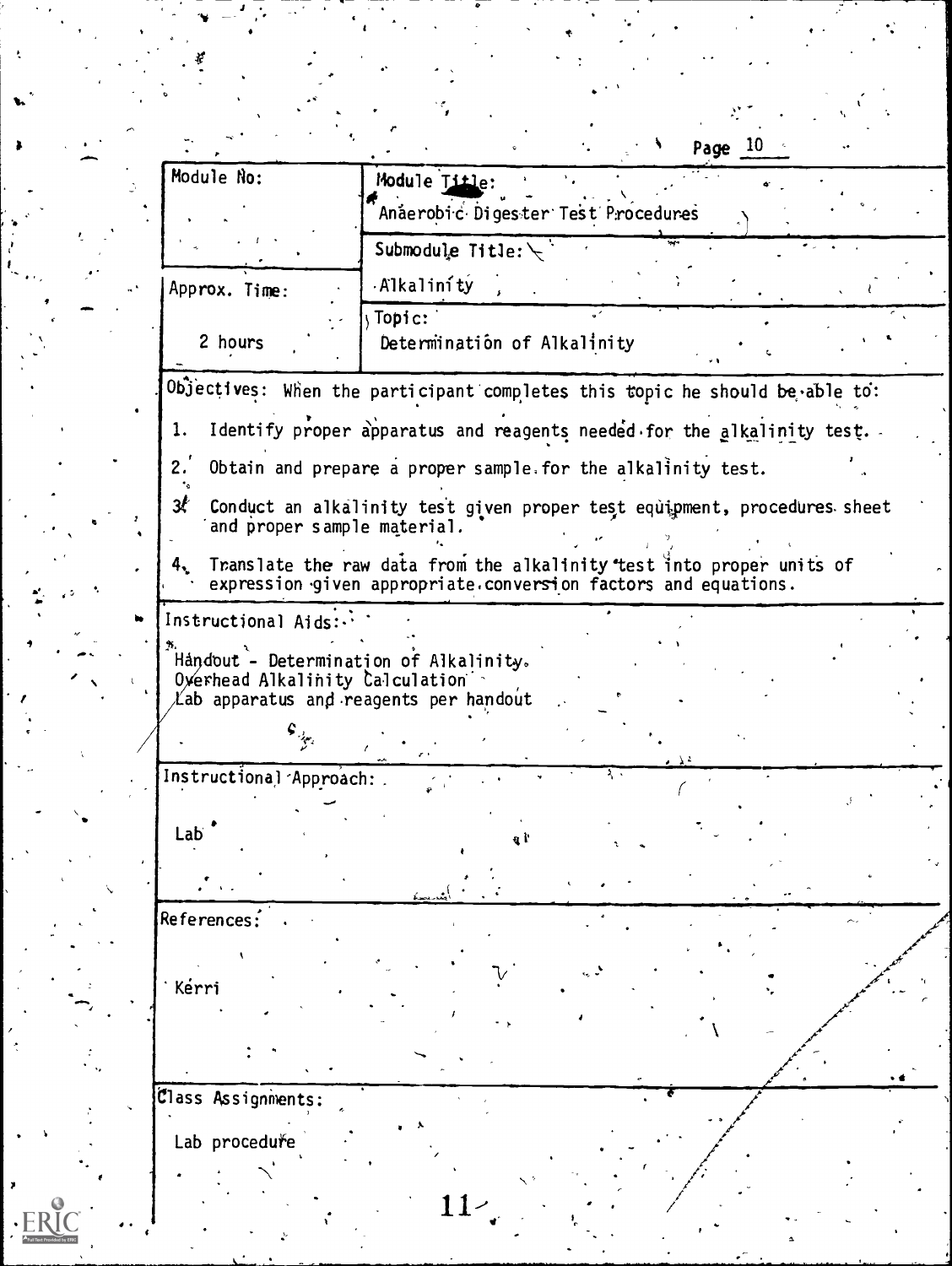| Module No:                             | $:$ Topic: $\cdot$ |    |                                                                           |
|----------------------------------------|--------------------|----|---------------------------------------------------------------------------|
|                                        |                    |    | Determination of Alkalinity                                               |
| Instructor Notes:                      |                    |    | Instructor Outline:                                                       |
| Handout<br>Determination of Alkalinity |                    |    | 1. List the apparatus and reagents needed<br>for the alkalinity test.     |
| Pages .10 - 12                         |                    |    | Demonstrate the setup of apparatus.<br>Demonstrate the makeup of reagents |
|                                        |                    |    | .Discuss commercial reagents.                                             |
|                                        |                    | 2. | Discuss and if possible demonstrate proper<br>sampling methods            |
|                                        |                    | 3. | Demonstrate the alkalinity test to include:                               |
|                                        |                    |    | pH meter standardization<br>Titration technique,<br>Endpoint detection    |
| Overhead.                              |                    |    | Have participants conduct an alkalinity<br>tes.t.                         |
| Alkalinity calculation.                |                    |    | 4. Work an example calculation:                                           |
| Part 6                                 |                    |    | Have particicipants work calculations                                     |
| Page 10                                |                    |    |                                                                           |
|                                        |                    |    |                                                                           |
|                                        |                    |    |                                                                           |
|                                        |                    |    |                                                                           |
|                                        |                    |    |                                                                           |
|                                        |                    |    |                                                                           |
|                                        |                    |    |                                                                           |

age  $11$ 

 $\frac{1}{2}$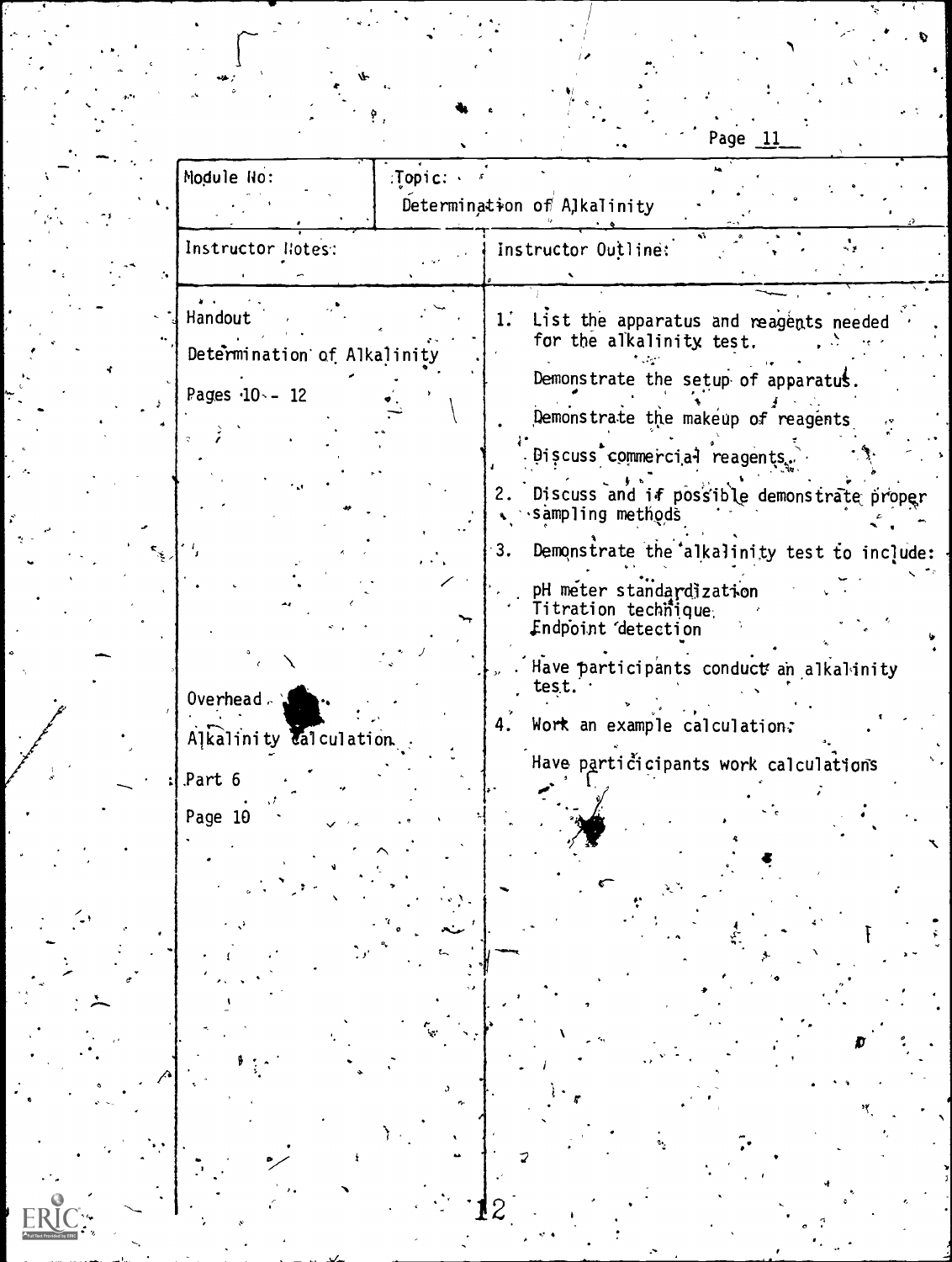LABORATORY' PROCEDURE: Alkalinity of Wastewater and Sludge All samples must be settled so that a liquid free of solids is available for the test. Tests cannot be calculated correctly if solids are in the s'ample. All samples must be kept cool and analyzed as soon, as possible. Apparatus - I. Centrifuge and centrifuge tubes, or settling cylinder. 2. Graduated cylinders (25 ml and 100 ml). 3. 50 ml Burette. 4. 250 ml Erlenmeyer flask or 250 ml beaker. 5. pH meter Reagents For preparation consult Standard Methods or purchase prepared. 1. Sulfuric acid, 0.1 N, which is sufficient for alkalinities ranging from  $500 - 6,000$ , mg/1. Procedures 1. Centrifuge or filter about 100 mls. of supernatant sample. 2. Pipet 50 ml of sample into a beaker, in the case of water or distilled water use 100 ml sample. If digester alkalinity tends to be above 3,000 mg/1 use a 25 ml. sample., 3. Add 200 ml. of distilled water, 4. Place the electrodes of pH meter into the  $250$ <sub>S</sub>ml. beaker containing the sample.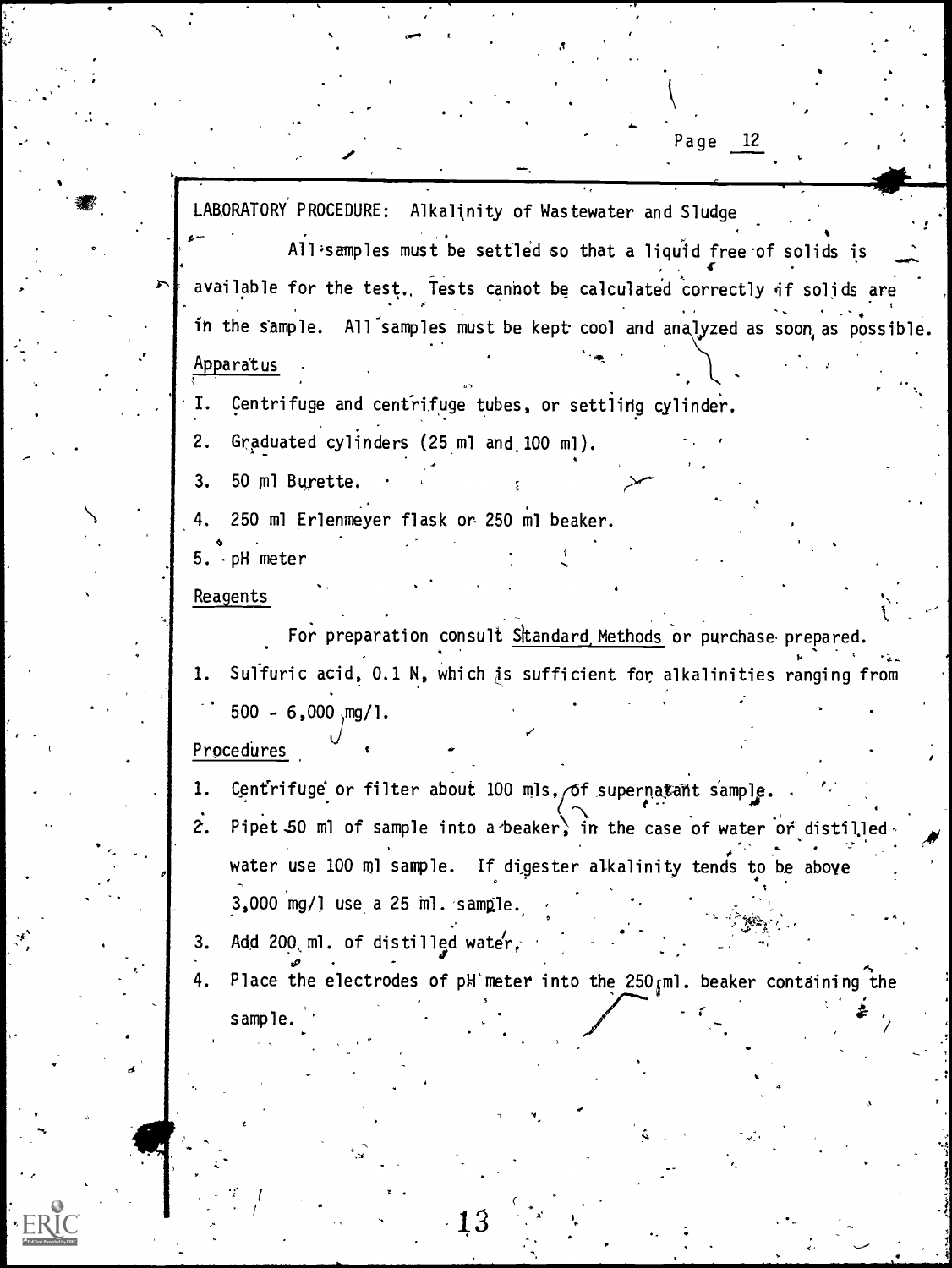Page <sup>13</sup> . 7 - . Titrate, to a pH of 4.5 with 0.10 N sulfuric acid. (In case of  $\lambda$  lack  $\sim$ of pH meter, add five drops of methyl orange indicator. In this case, titrate to the first permanent change of color to a red-orange.color. Care must be exercised in determining the change of color and your ability to detect the change WH11 improve with experience.) Calculate alkalinity as mg/l CaCO3. 6. iFormula Alkalinity (mg/l) = <u>B x N x 50,000</u> a.e. mls of sample Where  $B = mls$  of  $H_2SO_4$  required to titrate sample to pH 4.5  $N =$  Normality of  $H_2SO_4$ , i.e. 0.1 N Calculation' Example-Where  $B = 38.0$  mls  $N = 0.10$ Sample size = 100 mls. Alkalinity (mg/1)  $\mp$  38.0 X 0.1 X 50,000 100

r

a.

/

 $\mathcal{L}_{\mathcal{A}}$  and  $\mathcal{L}_{\mathcal{A}}$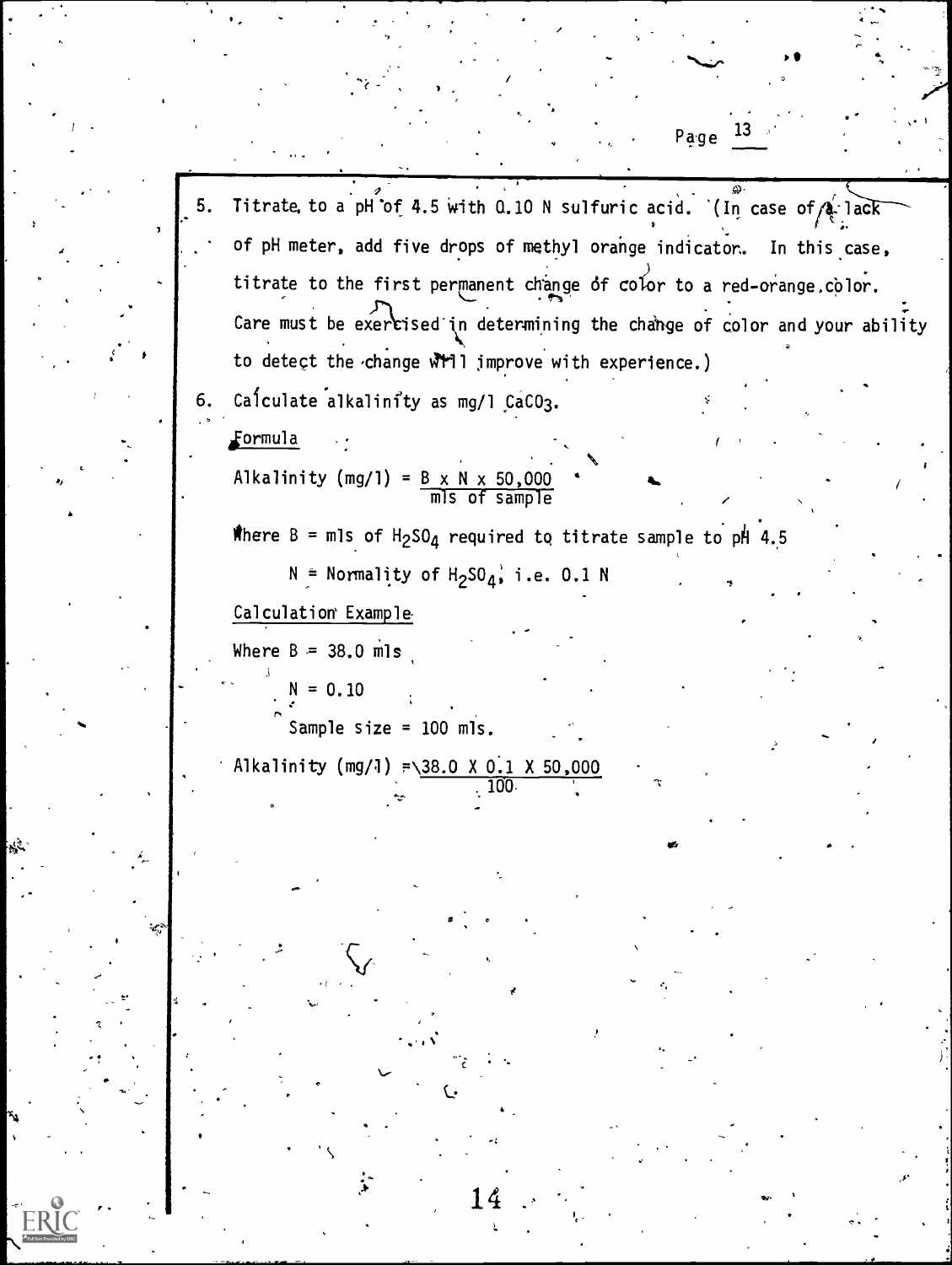

ERIC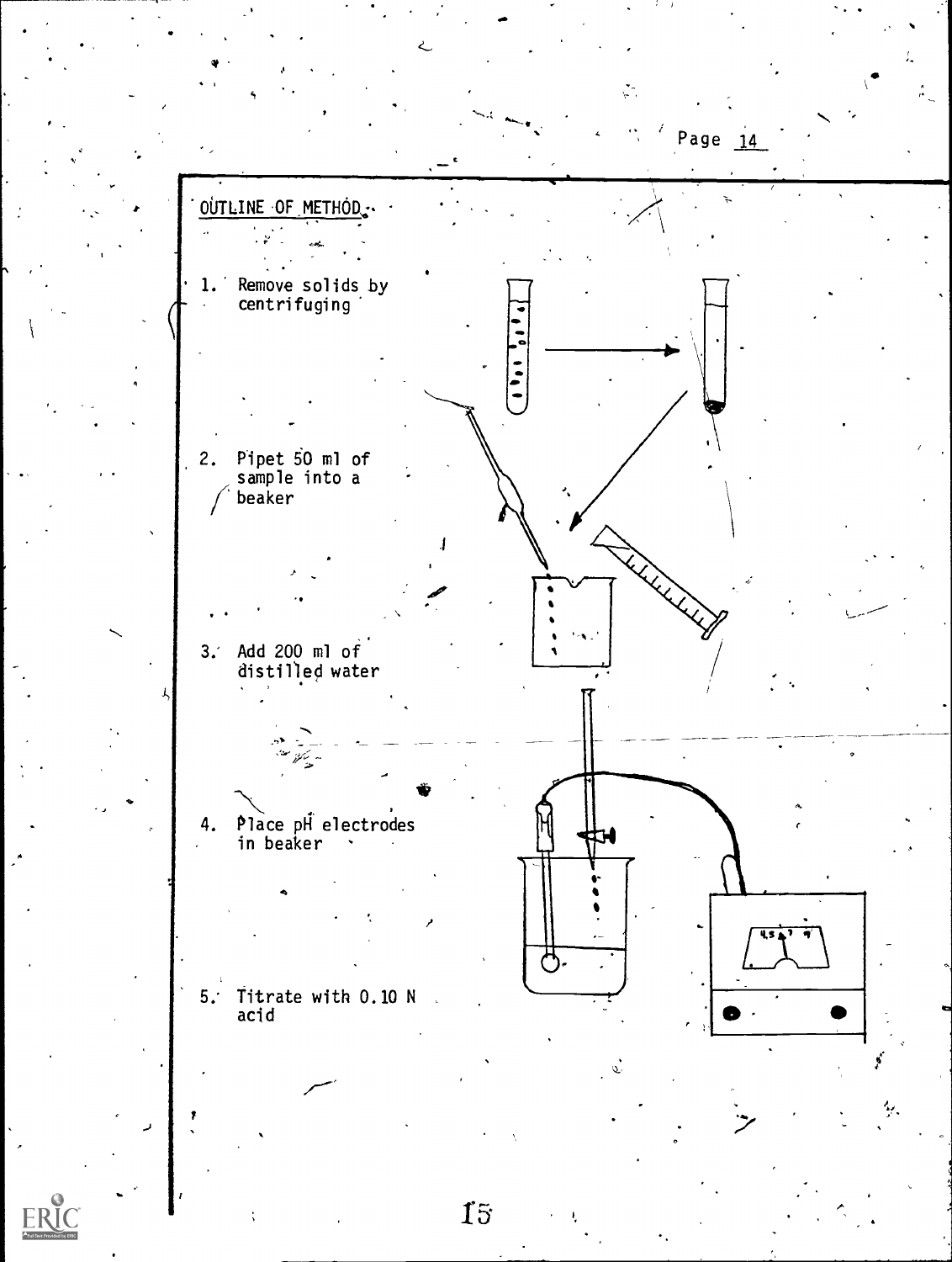,Page 15 Module No: - Module Title:  $\cdot$  . Anaerobic Digester Test Procedures. Submodule Title: . , y Approx. Time:\_,/ . , 1 hour Topic: / Digester Gas Analysis by CO<sub>2</sub> Absorption Objectives: When the participant completes this topic he should be able to: 1. Identify the proper apparatus and reagents needed for the digester gas,  $\vert$ analysis by CO2 absorption test.  $\sim$ 2. Obtain and prepare a proper sample for the test.  $\mathcal{L}$  . The set of  $\mathcal{L}$ 3. Conduct gas analysis test given proper test equipment, reagents, procedures ( sheet and sample. 4. Translate the raw data from the gas analysis test inte proper units of expression given appropriate conversion factors and equations. Instructional Aids: **i** in the set of  $\mathcal{I}$ .  $\mathbf{v}$  , where  $\mathbf{v}$ Handout - Digester Gas,-Analysis Lab Apparatus and Reagent per handout Overhead Sample Ealculation ,.I Instructional Approach:' . . .  $\Box$ . The set of the set of the set of the set of the set of the set of the set of the set of the set of the set of the set of the set of the set of the set of the set of the set of the set of the set of the set of the set of . . References:  $\bullet$  . The set of the set of the set of the set of the set of the set of the set of the set of the set of the set of the set of the set of the set of the set of the set of the set of the set of the set of the set of the s Kerri , , , . . The contract of the contract of the contract of the contract of the contract of the contract of the contract of the contract of the contract of the contract of the contract of the contract of the contract of the contrac **101** , . . . The contract of the contract of  $\mathcal{N}$  is a contract of the contract of the contract of the contract of the contract of the contract of the contract of the contract of the contract of the contract of the contract of t  $\mathbf{z}$  , and the set of the set of the set of the set of the set of the set of the set of the set of the set of the set of the set of the set of the set of the set of the set of the set of the set of the set of the set . . Class Assignments: . . . . . 'Lab procedure . . . The set of  $\mathbf{1}$  is  $\mathbf{1}$  is  $\mathbf{1}$  is  $\mathbf{1}$  is  $\mathbf{1}$  is  $\mathbf{1}$  is  $\mathbf{1}$  is  $\mathbf{1}$  is  $\mathbf{1}$  is  $\mathbf{1}$  is  $\mathbf{1}$  is  $\mathbf{1}$  is  $\mathbf{1}$  is  $\mathbf{1}$  is  $\mathbf{1}$  is  $\mathbf{1}$  is  $\mathbf{1}$  is  $\mathbf$ 

 $\mathfrak{r}$  .

 $A_{\perp}$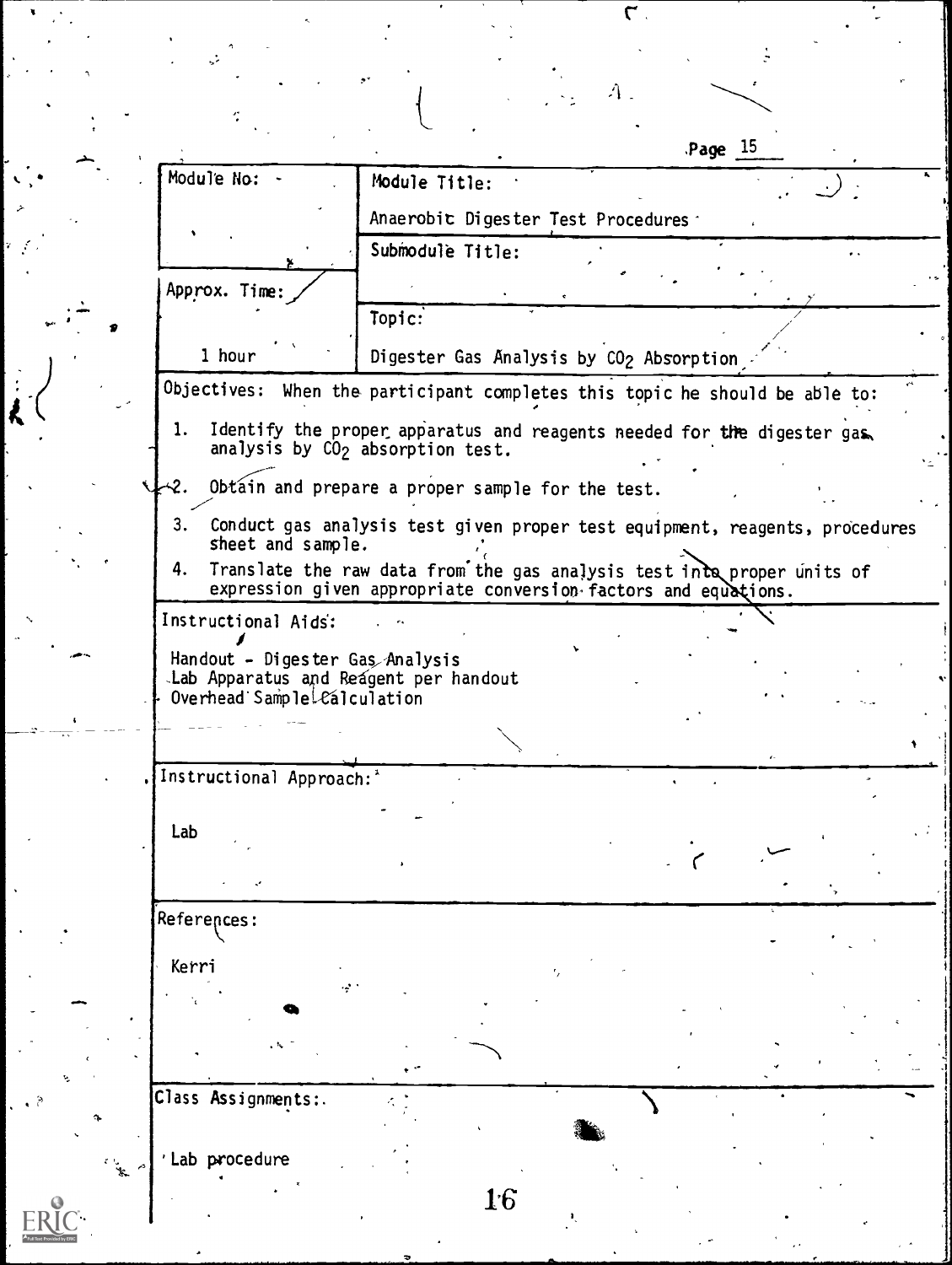|                                        |                 | Page $16$                                                                         |  |
|----------------------------------------|-----------------|-----------------------------------------------------------------------------------|--|
| Module No:                             | Topic:          |                                                                                   |  |
|                                        |                 | Digester Gas Analysis by $CO_{22}$ Absorption                                     |  |
| Instructor liotes:                     |                 | Instructor Outline:                                                               |  |
| <b>``Nandout</b>                       | 4<br>$\sqrt{6}$ | 1. List the apparatus and reagents needed<br>for digester gas analysis.           |  |
| Digester Gas Analysis<br>Pages 15 - 18 |                 | Demonstrate the makeup of reagents and<br>the use of apparatus.                   |  |
|                                        |                 | 2.<br>Discuss sample collection and if possible<br>demonstrate sample collection. |  |
|                                        |                 | 3.<br>Demonstrate the gas analysis test.                                          |  |
| Overhead                               |                 | Have participant perform the test.                                                |  |
| Sample calculation                     |                 | Work a sample calculation<br>4.                                                   |  |
| Part 11                                |                 | Have participant work calculations.                                               |  |
| Page 17                                |                 |                                                                                   |  |
|                                        |                 |                                                                                   |  |
|                                        |                 |                                                                                   |  |
|                                        |                 |                                                                                   |  |
|                                        |                 |                                                                                   |  |
|                                        |                 |                                                                                   |  |
|                                        |                 |                                                                                   |  |
|                                        |                 |                                                                                   |  |
|                                        |                 |                                                                                   |  |
|                                        |                 |                                                                                   |  |
|                                        |                 |                                                                                   |  |
|                                        |                 |                                                                                   |  |
|                                        |                 |                                                                                   |  |
|                                        |                 |                                                                                   |  |
|                                        |                 |                                                                                   |  |

.

ER 1979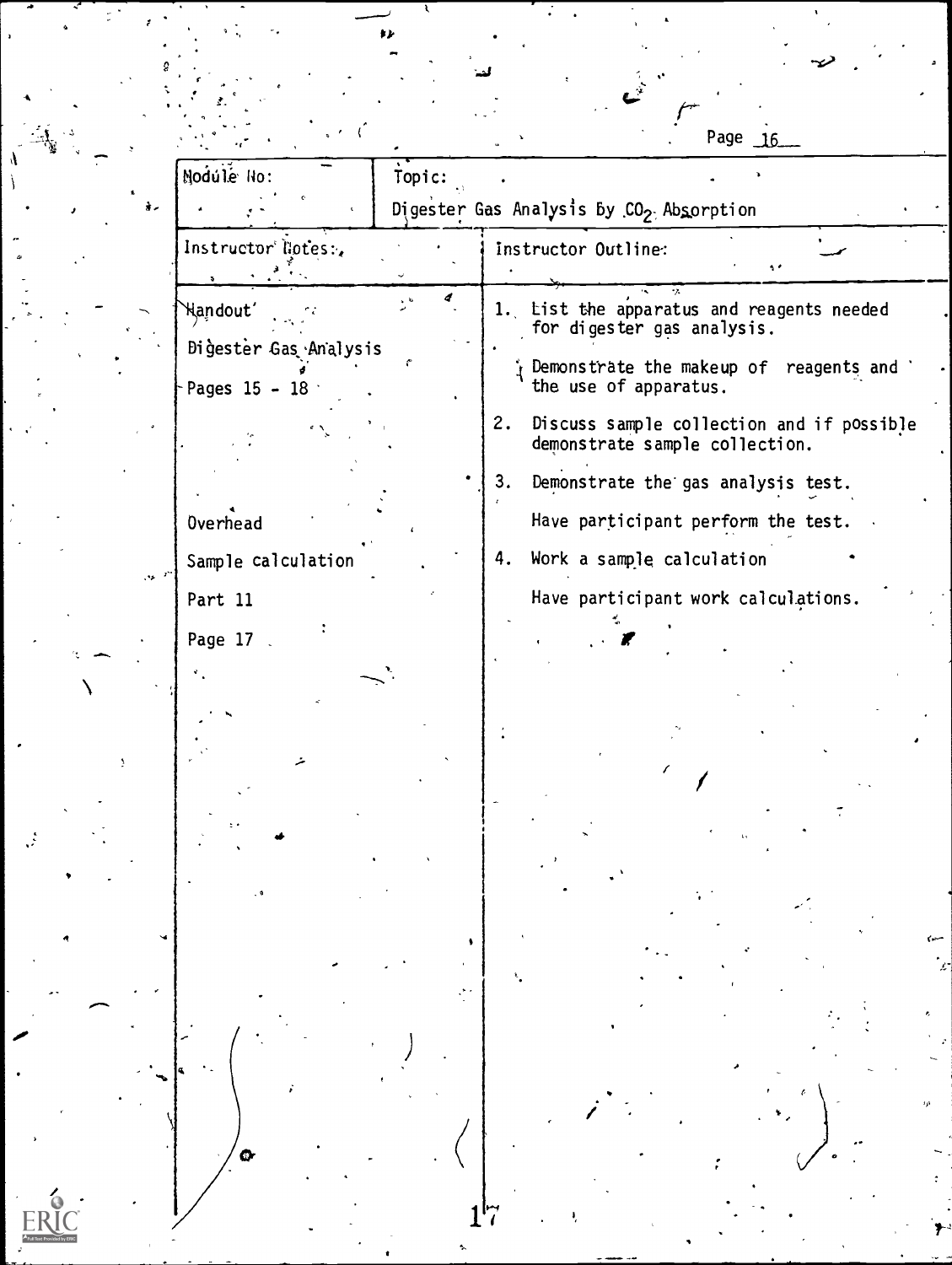$\mathbf{S}$ ,  $\mathbf{S}$ ,  $\mathbf{S}$ 

-\*

.

# $C$ ARBON DIOXIDE  $(CO<sub>2</sub>)$  in Digester GAS

 $\sqrt{2}$ Changes in the anaerobic sludge digestion process will be observed in the gas quality and are usually noted after the volatile acids of volatile acid/alkalinity relationship starts to increase. The CO<sub>2</sub> content of a properly operating digester will range from 30% to 40% by volume. If the percent is above  $44\%$ , the gas will not burn. The easiest test procedure for determining this change is with a  $CO<sub>2</sub>$  analyzer.

## Apparatus

'Discussion

\*

.<br>a i "

1. One bunsen burner

2. Plastic tubing

3. 100 ml graduated cylinder

 $\mathbf{r}$  , and the set of  $\mathbf{r}$  ,  $\mathbf{r}$  ,  $\mathbf{r}$ 

4: 250 ml- beaker:

Reagents

0

 $\sqrt{2}$  ,  $\frac{1}{2}$  ,  $\frac{1}{2}$ CO<sub>2</sub> absorbant (KOH). Add 500 g potassium hydroxide (KOH) per liter of water. |

. The contract of the contract of the contract of the contract of  $\mathcal{N}$  , where  $\mathcal{N}$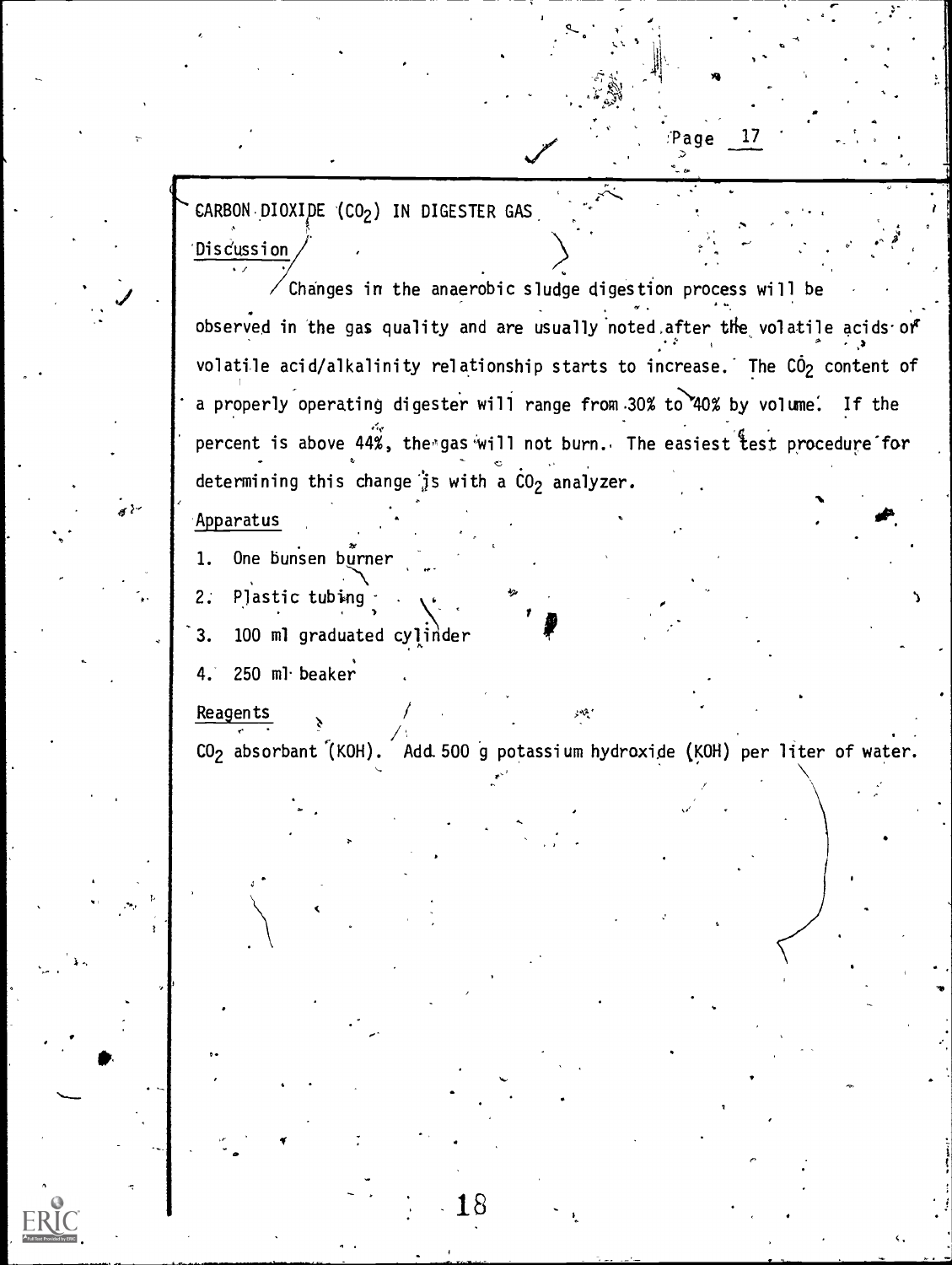ar i

0.0

 $(C_2)$ Procedure

.1. Measure total volume of a 100 ml graduate by filling it to the top with Water (approximately 125 ml). Record this volume.

a 2. Pour approximately 125 ml of CO2 absorbent,in a 250 ml beaker' CAUTION: Do not get any of this chemical on your skin or clothes. Wash immediately with running water until slippery feeling is gone or severe burns can occur.

- 3. Collect a representative sample of gas from the gas dome on the digester, a hot water heater using digester gas to heat the sludge, or any other gas outlet. Before collecting the sample for the test, attach one end of a gas hose to the gas outlet and the other end to<sup>x</sup>a bunsen burner. Turn on the gas, ignite the burner, and allow it to burn digester gas for a sufficient length of time to insure collecting a representative gas sample. 4. With gas running through hose from gas sampling outlet, place hose inside inverted calibrated graduated cylinder and allow digester gas to displace
	- .. CAUTION: The proper mixture of digester gas and air is explosive when exposed to a flame.
- 5. Place graduate full of digester gas. upside down in beaker containing  $CO_{2}$ . absorbent.

6. Insert gas hose inside upside down graduate.

air in graduate. Turn off gas.

7. Turn on gas, but do not blow out liquid. Run gas for at least 60 seconds. 8. Carefully remove hose from graduate with gas still running.

9. Immediately turn off gas.

- 10. Wait for ten minutes and shake gently. If liquid continues to rise, wait
	- until it stops.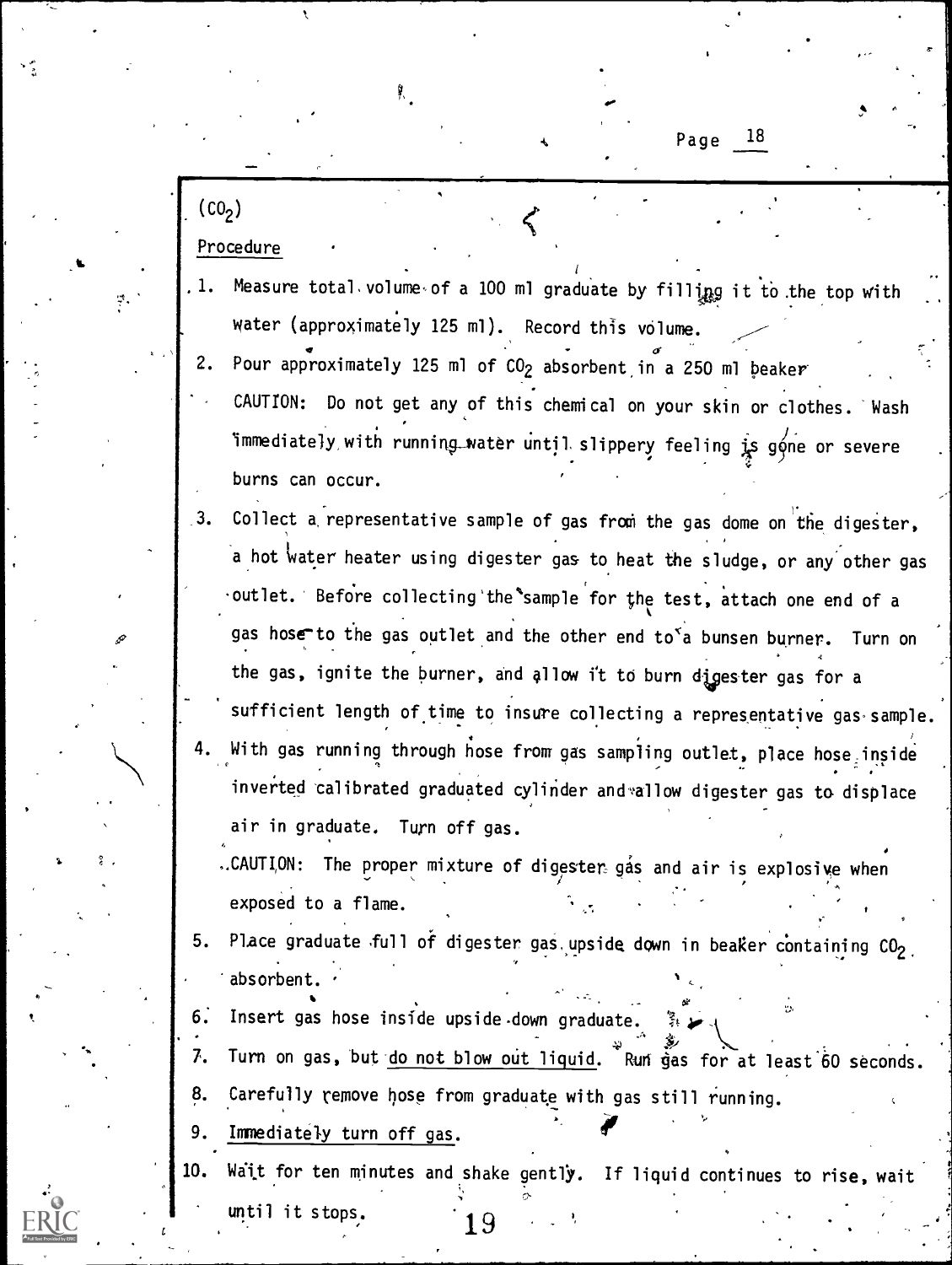Page  $19$ 11. Read gas remaining in graduatesto nearest ml. (Fig. 14.3) Example Total volume of graduate # 126 ml Gas remaining in graduate = 80 ml Calculation  $\%$  CO<sub>2</sub> = (<u>Total Volume, ml - Gas Remaining, ml)</u> x 100%  $=\frac{(126 \text{ m1} - 80 \text{ m1})}{126 \text{ m1}} \times 100\%$ .365  $=\frac{46}{126}$  x 100%  $. 126 / 46.0.$ <br> $.37 8$  $\overline{8}$   $\overline{2}0$ 56  $\overline{640}$ 630  $37\%$  $20$ .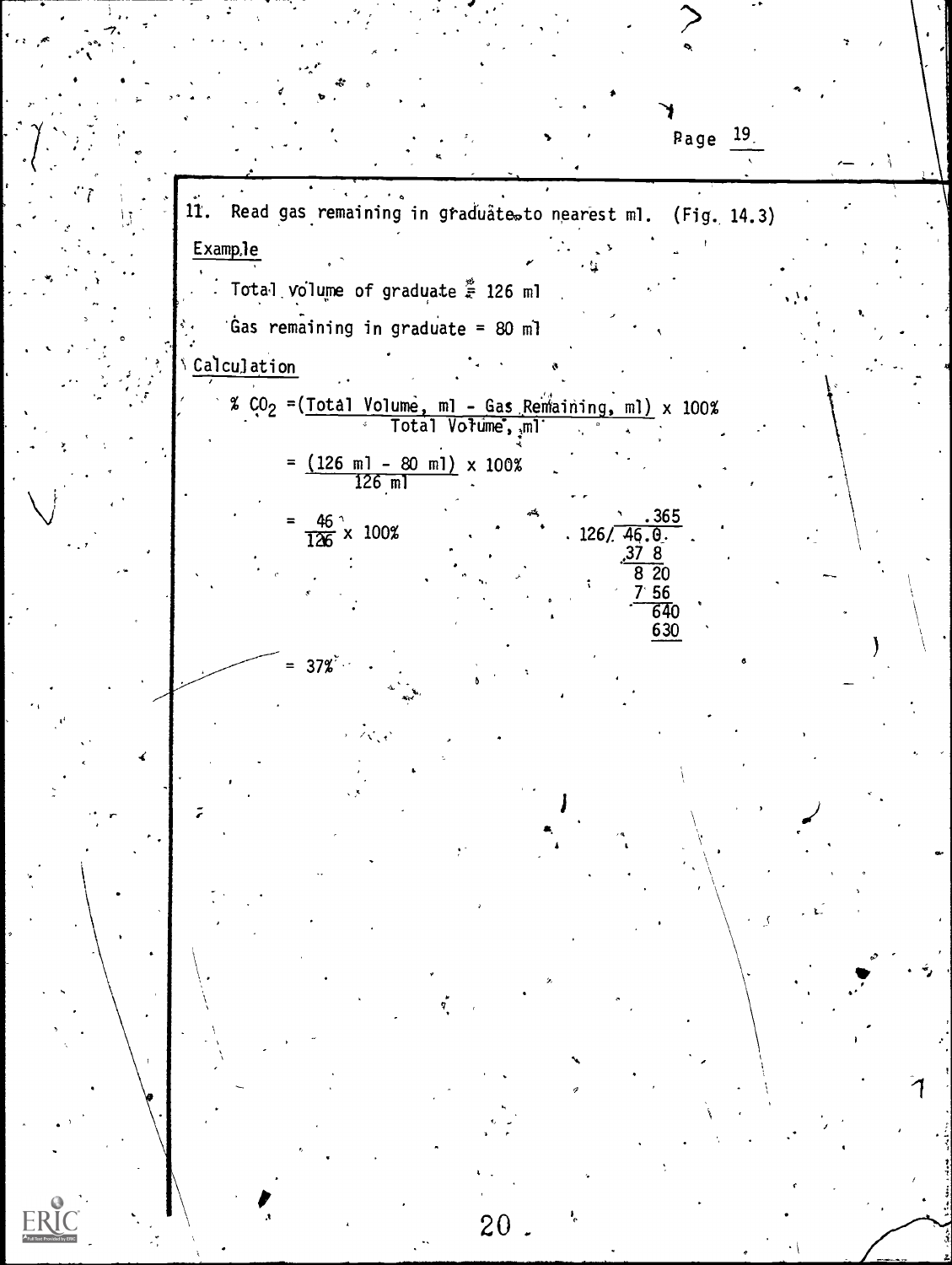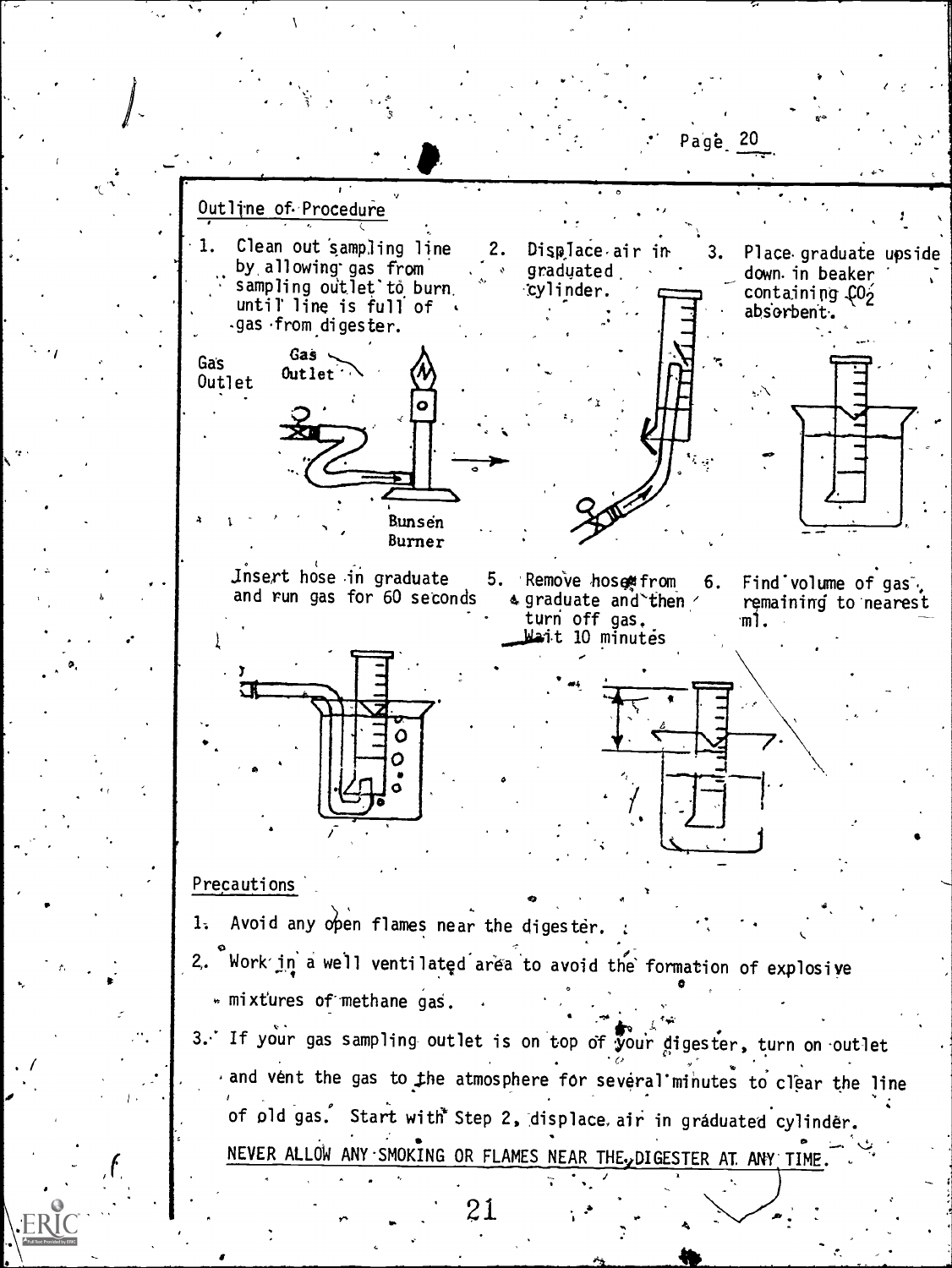|                                                                          | $\therefore$ Page                                                                                                                         |
|--------------------------------------------------------------------------|-------------------------------------------------------------------------------------------------------------------------------------------|
| Module No:                                                               | ে চৰ<br>Module Title:                                                                                                                     |
|                                                                          | Anaerobic Digester Test Procedures                                                                                                        |
|                                                                          | Sybmodule Title:                                                                                                                          |
| Approx. Time:                                                            | Volatile Acids                                                                                                                            |
|                                                                          | Jopic:                                                                                                                                    |
| $30$ -Min.                                                               | Volatile Acids Testing                                                                                                                    |
| Objectives:                                                              | When the participant completes this topic he should be able to:                                                                           |
| ı.                                                                       | Identify acidic, proponoic and buteric acids as the major contributers to the<br>volatile acids concentration in a digester. <sup>3</sup> |
| 2.                                                                       | Differentiate between volatile acids and strong inorganic acids.                                                                          |
| 3.                                                                       | Explain why the volatile acids test should be run on the same sample as the                                                               |
| alkalinity test.                                                         |                                                                                                                                           |
| 4.                                                                       | Indicate that there are more than three ways to run a volatile acids test.                                                                |
|                                                                          | . . O                                                                                                                                     |
| Handout - Discussion of Volatife Acids                                   |                                                                                                                                           |
|                                                                          |                                                                                                                                           |
|                                                                          |                                                                                                                                           |
| Instructional Aids:<br>Instructional Approach:<br>$Lecture - Discussion$ |                                                                                                                                           |
|                                                                          |                                                                                                                                           |
|                                                                          |                                                                                                                                           |
|                                                                          |                                                                                                                                           |
| References:<br>Kerri                                                     |                                                                                                                                           |
|                                                                          |                                                                                                                                           |
|                                                                          |                                                                                                                                           |
|                                                                          |                                                                                                                                           |
| Class Assignments:                                                       |                                                                                                                                           |
|                                                                          |                                                                                                                                           |
| None                                                                     |                                                                                                                                           |

 $\mathbf{I}$ 

ERIC

 $rac{1}{4}$ 

 $\frac{1}{2}$ 

 $\frac{a}{b}$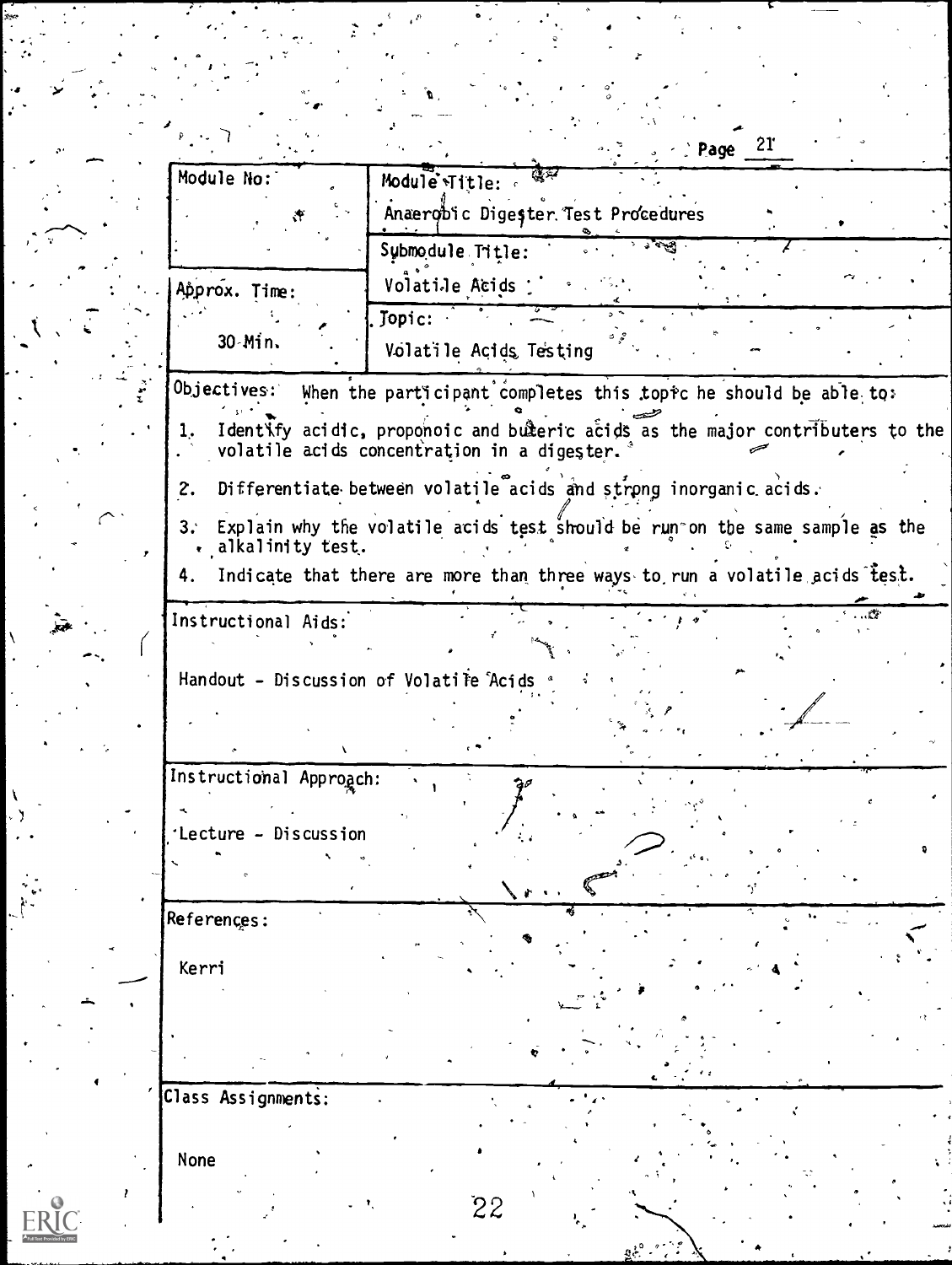Page' 22

e:.

| Module No:                                 | *Topic:                                                                                                                                |  |
|--------------------------------------------|----------------------------------------------------------------------------------------------------------------------------------------|--|
|                                            | Volatile Acids Testing                                                                                                                 |  |
| Instructor Hotes:"<br>$\mathcal{P}$        | instructor Outline:                                                                                                                    |  |
| Handout<br>Discussion of Volatile<br>Acids | 1.82.<br>Discuss the types of acids that make,<br>up volatile acids.<br>Differentiate between volatile acids                           |  |
| Page $21 - 22$                             | and strong inorganic acids.<br>Explain why the same sample should be<br>3.<br>used for the alkalinity test and<br>volatile acids test, |  |
|                                            | List and summarize the three methods.<br>4.<br>covered in the module:                                                                  |  |
|                                            | Indicate that there are other common<br>methods.                                                                                       |  |
| $\cdot$ $\varsigma$                        | Discuss the need to use a single method<br>and do it the same way Each time.                                                           |  |
|                                            |                                                                                                                                        |  |
|                                            |                                                                                                                                        |  |
|                                            |                                                                                                                                        |  |
|                                            |                                                                                                                                        |  |

 $\ddot{\phantom{a}}$ 

ER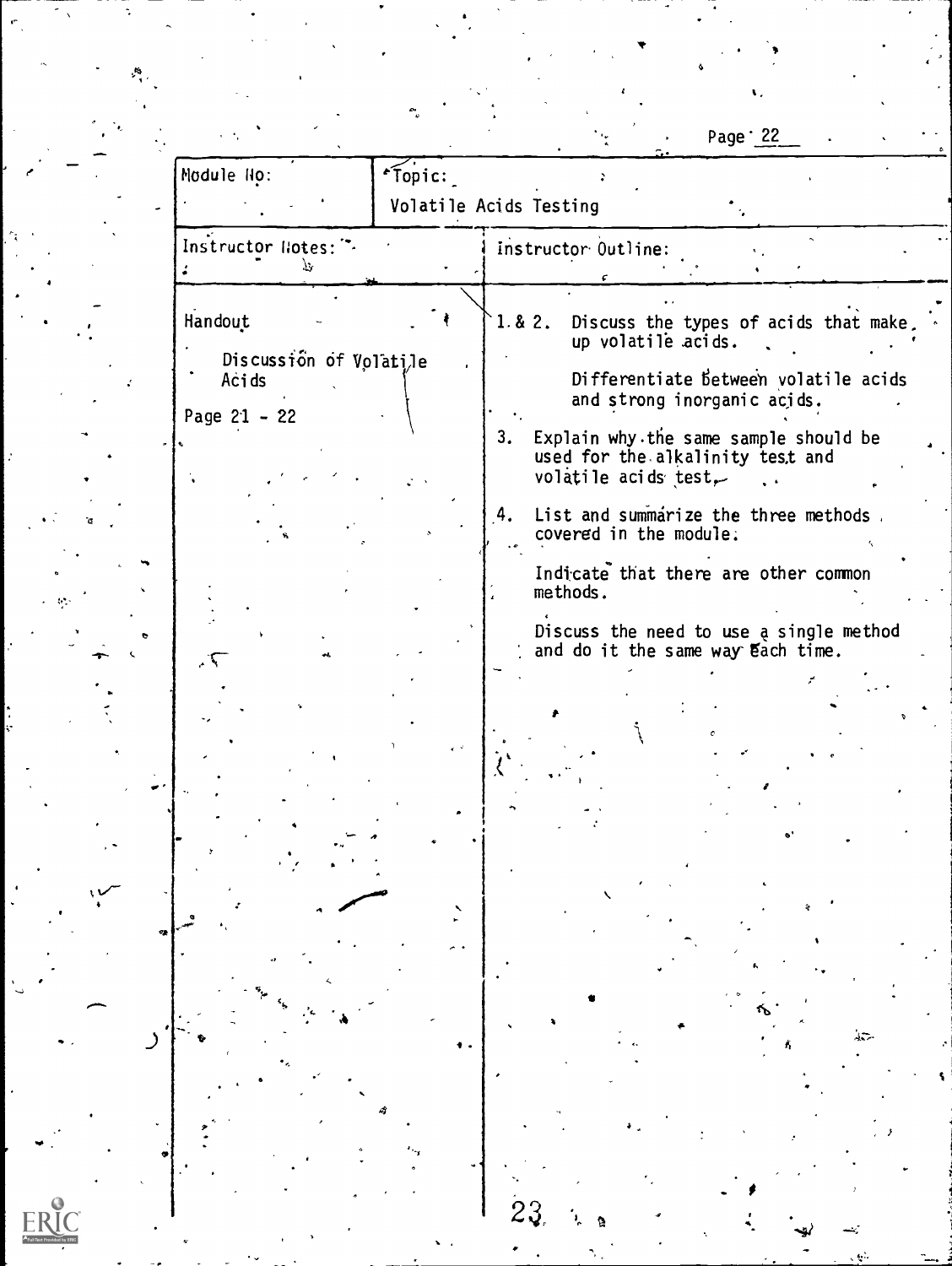$\sim$ 

- March 1999 VOLATILE ACIDS AND TOTAL ALKALINITY Discussion

of,

 $\overline{\phantom{a}}$ 

Volatile acids are determined on sludge samples from the digester's Most modern digesters have sampling pipes where you can draw a sample from various levels of the tank. Be sure to allow the sludge in the line to run for a few minutes in order to obtain a representative sample of the digester  $\bullet$  and  $\bullet$ contents. Samples also may be collected from supernatant draw-off tubes, or  $\quad \cdot |$ thief holes.<sup>1</sup>

The concentration of volatile acids and alkalinity are the first measurable changes that take place when the process of digestion is becoming upset. The volatile acid/alkalinity relationship can vary from  $0.1$  to about 0.5 without significant changes in digester-performance. When the relationship / starts to increase, this is a warning that undesirable changes will occur.unless  $\parallel$ the increase is stopped. If the relationship increases above  $0.5$ , the composition of the gas produced can change very rapidly, followed by changes in the rate of gas' production, and finally pH.

In a healthy and properly functioning °digester, the processes or biological action taking place inside the digester are in equilibrium. When fresh sludge is pumped into a digester, some of the organisms in the digester convert this material to volatile (organic) acids. In a properly operated digester, other organisms feed on the newly produced volatile acids and  $\cdot$ eventually convert the acids to methane (CH4) gas, which is burnable and carbon dioxide  $(CO_2)$ . If too much raw sludge is pumped to the digester or the digester is not functioning properly, an excess of volatile acids are

 $24 \times 7$ 

laf

<sup>1</sup> Thief Hole. A digester sampling well.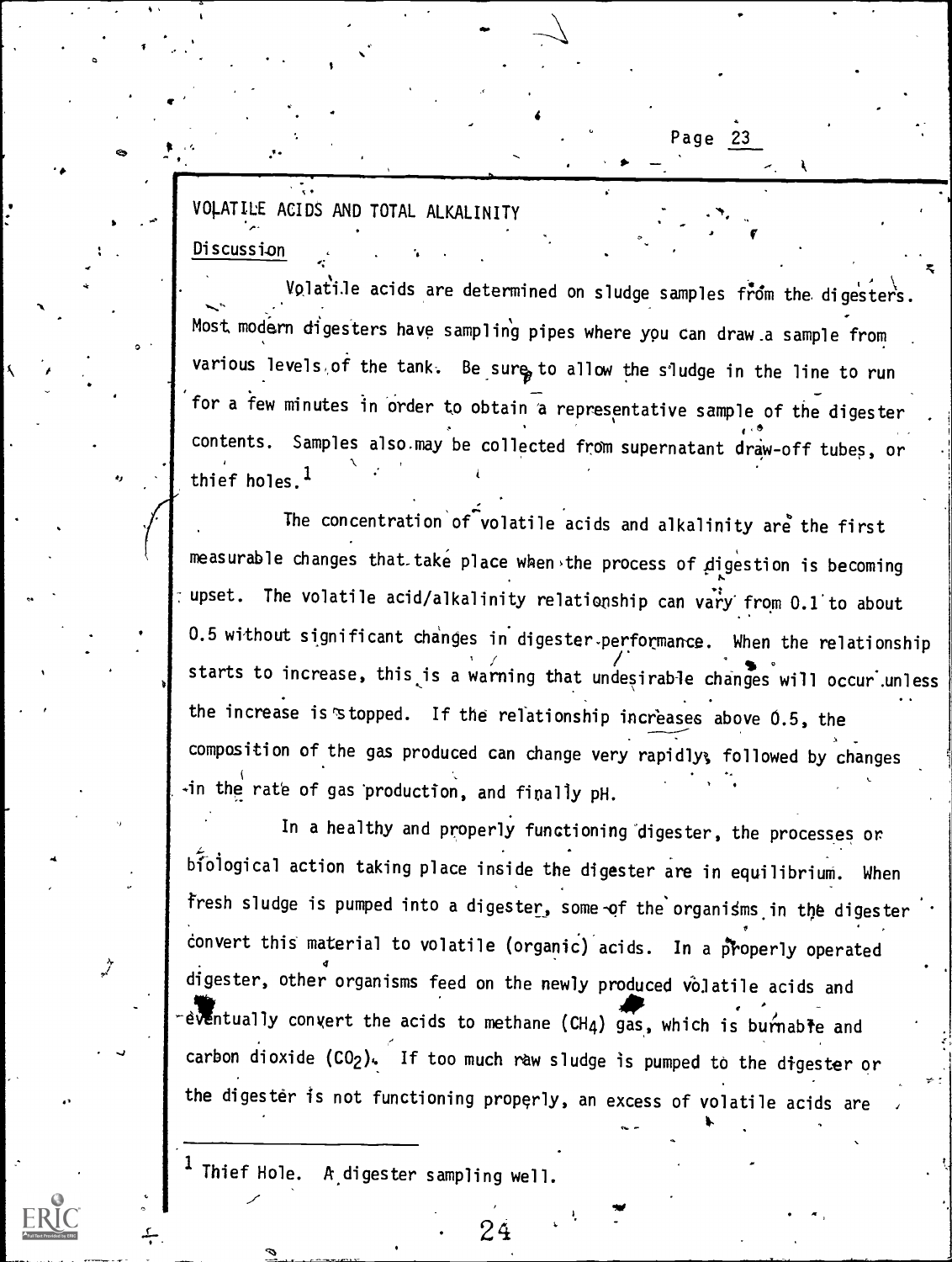produced. If excessive amounts of volatile acids are produced, an acid environment unsuitable for some of the organisms in the digester will develop  $^{\alpha}$  and the discreter may expect to function on and the digester may cease to function properly, unless the alkalinity  $\sim$ increase& too.

Rout ine volatile acids and alkalinity determinations during the start-up process for a new digester are a must in bringing the digester to  $\bullet$  , where  $\bullet$ a state of satisfactory digestion.

 $25\,$ 

 $\mathbf{y} = \mathbf{y}$ 

v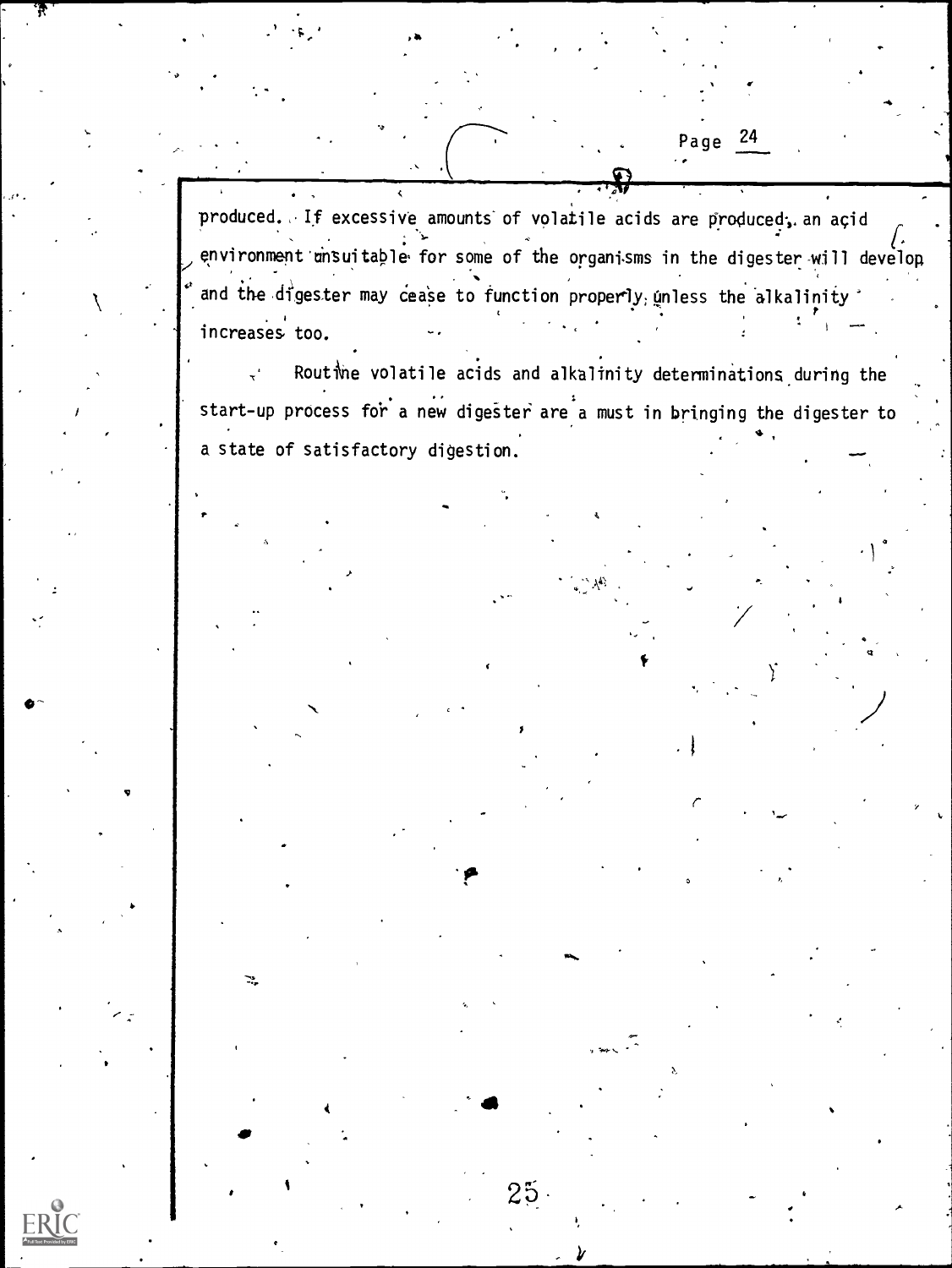Page 25 Module No:\* Module Title: Anaerobic Digester Test Procedures. Submodule Fixle: Volatile Acids Approx. Time: Topic: 30 Min. Volatile Acids - Alkalinity Ratio Objectives: When the participant completes this topic he should be able to:  $1.$ Calculate a volatile acids - alkalinity ratio. 'Indicate the range of acceptable volatile acids - alkalinity ratios from  $2.1$ properly operating digester. Develop a volatile acids - alkalinity trend graph and explain why a volatile  $3.$ acids - alkalinity ratio trend is of more value than a single volatile acids alkalinity value. Whicate why data from the volatile acids and alkalinity tests are of more 4. ye in digester operation than pH values. Instructional Aids: Overhead Volatile Actos Alkalinity Ratio talculation Instructional Approach: Lecture - Discussion **References:** Kerri Class Assignments: **None** 26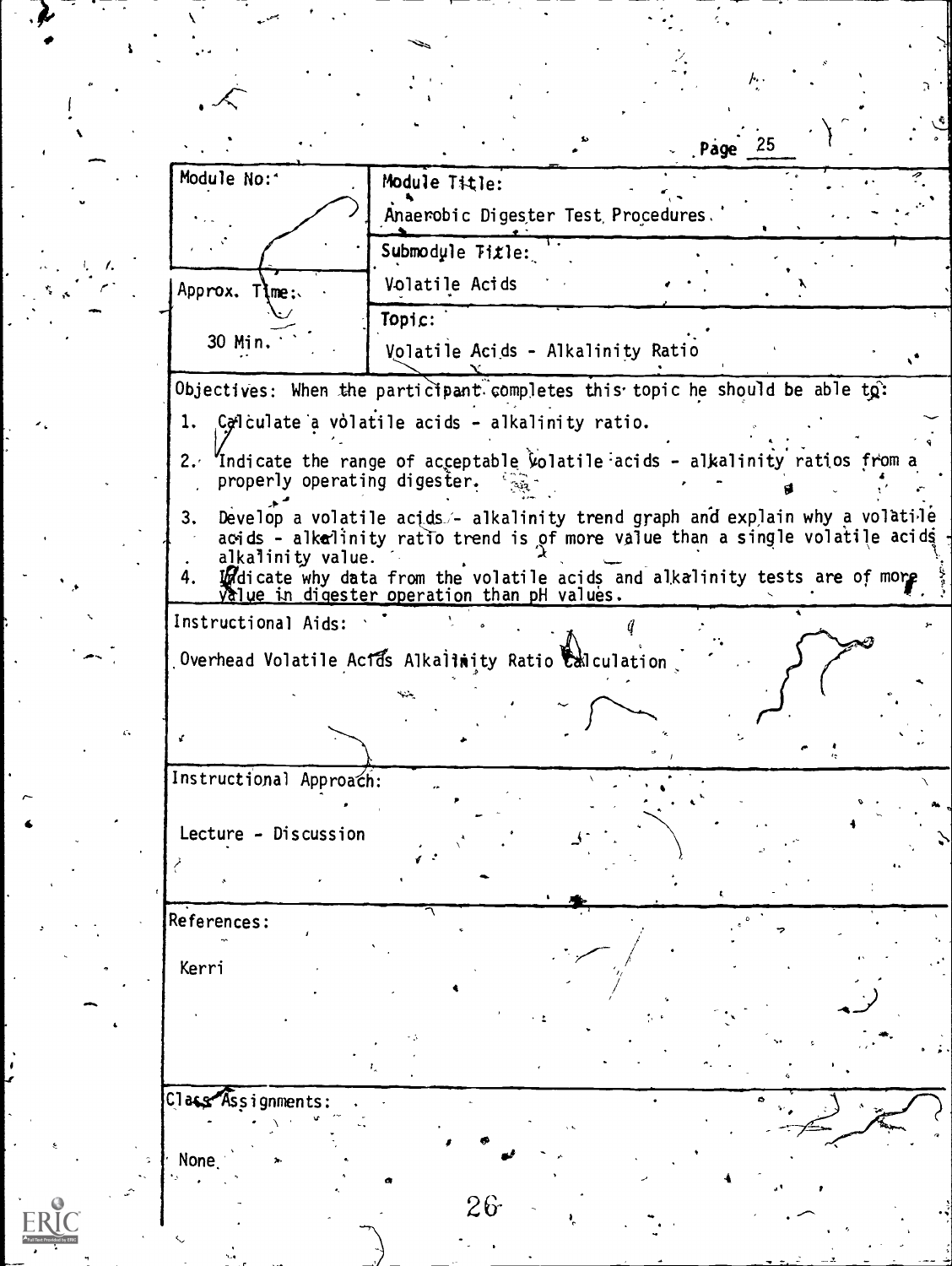$Page. 26$ 

| Module No:                                 | Topic:                            |    |                                                                                                                         |  |                                     |  |
|--------------------------------------------|-----------------------------------|----|-------------------------------------------------------------------------------------------------------------------------|--|-------------------------------------|--|
|                                            | Volatile Acids - Alkalinity Ratio |    |                                                                                                                         |  |                                     |  |
| Instructor Hotes:                          |                                   |    | instructor Outline:                                                                                                     |  |                                     |  |
| Overhead<br>Volatile acid/alkalinity ratio |                                   | 1. | Demonstrate how to calculate a volatile acids<br>alkalinity ratio.                                                      |  |                                     |  |
|                                            |                                   | 2. | List the normal range of VA/Alk ratios.<br>Discuss what may be the consequences of higher and lower than normal ranges. |  |                                     |  |
|                                            |                                   | 3. | Demonstrate the graphing of data.                                                                                       |  |                                     |  |
| t, sa                                      |                                   |    | trends.                                                                                                                 |  | Discuss the importance of observing |  |
|                                            |                                   |    | 4. Discuss the falacy of using pH as a<br>process control test.                                                         |  |                                     |  |
|                                            |                                   |    |                                                                                                                         |  |                                     |  |
|                                            |                                   |    |                                                                                                                         |  |                                     |  |
| ¢,                                         |                                   |    |                                                                                                                         |  |                                     |  |
|                                            |                                   |    |                                                                                                                         |  |                                     |  |
|                                            |                                   |    |                                                                                                                         |  |                                     |  |
|                                            |                                   |    |                                                                                                                         |  |                                     |  |
|                                            |                                   |    |                                                                                                                         |  |                                     |  |
|                                            |                                   |    |                                                                                                                         |  |                                     |  |

ti

 $\mathbf{a}$ 

 $\overline{\phantom{a}}$  :

 $\mathcal{L}$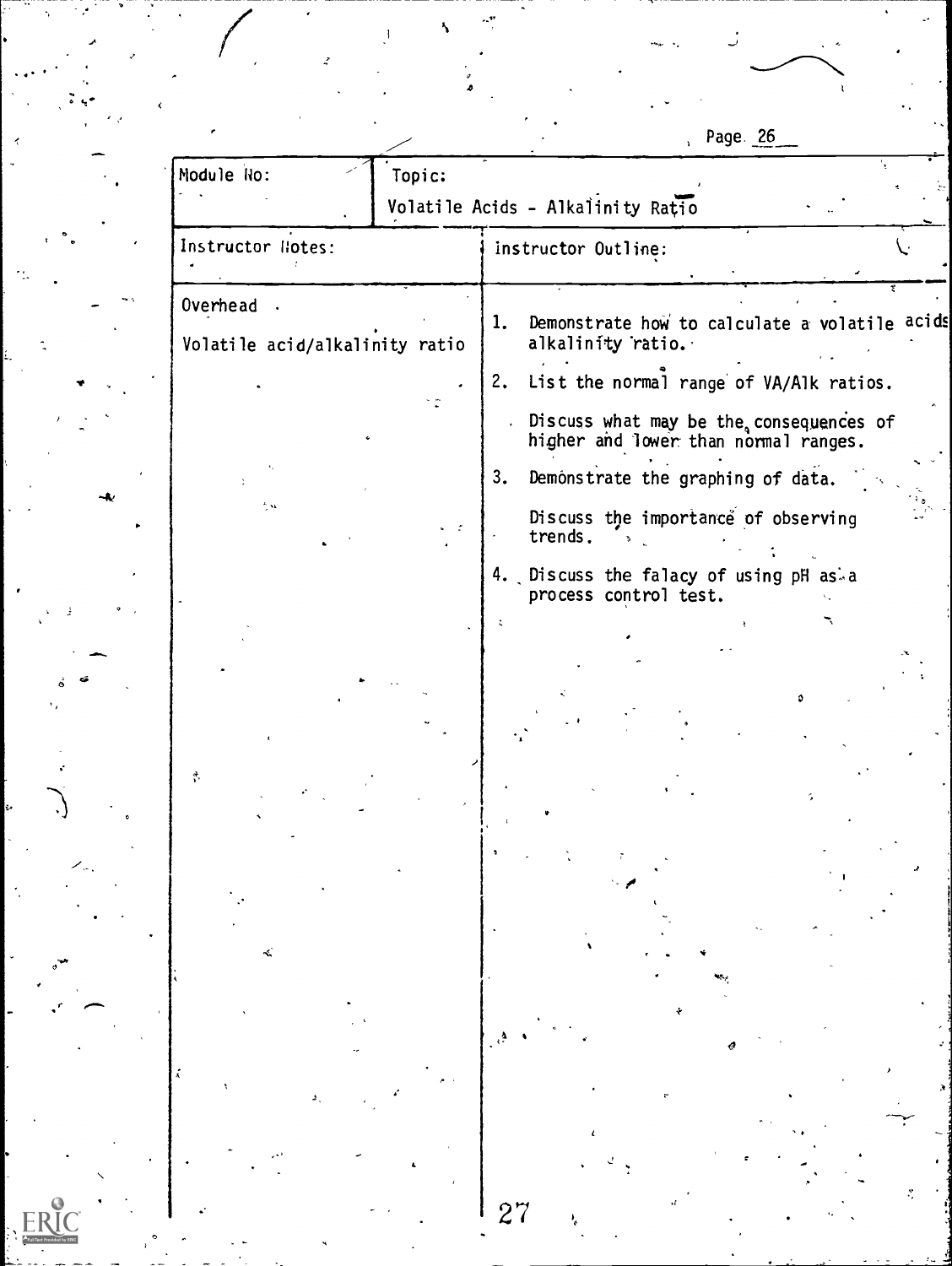|                                                                                                                                                                                                            |                                                                                                                                                                                                                                                                                                                                                               | Page 27 |  |
|------------------------------------------------------------------------------------------------------------------------------------------------------------------------------------------------------------|---------------------------------------------------------------------------------------------------------------------------------------------------------------------------------------------------------------------------------------------------------------------------------------------------------------------------------------------------------------|---------|--|
| Module No:                                                                                                                                                                                                 | Module Title:                                                                                                                                                                                                                                                                                                                                                 |         |  |
|                                                                                                                                                                                                            | Anaerobic Digester Test Procedures                                                                                                                                                                                                                                                                                                                            |         |  |
|                                                                                                                                                                                                            | Submodule Title:                                                                                                                                                                                                                                                                                                                                              |         |  |
| Approx. Time:                                                                                                                                                                                              | _Volatile Acids                                                                                                                                                                                                                                                                                                                                               |         |  |
|                                                                                                                                                                                                            | Topic:                                                                                                                                                                                                                                                                                                                                                        |         |  |
| 2 hours 30 Min.                                                                                                                                                                                            | Determination of Volatile Acids by Rapid Distillation                                                                                                                                                                                                                                                                                                         |         |  |
| Objectives: When the participant completes this topic he should be able to:<br>1.<br>rapid distillation method.<br>2.<br>3.<br>4. Translate the raw data from the volatile acids test into proper units of | Identify proper apparatus and reagents needed for the volatile acids test by<br>Obtain and prepare a proper sample for the volatile acids test.<br>Conduct a volatile acids test using the rapid distillation method given proper<br>test equipment, reagents, procedures sheet and sample.<br>expression given appropriate conversion factors and equations. |         |  |
| Instructional Aids:                                                                                                                                                                                        |                                                                                                                                                                                                                                                                                                                                                               |         |  |
| Handout Distillation Method<br>Lab apparatus an agents per handout                                                                                                                                         |                                                                                                                                                                                                                                                                                                                                                               |         |  |
|                                                                                                                                                                                                            |                                                                                                                                                                                                                                                                                                                                                               |         |  |
| Instructional Approach:                                                                                                                                                                                    |                                                                                                                                                                                                                                                                                                                                                               |         |  |
| Lab                                                                                                                                                                                                        |                                                                                                                                                                                                                                                                                                                                                               |         |  |
| References:                                                                                                                                                                                                |                                                                                                                                                                                                                                                                                                                                                               |         |  |
|                                                                                                                                                                                                            |                                                                                                                                                                                                                                                                                                                                                               |         |  |
| Standard Methods, 13th Ed.                                                                                                                                                                                 |                                                                                                                                                                                                                                                                                                                                                               |         |  |
|                                                                                                                                                                                                            |                                                                                                                                                                                                                                                                                                                                                               |         |  |
|                                                                                                                                                                                                            |                                                                                                                                                                                                                                                                                                                                                               |         |  |
| Class Assignments:                                                                                                                                                                                         |                                                                                                                                                                                                                                                                                                                                                               |         |  |
| Perform analysis in groups                                                                                                                                                                                 | 28                                                                                                                                                                                                                                                                                                                                                            |         |  |

Vt.

28

 $\begin{array}{c} \displaystyle \mathop{\mathbf{FRU}}\limits_{\mathcal{F}_{\text{full last Provided by EHC}}} \end{array}$ 

释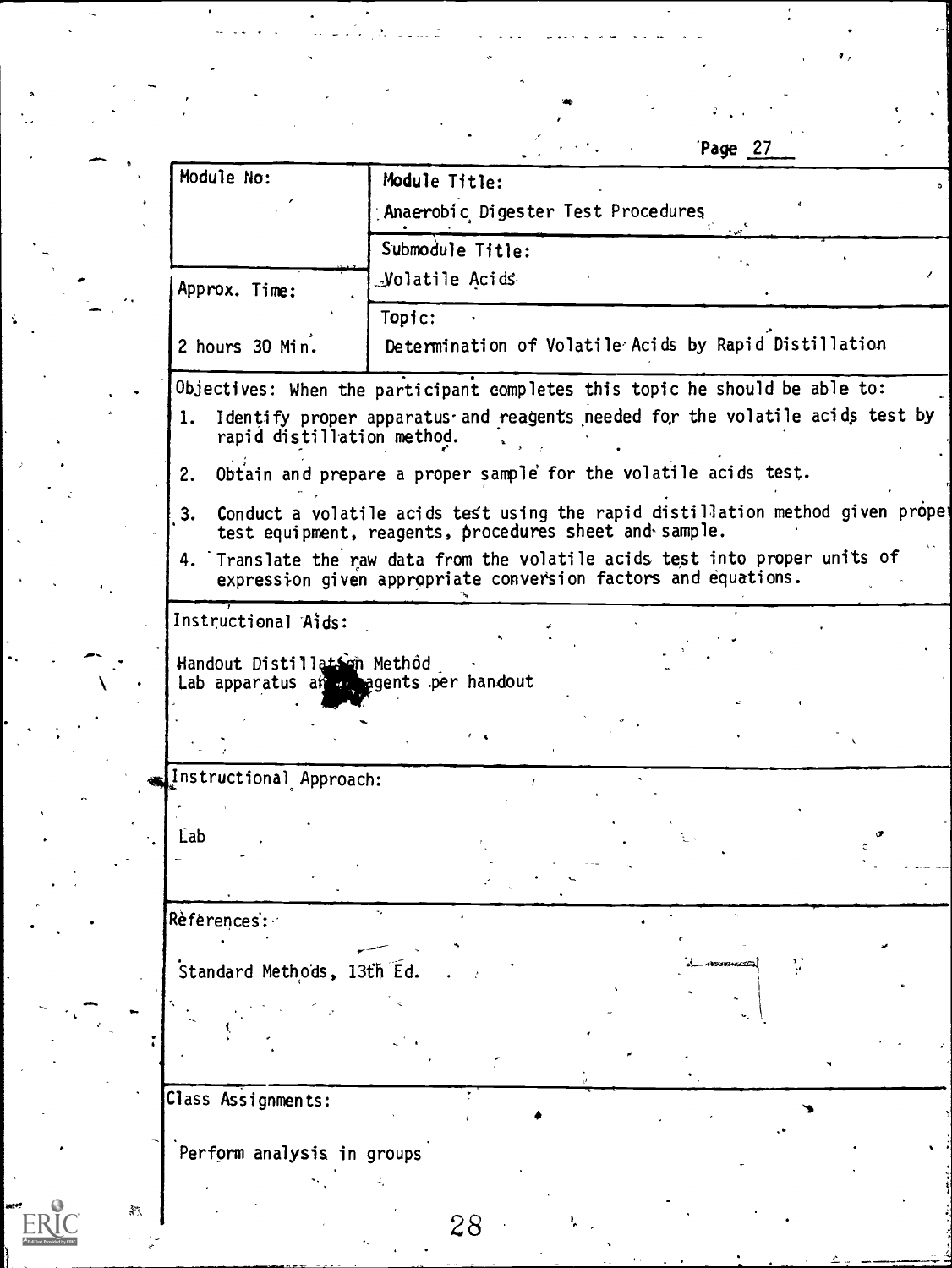| Module No:                | Topic: | Rapid Distillation Method                                                          |  |  |  |  |  |
|---------------------------|--------|------------------------------------------------------------------------------------|--|--|--|--|--|
| Instructor Hotes:         |        | Instructor Outline:                                                                |  |  |  |  |  |
| Handout                   |        | List the apparatus and reagents needed for<br>1.<br>the rapid distillation method. |  |  |  |  |  |
| Rapid Distillation Method | ب ج    | Demonstrate the makeup of reagents and<br>setup of apparatus.                      |  |  |  |  |  |
| Pages $2\lambda - 28$     |        | 2. Discuss sample collection                                                       |  |  |  |  |  |
|                           |        | Demonstrate the start and end of the<br>3.<br>distillation.                        |  |  |  |  |  |
|                           |        | . Have participant perform the test.                                               |  |  |  |  |  |
|                           |        | 4.                                                                                 |  |  |  |  |  |
|                           |        | Work a sample calculation                                                          |  |  |  |  |  |
|                           |        | Have participant work calculations                                                 |  |  |  |  |  |
|                           |        |                                                                                    |  |  |  |  |  |
|                           |        |                                                                                    |  |  |  |  |  |
|                           |        |                                                                                    |  |  |  |  |  |
|                           |        |                                                                                    |  |  |  |  |  |
|                           |        |                                                                                    |  |  |  |  |  |
|                           |        |                                                                                    |  |  |  |  |  |
|                           |        |                                                                                    |  |  |  |  |  |
|                           |        |                                                                                    |  |  |  |  |  |
|                           |        |                                                                                    |  |  |  |  |  |
|                           |        |                                                                                    |  |  |  |  |  |
|                           |        |                                                                                    |  |  |  |  |  |
|                           |        |                                                                                    |  |  |  |  |  |
|                           |        |                                                                                    |  |  |  |  |  |
|                           |        |                                                                                    |  |  |  |  |  |
|                           |        |                                                                                    |  |  |  |  |  |
|                           |        |                                                                                    |  |  |  |  |  |
|                           |        |                                                                                    |  |  |  |  |  |
|                           |        |                                                                                    |  |  |  |  |  |

 $ERIC$ 

t,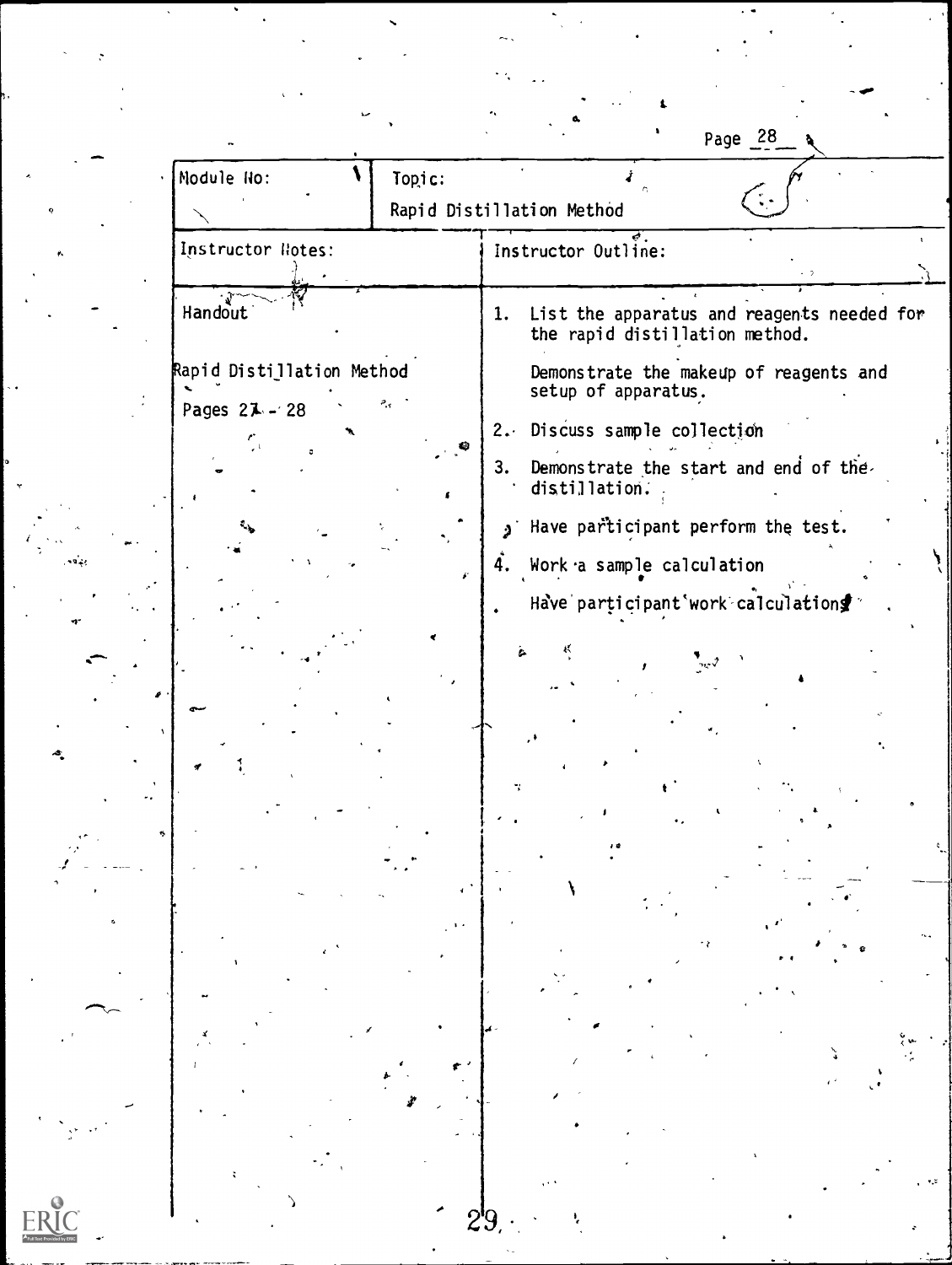$t = \sqrt{1 - t}$ 

## DISTILLATION METHOD

General Discussion .

The following short method often is applicable for control purposes. Because the method is empiracal it should be carried out exactly as described. It is assumed that 70%.of the volatile acids will be found in the distillate. # inis is corrected for in the computations. However, this factor has been found to vary from 68 to 85%, depending on the\_ nature of the acids and the rate of distillation.

 $\bullet$   $\bullet$ 

## Apparatus

Centrifuge, with head to  $\epsilon$ arry four 50-ml tubes or 250-ml bottles. a.

b. Distillation flask, 500-m1 capacity.

c. Condenser, about 76 cm (30 in.) in length.

d. Adapter tube.

Reagents

a. Sulfuric acid,  $H_2SO_{d}$ , 1 + 1.

b. Standard sodium hydroxide titrant,  $0/1$  N.

,c. Phenolphthalein indicator solution'

Procedure

Centrifuge 200 ml sample for 5 min. Pour off and combine the. supernatant liquors. Place 100 ml supernatant liquor in a 500-ml distillation flask. Add 100 ml distilled water, 4 to 5 clay chips or sim flar material to prevent bumping, and-5 ml H<sub>2</sub>SO<sub>4</sub>.  $\sqrt{M}$ ix.so that the acid does not remain on the bottom of the flask. Connect the flask to a condenser and adapter tube and distill at the rate of about 5 ml/min. Collect 150°ml distillate in a

 $30$  and  $\sim$  . The set of  $\sim$  ,  $\sim$  ,  $\sim$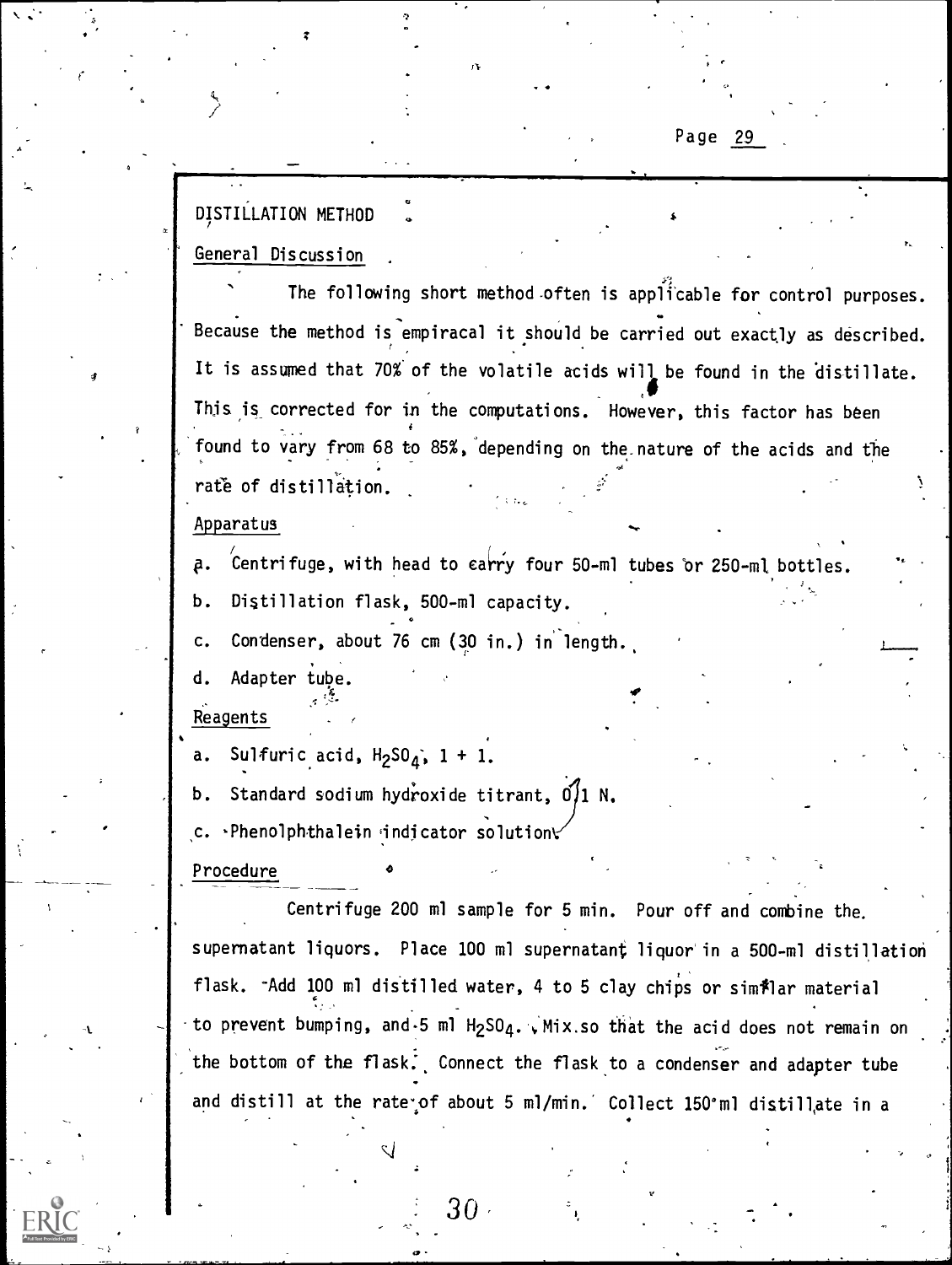$-250$ -ml conical flask and titrate with  $0.1$  N NaOH, using phenolophthalein as an indicator. The endpoint is the first pink coloration that persists on standing a short time. Titration at 95 C produces a stable endpoint. Calculations  $\frac{1}{2}$  mg/l volatile acids as acetic acid =  $\frac{1}{2}$  B X N X 60,000  $\text{Sample}\ \text{size}\ \text{X}\ \text{U.7}$  $B = mls$  of base used N = Normality of base used  $\downarrow$ 

 $\sim$   $\sim$ 

31

جمود

tr.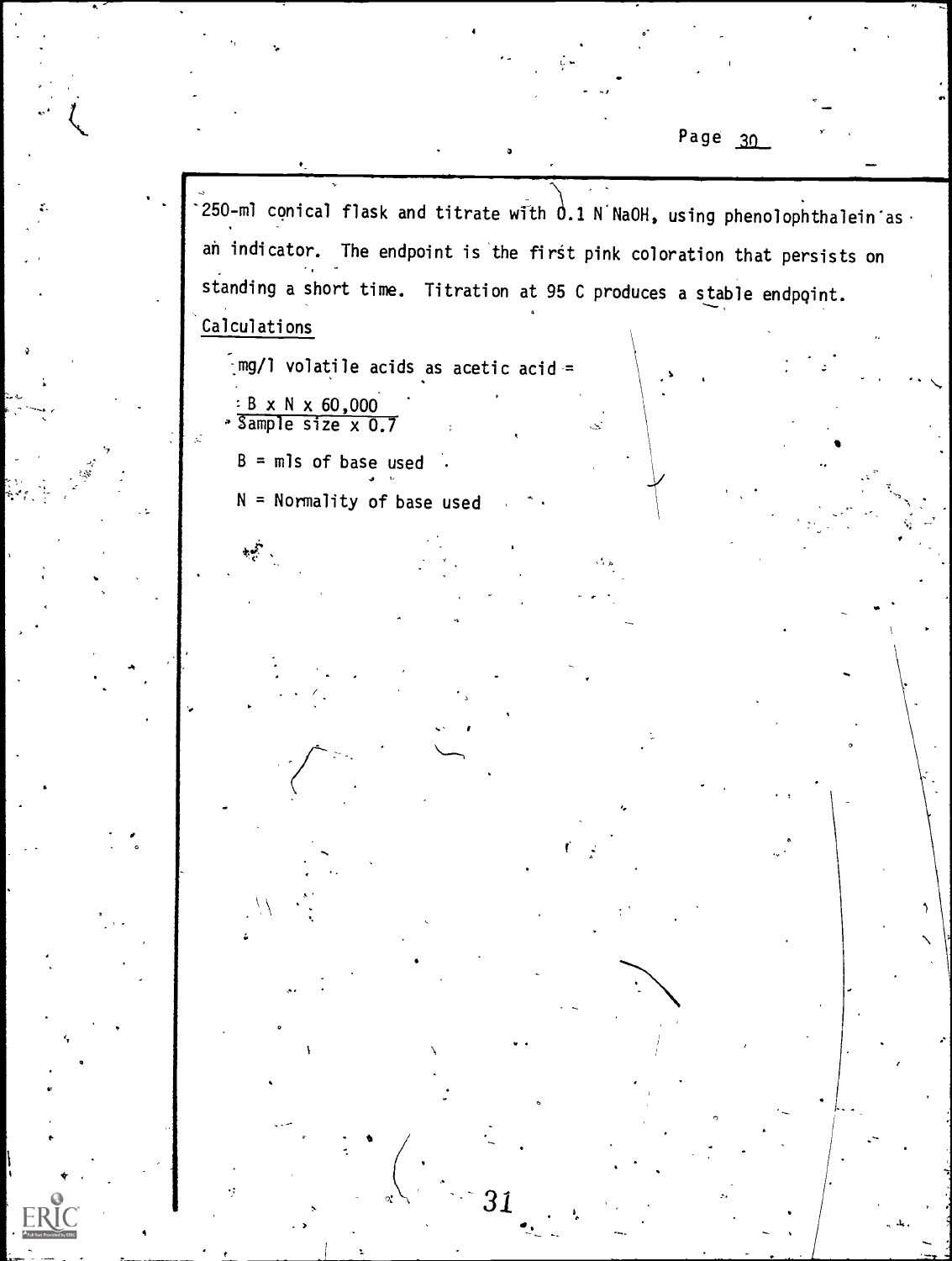|                                                                                                         |                  |                                    | Page | 31 <sup>1</sup>                                                 |  |
|---------------------------------------------------------------------------------------------------------|------------------|------------------------------------|------|-----------------------------------------------------------------|--|
| Module No:                                                                                              | Module Title:    |                                    |      |                                                                 |  |
|                                                                                                         |                  | Anaerobic Digester Test Procedures |      |                                                                 |  |
|                                                                                                         | Submodule Title: |                                    |      |                                                                 |  |
|                                                                                                         | Volatile Acids   |                                    |      |                                                                 |  |
| Approx. Time:                                                                                           |                  |                                    |      |                                                                 |  |
| 2 hours                                                                                                 | Topic:           |                                    |      |                                                                 |  |
|                                                                                                         |                  |                                    |      | Betermination of Volatile Acids by Silicic Acid Method          |  |
| Objectives:                                                                                             |                  |                                    |      | When the participant completes this topic he should be able to: |  |
| 1. Identify proper apparatus and reagents needed for the volatile acids test<br>by silicic acid method. |                  |                                    |      |                                                                 |  |
| 2.<br>Obtain and prepare a proper sample for the volatile acids test.                                   |                  |                                    |      |                                                                 |  |
| 3.<br>Conduct a volatile acids test using the silicic acid method given proper test                     |                  |                                    |      |                                                                 |  |
| equipment, reagents, procedures sheet and sample.                                                       |                  |                                    |      |                                                                 |  |
| 4.<br>Translate the raw data from the volatile acids test into proper units of                          |                  |                                    |      |                                                                 |  |
| expression given appropriate conversion factors and equations.                                          |                  |                                    |      |                                                                 |  |
| Instructional Aids:                                                                                     |                  |                                    |      |                                                                 |  |
|                                                                                                         |                  |                                    |      |                                                                 |  |
| Handout Silicic Acid Method                                                                             |                  |                                    |      |                                                                 |  |
| Lab apparatus and reagents per handout<br>Overhead sample calculation                                   |                  |                                    |      |                                                                 |  |
|                                                                                                         |                  |                                    |      |                                                                 |  |
|                                                                                                         |                  |                                    |      |                                                                 |  |
| Instructional Approach:                                                                                 |                  |                                    |      |                                                                 |  |
|                                                                                                         |                  |                                    |      |                                                                 |  |
| Lab s <sup>2</sup>                                                                                      |                  |                                    |      |                                                                 |  |
|                                                                                                         |                  |                                    |      |                                                                 |  |
| References:                                                                                             |                  |                                    |      |                                                                 |  |
|                                                                                                         |                  |                                    |      |                                                                 |  |
|                                                                                                         |                  |                                    |      |                                                                 |  |
|                                                                                                         |                  |                                    |      |                                                                 |  |
| Standard Methods, 14th Ed.<br>Kerri                                                                     |                  |                                    |      |                                                                 |  |
|                                                                                                         |                  |                                    |      |                                                                 |  |
|                                                                                                         |                  |                                    |      |                                                                 |  |
| Class Assignments:                                                                                      |                  |                                    |      |                                                                 |  |
| Perform analysis                                                                                        |                  |                                    |      |                                                                 |  |

 $\oplus$ 

ERIC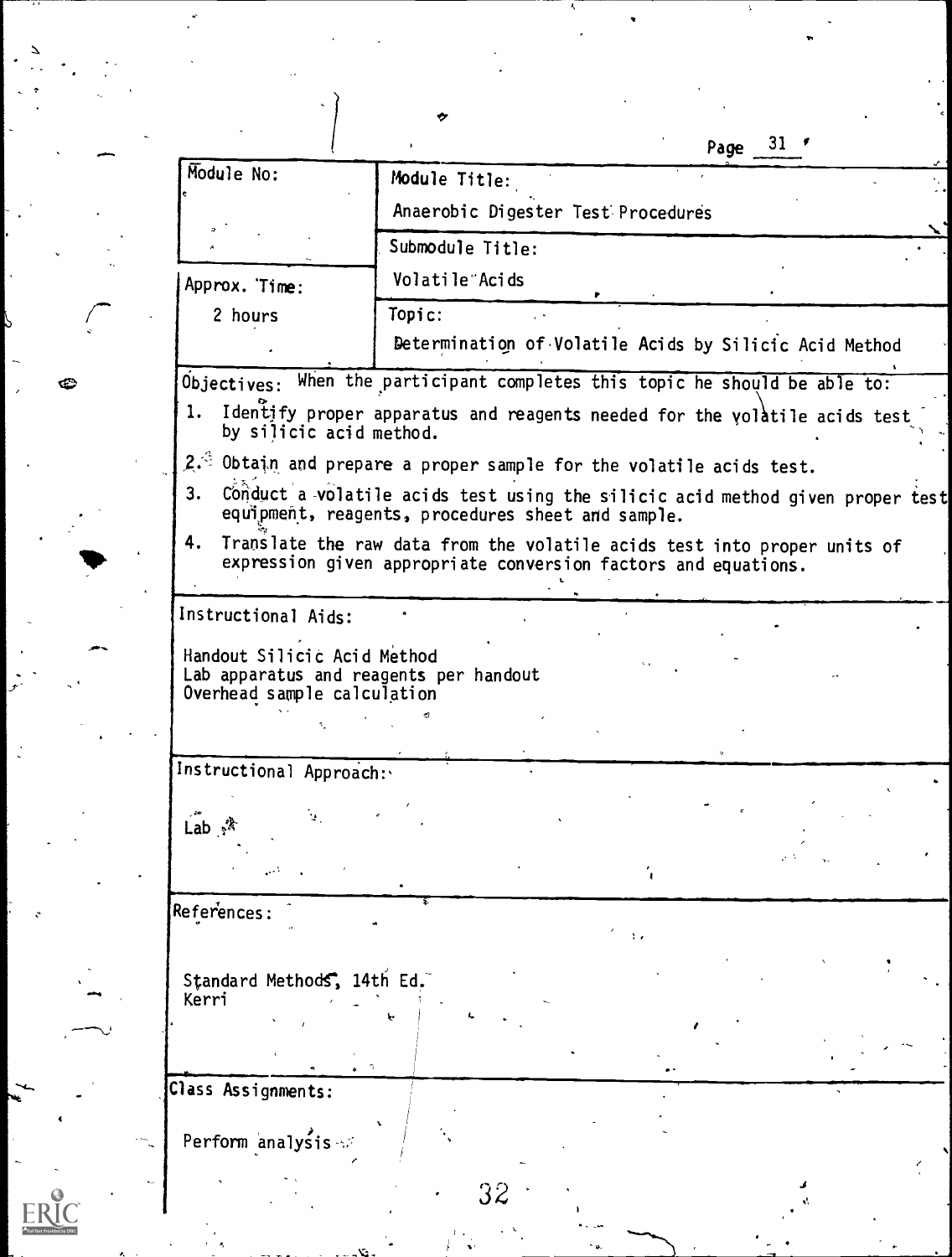|                                       | $\ddot{\phantom{1}}$ | $\mathbf{B}^{\text{Page}}$ 32                                                               |
|---------------------------------------|----------------------|---------------------------------------------------------------------------------------------|
| Module No:                            | Topic:               | $\sim$ $\sim$                                                                               |
|                                       |                      | Silicic Acid Method                                                                         |
| Instructor liotes:                    |                      | instructor Outline:                                                                         |
|                                       |                      |                                                                                             |
| Handout                               |                      | List the apparatus and reagents needed for<br>1.<br>silicic acid method.                    |
| Volatile Acids<br>Silicic Acid Method |                      | Demonstrate the makeup of reagents and<br>setup of apparatus.                               |
| Pages 31 - 35                         |                      | $2^{\cdot}$<br>Discuss sample collection and if possible                                    |
|                                       |                      | demonstrate sample collection.<br>3 <sub>1</sub><br>Demonstrate the silicic acid method for |
|                                       |                      | volatile acids.                                                                             |
|                                       |                      | Have participant perform the test.                                                          |
| Overhead                              |                      | 4.<br>Work a sample calculation.                                                            |
| Sample Calculations                   |                      | Have participant work calculations                                                          |
| Example                               |                      |                                                                                             |
| Page 34                               |                      |                                                                                             |
|                                       |                      |                                                                                             |
|                                       |                      |                                                                                             |
|                                       |                      |                                                                                             |
|                                       |                      |                                                                                             |
|                                       |                      |                                                                                             |
|                                       |                      |                                                                                             |
|                                       |                      |                                                                                             |
|                                       |                      |                                                                                             |
|                                       |                      |                                                                                             |
|                                       |                      |                                                                                             |
|                                       |                      |                                                                                             |
|                                       |                      |                                                                                             |
|                                       |                      |                                                                                             |

ER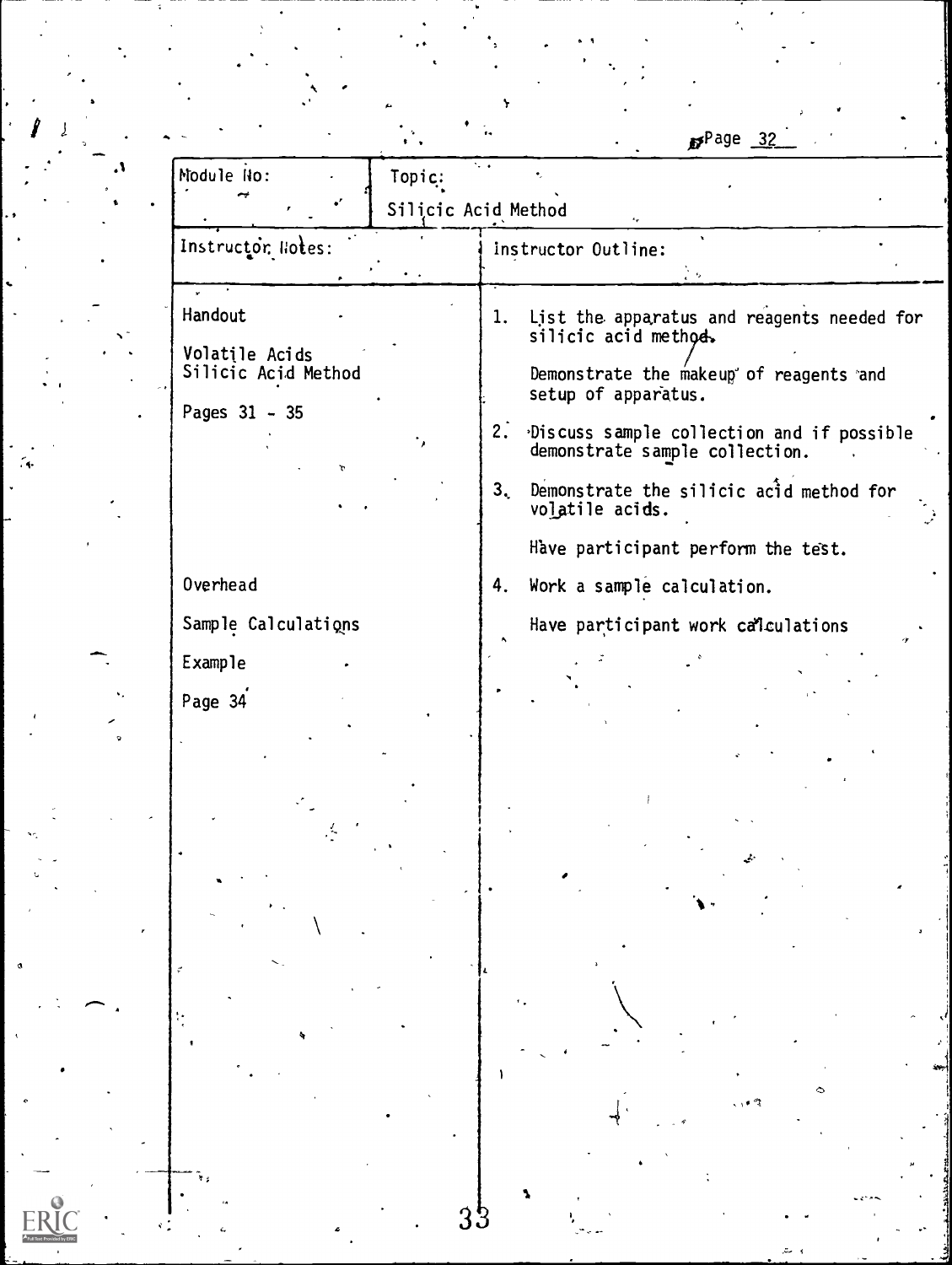VOLATILE ACIDS

(Silic Acid,Method)

Apparatus

1. Centrifuge on filtering apparatus.

2. Two 50 ml graduated cylinders.

3. Two mdeicine droppers.

4. Crucibles,. Gooch or fritted glass

4,

5. Filter flask

6. 'Vacuum source

7. One 50. ml beaker

 $8.$  Two 5 ml pipettes

'9. Buret

Reagents

 $\Delta$ 

1. -Silicic acid, solids, 100-mesh. Remove fines from solid portion of acid by slurrying the acid in distilled water' and removing the supernatant after allowing settling for 15 minutes. Repeat the process several times. Dry the Washed acid solids in an oven at 1030 C and then store in a desiccator.

Page  $33$ 

-t

- 2. Chloroform butanol reagent. Mix 300 ml chloroform, 100 ml N-butanol, and 80 ml  $0.5$  N H<sub>2</sub>SO<sub>4</sub> in separatory funnel and allow the water and "organic layers to separate. \_Drain off the lower organic layer through filter paper 'into a dry bottle.
- 3. Thymol\_blue indicator solution. Dissolve-80 mg thymol blue in-100 ml absolute methanol.
- 4. Phenolphthalein indicator solution. Dissolve 80 mg phenolphthalein in o 100 ml absolute methanol.

Sulfuric acid, 10 N.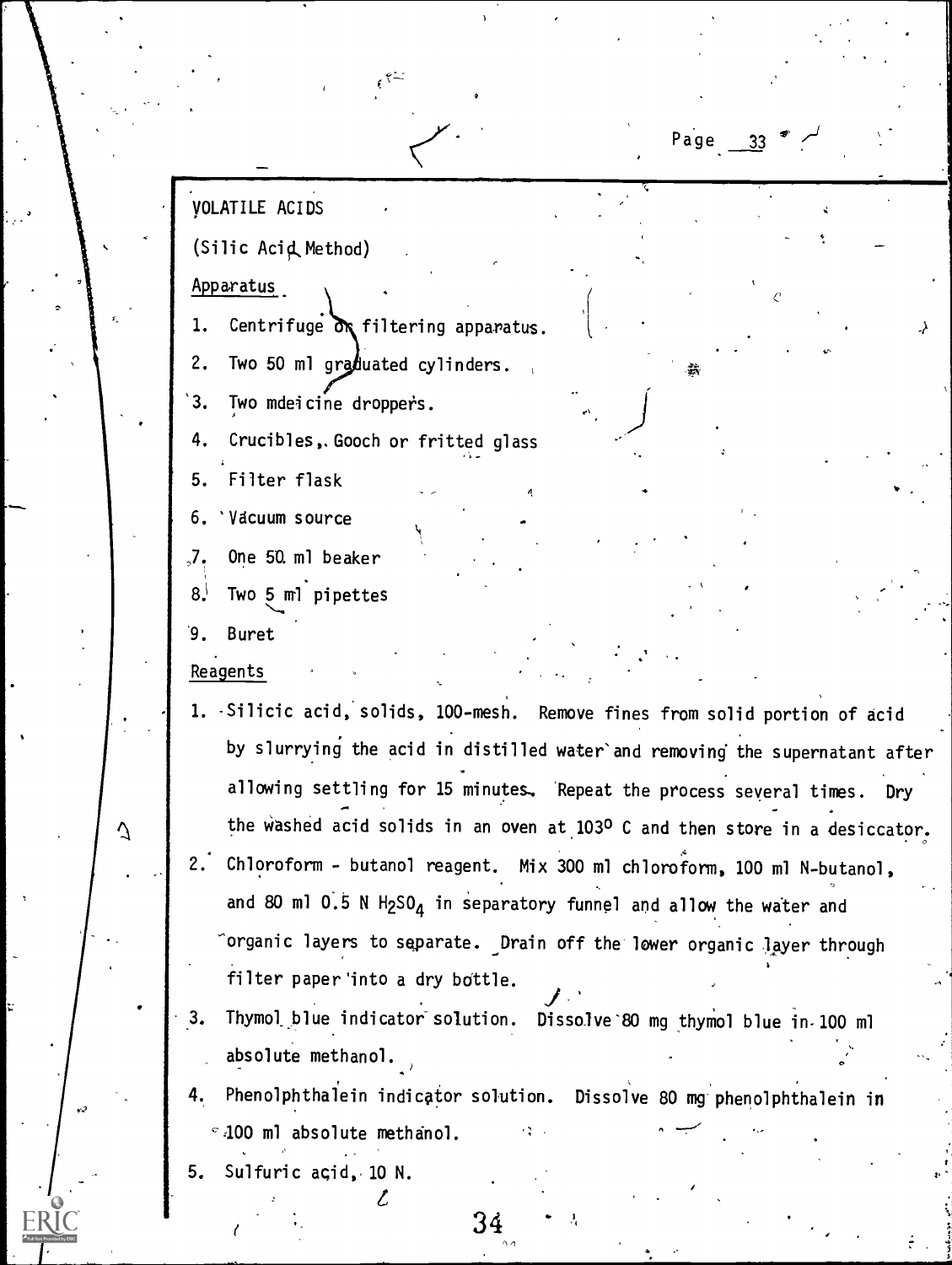Page .34.

- If  $\mathcal{F}_1$  is a subset of  $\mathcal{F}_2$  is a subset of  $\mathcal{F}_3$  is a subset of  $\mathcal{F}_4$  is a subset of  $\mathcal{F}_5$  is a subset of  $\mathcal{F}_6$  is a subset of  $\mathcal{F}_6$  is a subset of  $\mathcal{F}_7$  is a subset of  $\mathcal{F}_8$  is a sub . Standard sodium.hydroxide reagen, 0.02 N. Prepare in absolute methanol  $\,$  ,  $\,$ .. -,. from conc, NaOH stock solution iri water. ., Procedure
- 1. Centrifuge or filter enough sludge to obtain a sample of 10 to  $\cancel{15}$ , mls This same sample and filtrate should, be used for both the volatile acids test and the total alkalinity test.
- 2. Measure volume (10 to 15 ml) of sample and place in a beaker.
- 3. Add a few drops of thymol blue indicator solution.

**Service** Construction

- 4. Add 10 N H<sub>2</sub>SO<sub>4</sub>, dropwise, until thymol blue color just turns to red.
- 5. Place 10 grams of silicic acid (solid acid) in crucible and apply suction. This will pack the acid material and the packed material is sometimes 1 called a column.
	- . With'a pipette, distribute 5.0 ml acidified sample (from Step 4) as uniformly as possible over the column. Apply suction briefly to draw the acidified sample into the silicic acid column. Release the vacuum as soon as the sample enters the column.
	- 7. Quickly add 50 ml chloroform-buttinol reagent to the column.

35

- 8. Apply suction and stop just before the last of the reagent enters the column.
- 9. Remove the filter flask from the crucible.

 $\ddot{\phantom{0}}$ 

10. Add a few drops of phenolphthalein indicator solution to the liquid in the filter flask.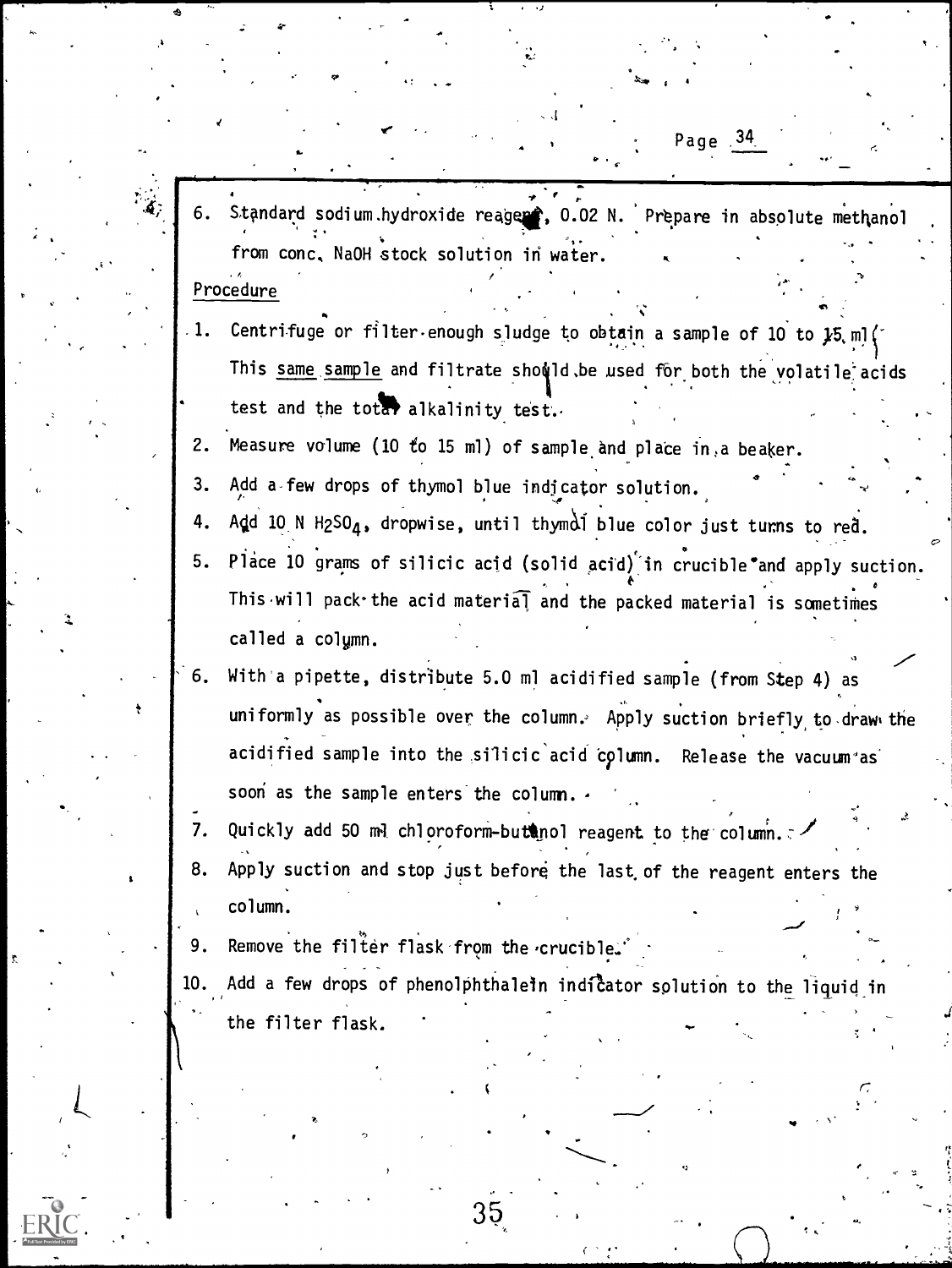Titrate with 0.02 N NaOH titrant in absolute methanol, taking care to 11. avoid aerating the sample: Nitrogen gas of CO<sub>2</sub> = free air delivered through a small glass tube may be used both to mix the sample and to prevent contact with atmospheric  $CO_2$  during titration ( $CO_2$  - free air may be obtained by passing air through ascarite or equivalent). Volume of NaOH used in sample titrations a Repeat the above procedure using a blank of distilled water.  $12.$ 

age

Volume of NaOH used in blank titration, b  $m$ }

# Precautions

- 1. The sludge sample must be representative of the digester... The sample line should be allowed to run for a few minutes before the sample is taken. The sample temperature should be as warm as the diggster itself.
- The sample for the volatile acids test should not be taken immediately  $2.$ after charging the digester with raw sludge. Should this be done, the raw sludge may short-circuit to the withdrawal point and result in the withdrawal of raw sludge rather than digested sludge. Therefore, after the raw sludge has been fed into the tank, the tank should be well mixed by recirculation or other means before a sample is taken.
- If a digester is performing well with low volatile acids and then if one 3. sample showld<sup>2</sup> unexpectedly and suddenly give a high value, say over 1000 mg/l of volatile acids, do not bécome alarmed. The high result may be caused by a poor, nonrepresentative sample of raw sludge instead of digested sludge. Resample and retest. The second test may give a more. typical value. When increasing volatile acids and decreasing alkalinity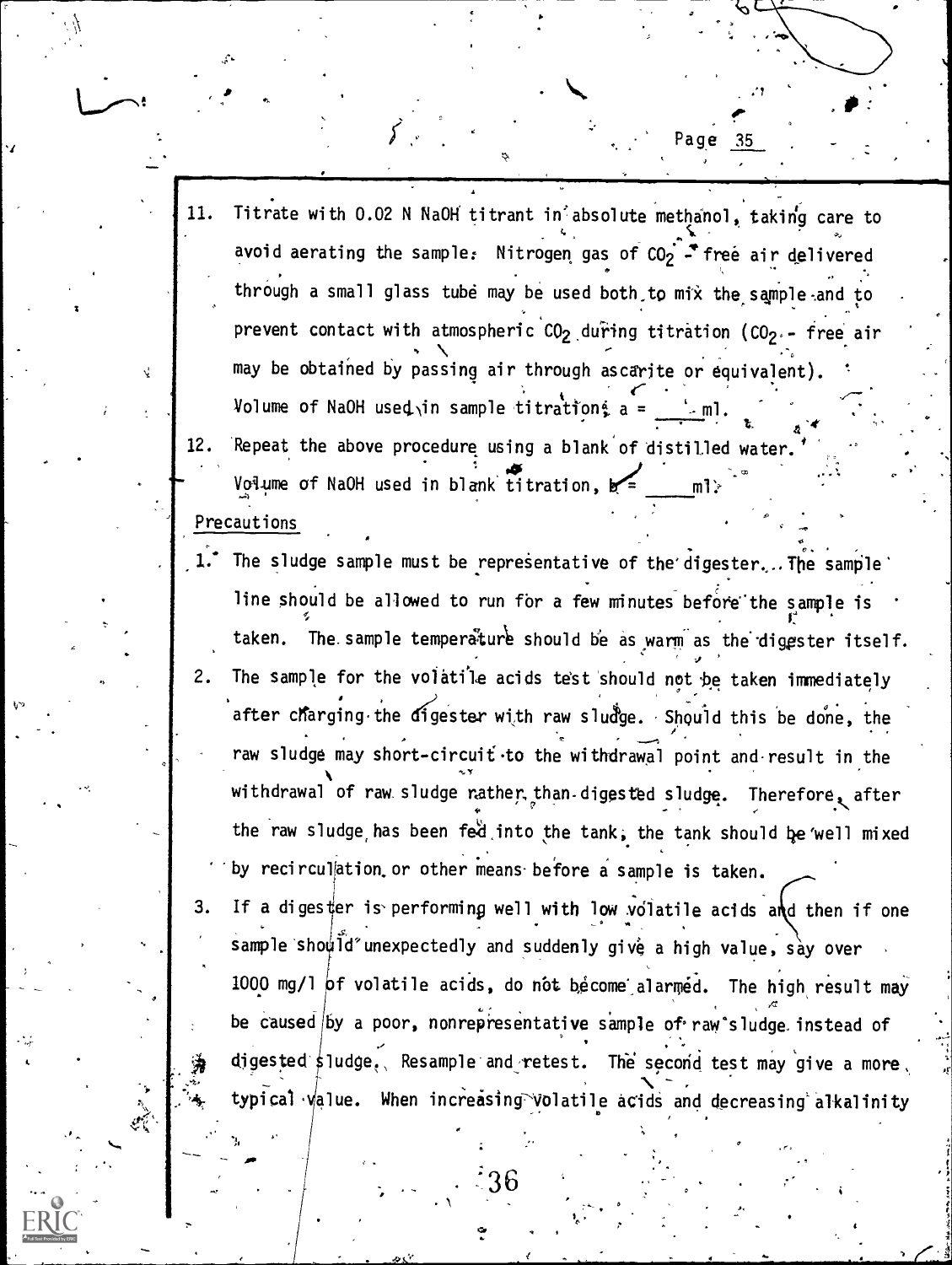

 $37$  and  $37$ 

f..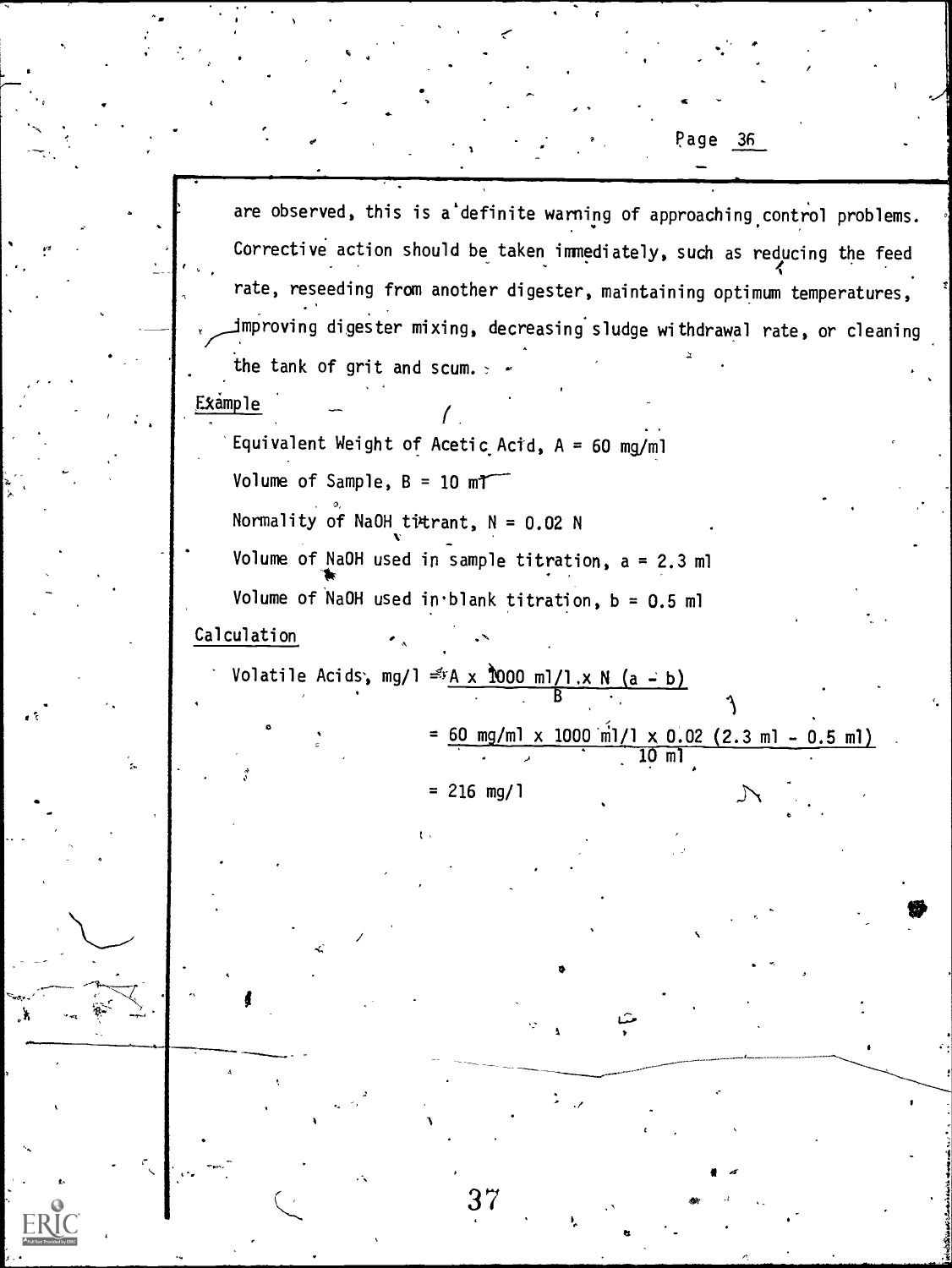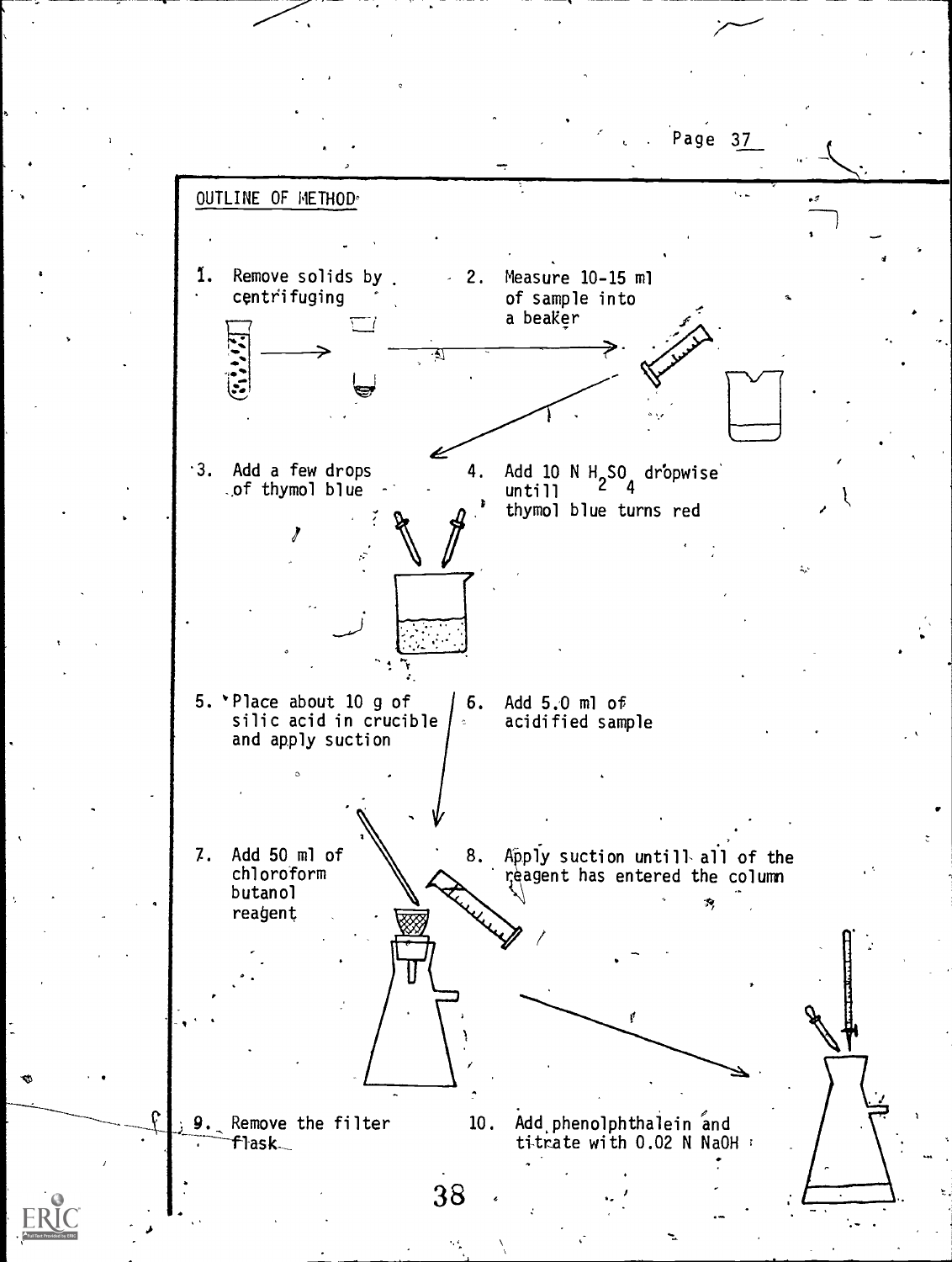|                                                                                                             |                                                                                                                             | Page 38 |    |
|-------------------------------------------------------------------------------------------------------------|-----------------------------------------------------------------------------------------------------------------------------|---------|----|
| Module No:                                                                                                  | Module Title: .                                                                                                             |         |    |
|                                                                                                             | Anaerobic Digester Test Procedures                                                                                          |         |    |
|                                                                                                             | Submodule Title:                                                                                                            |         |    |
| Approx. Time:                                                                                               | Volatile Acids,                                                                                                             |         |    |
|                                                                                                             | Topic:                                                                                                                      |         |    |
| $2$ hours                                                                                                   | Determination of Volatile Acids by "Hach" Method                                                                            |         |    |
| Objectives: When the participant completes this topic he should be able to:                                 |                                                                                                                             |         |    |
| 1.<br>by Hach method.                                                                                       | Identify proper apparatus and reagents needed for the volatile acids test                                                   |         |    |
| 2.                                                                                                          | Obtain and prepare a proper sample for the volatile acids test.                                                             |         | ্ত |
| 3.                                                                                                          | Conduct a volatile acids test using the Hach method given proper test equipmen<br>reagents, procedures sheet and sample     |         |    |
| 4.                                                                                                          | Translate the raw data from the test into proper units of expression given<br>appropriate conversion factors and equations. |         |    |
| Instructional Aids:                                                                                         |                                                                                                                             |         |    |
| Handout - Hach Method                                                                                       |                                                                                                                             |         |    |
|                                                                                                             |                                                                                                                             |         |    |
| Instructional Approach:                                                                                     |                                                                                                                             |         |    |
|                                                                                                             |                                                                                                                             |         |    |
| Lab                                                                                                         |                                                                                                                             |         |    |
|                                                                                                             | ¥.                                                                                                                          |         |    |
| References:<br>Procedures, Chemical Lists and Glassware for Water and Wastewater with<br>Calabration Table. |                                                                                                                             |         |    |
| 3rd Ed. Hach Chemical Co.                                                                                   |                                                                                                                             |         |    |
|                                                                                                             |                                                                                                                             |         |    |
|                                                                                                             | $\mathbf{v} = \mathbf{v}_0$                                                                                                 |         |    |
| Class Assignments:                                                                                          |                                                                                                                             |         |    |
| Perform analysis                                                                                            |                                                                                                                             |         |    |
| ، ڊ                                                                                                         |                                                                                                                             |         |    |
|                                                                                                             | 39                                                                                                                          |         |    |
|                                                                                                             |                                                                                                                             |         |    |

 $\sum_{i=1}^{n}$ 

 $\langle$ 

 $\hat{\mathbf{x}}_i$ 

 $ER$ 

 $\frac{1}{\log ERC}$ 

 $c_{\rm in}$ 

 $\hat{\mathbf{r}}$  ,

Þ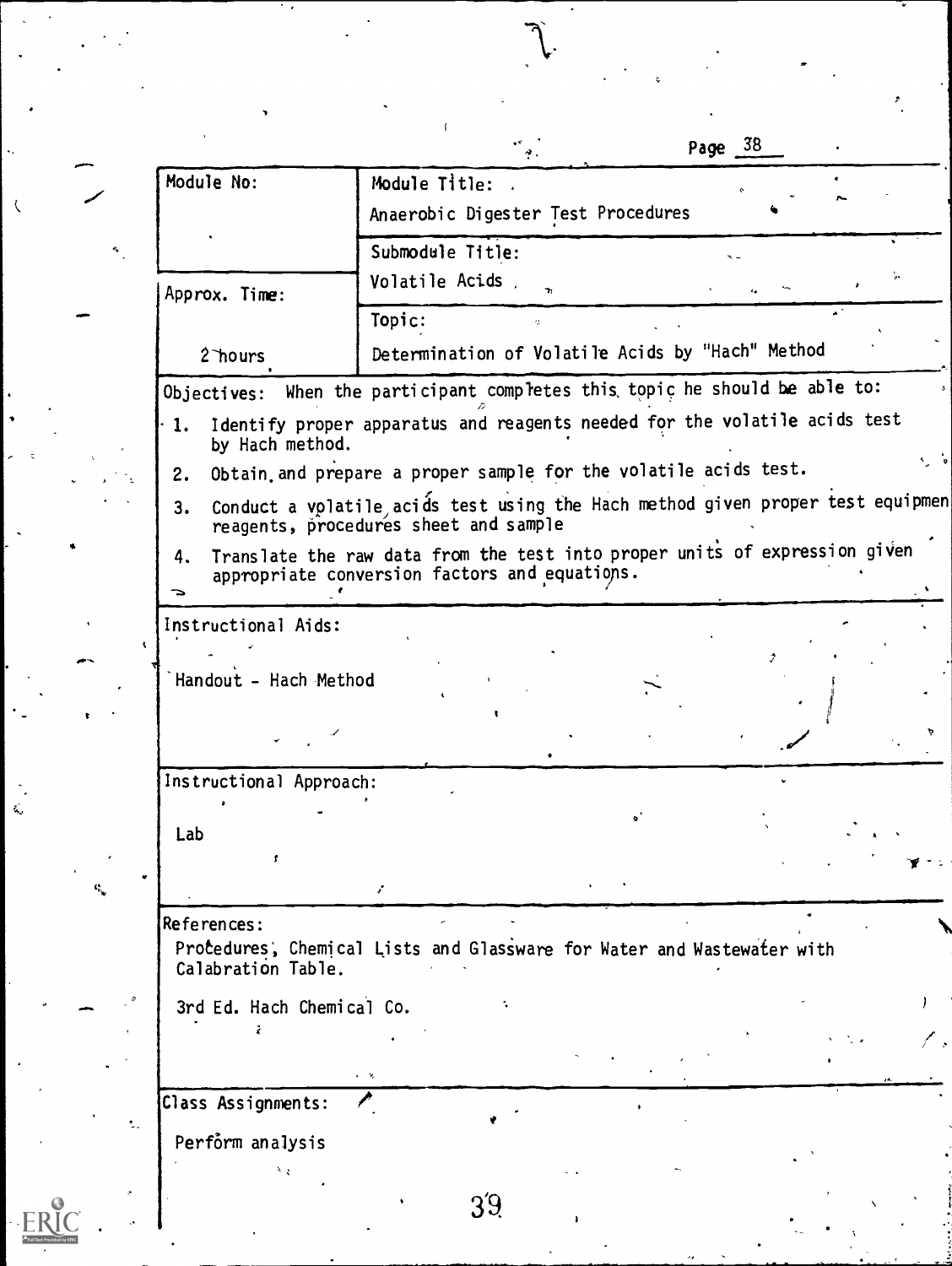|                   |              | Page $\frac{39}{2}$                                               |
|-------------------|--------------|-------------------------------------------------------------------|
| Module Ho:        | Topic:       |                                                                   |
|                   | Hach Method. |                                                                   |
| Instructor Hotes: |              | Instructor Outline:                                               |
| Handout           |              | 1. List the apparatus and reagents needed<br>for the Hach method. |
| Hach Method'      |              | 2. Discuss sample collection.                                     |
| Pages 38 - 39     |              | 3. Demonstrate the test,                                          |
|                   |              | Have participant perform the test.                                |
|                   |              | 4. Calculate results from tables provided<br>by Hach.             |
|                   |              |                                                                   |
|                   |              |                                                                   |
|                   |              | ۹Ņ                                                                |
|                   |              |                                                                   |
|                   |              |                                                                   |
|                   |              |                                                                   |
|                   |              |                                                                   |
|                   |              |                                                                   |
|                   |              |                                                                   |
|                   |              |                                                                   |
|                   |              |                                                                   |
|                   |              |                                                                   |
|                   |              |                                                                   |
|                   |              |                                                                   |
|                   |              |                                                                   |
|                   |              |                                                                   |
|                   |              |                                                                   |
|                   |              |                                                                   |
|                   |              |                                                                   |
|                   |              |                                                                   |
|                   |              |                                                                   |

E

÷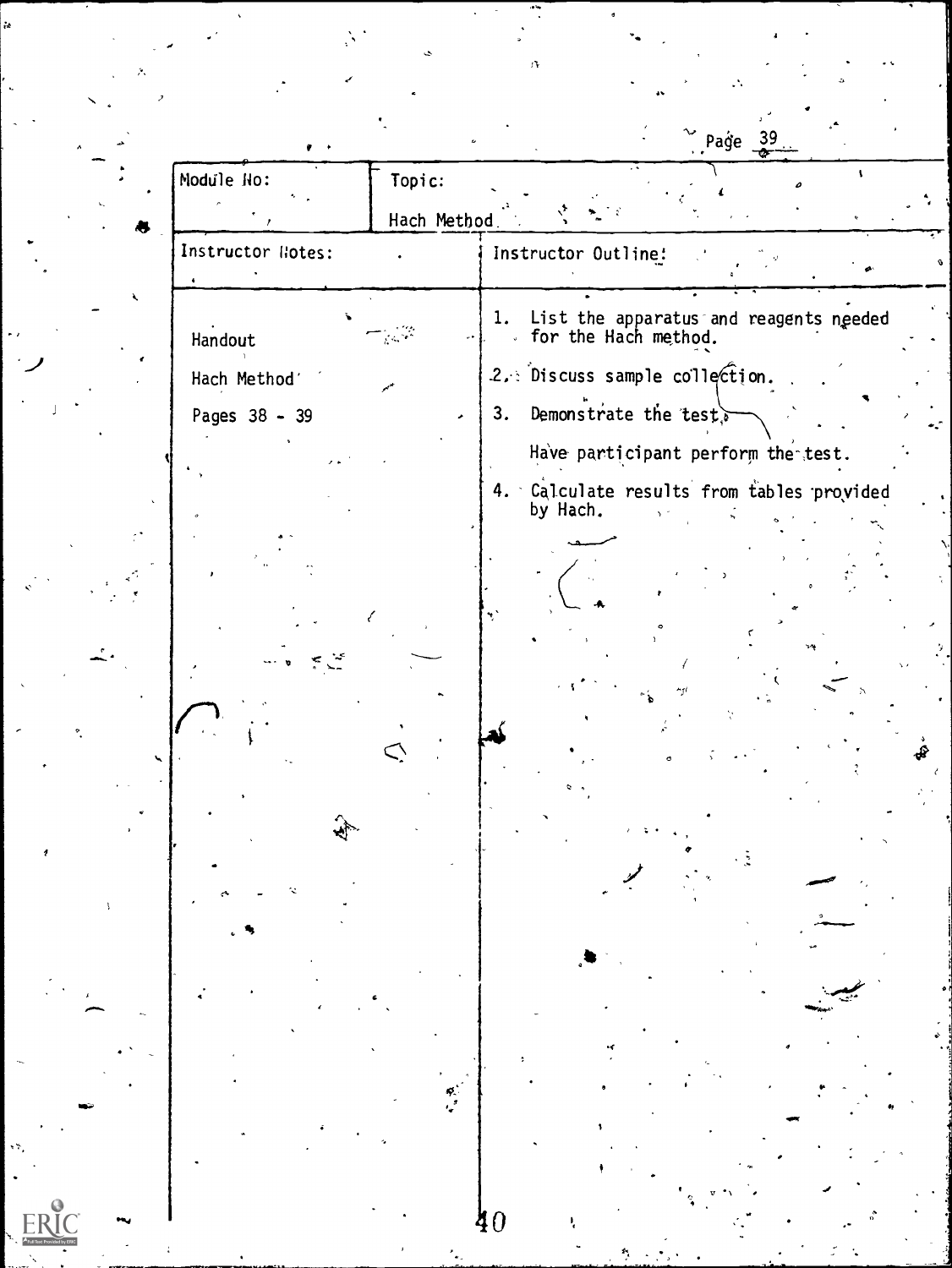VOLATILE ACIDS .

Esterification Method for Digestor Sludge

The Volatile Acids test is designed specifically for the determination of volatile organic acids in digestor sludge. All volatile acids present are reported as fieir equivalent mg/l acetic acid. Materials commonly present in digestor sludge do not interfere with the test.

Page 40

# Sample/Preparation

1. Pipet 0.5 ml of demineralized water into a clean, dry DR-2 sample cell.

- 2. Clarify a few ml of the sample by filtration or centrifuging and pipet  $\leq 0.5$  ml of the filtrate or clear supernatant into a second clean, dry DR-2 sample cell.
- 3. Pipet 1.5 ml of Ethylene Glycol into each cell and swirl to mix.
- 4. Using a pipet filler, pipet Q.2 ml of 19.2 N Sulfuric Acid Standard Solution into each cell and swirl to mix. DO NOT PIPET BY MOUTH.
- 5. Place both cells in a boiling water bath for 3 minutes, then cool immediately in tap water.
- 6. Pipet 0.5 ml of Hydroxylamine Hydrochloride Solution.into each cell and swirl to mix.
- 7: Using a pipet filler, pipet 2.0 ml of 4.5 N Sodium Hydroxide Standard Solution into each cell and swirl to mix. DO NOT PIPET BY MOUTH.
- $\circ$  1 8. Add 10 ml of Ferric Chloride--Sulfuric Acid Solution to each of the two sample cells using a 10-ml graduated cylinder.
	- 9. Add 10 ml of demineralized water to each sample cell using a 10-ml graduated. cylinder and swirl to mix. Allow at least 3 minutes for the solutions to stabilize before taking the reading.

10. Adjust the Wavelength Control to 495 nm: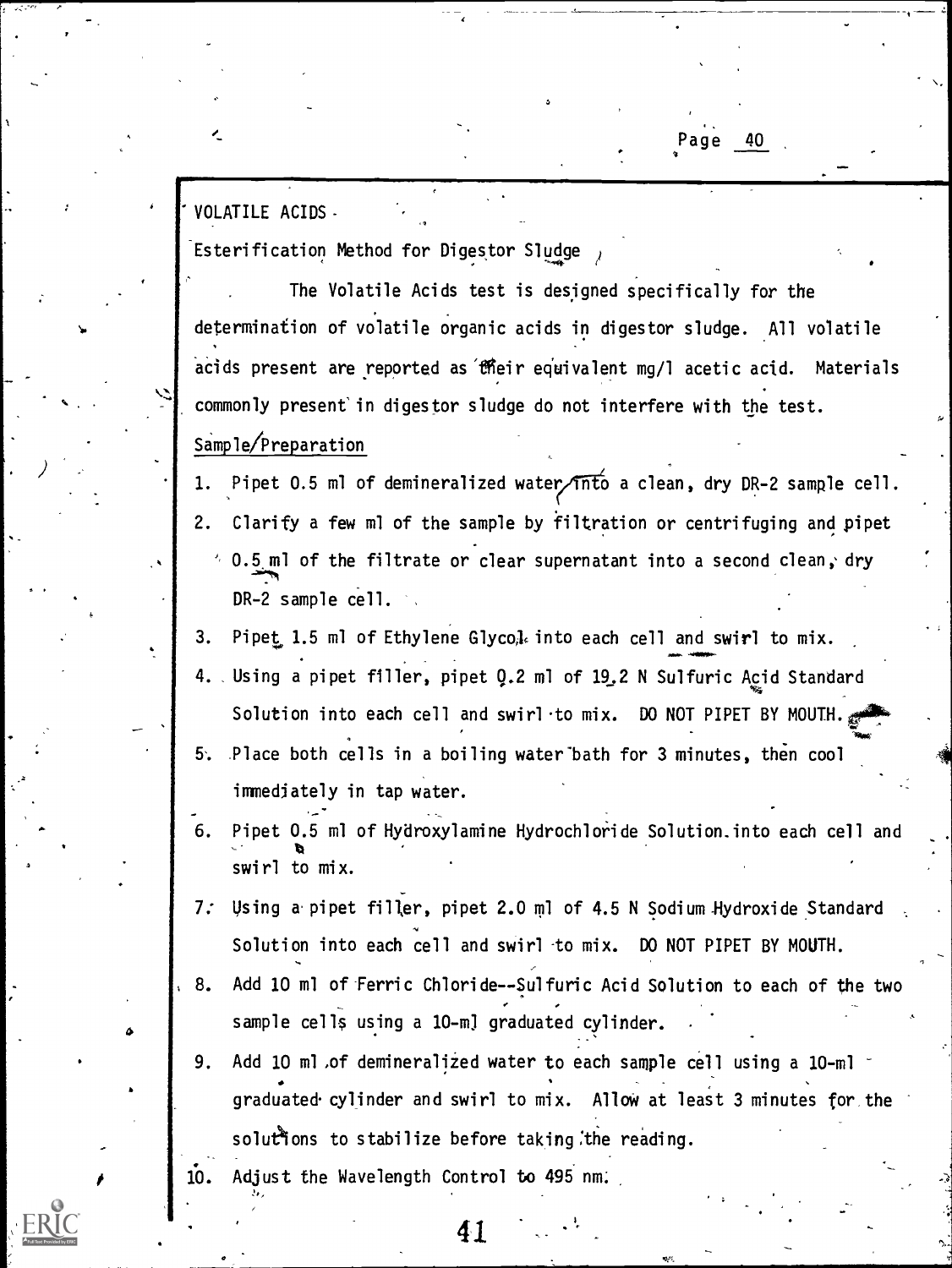$-$ (

11. Cover the empty sample compartment and adjust the Zero Control for a reading of exactly zero % T. 12. Place a  $\frac{1}{2}$  inch test tube containing the treated demineralized water into the sample compartment and adjustine-Full'Scale Control.for a meter reading of exactly 100 % %. 13. Place a  $1/2$  inch test tube containing the treated sample water into the sample compartment and read the percent transmittance.' Refer to the following table to determine the mg/l volatile acids (as acetic acid). Concentration vs. % Transmittance % T Units . %T Tens 0  $1$  2 3  $4$  5 6 7 8 7 8  $\mathcal{F}$ 4,? 10 5600 5370 5160 4960 4785 -4615 4460 4310 4170- 4040 20 <sup>3915</sup> 3795 3685 3575 3470 3370 . 3275 3185 3095 3015 30 2930 2850 2770 2700 2625 2555 2485 2420 2350 ,2290 **1030** 40 2230 2165 2110 2055 2000 1945 1885 1835 1785 1735 50 1690 1635 1590 1550 1500 1455 1410 1365 1365 1325 '1280 60 1245 1200 1165 1125 1085 1045 1015 974 941 902 <sup>70</sup> <sup>870</sup> 835 <sup>795</sup> 778 734 700 666 638 605 <sup>80</sup> <sup>543</sup> <sup>515</sup> <sup>482</sup> <sup>454</sup> <sup>426</sup> 398 <sup>370</sup> 342 314 286, 90 <sup>258</sup> 230 <sup>202</sup> <sup>179</sup> <sup>151</sup> 123. 101 73 50 22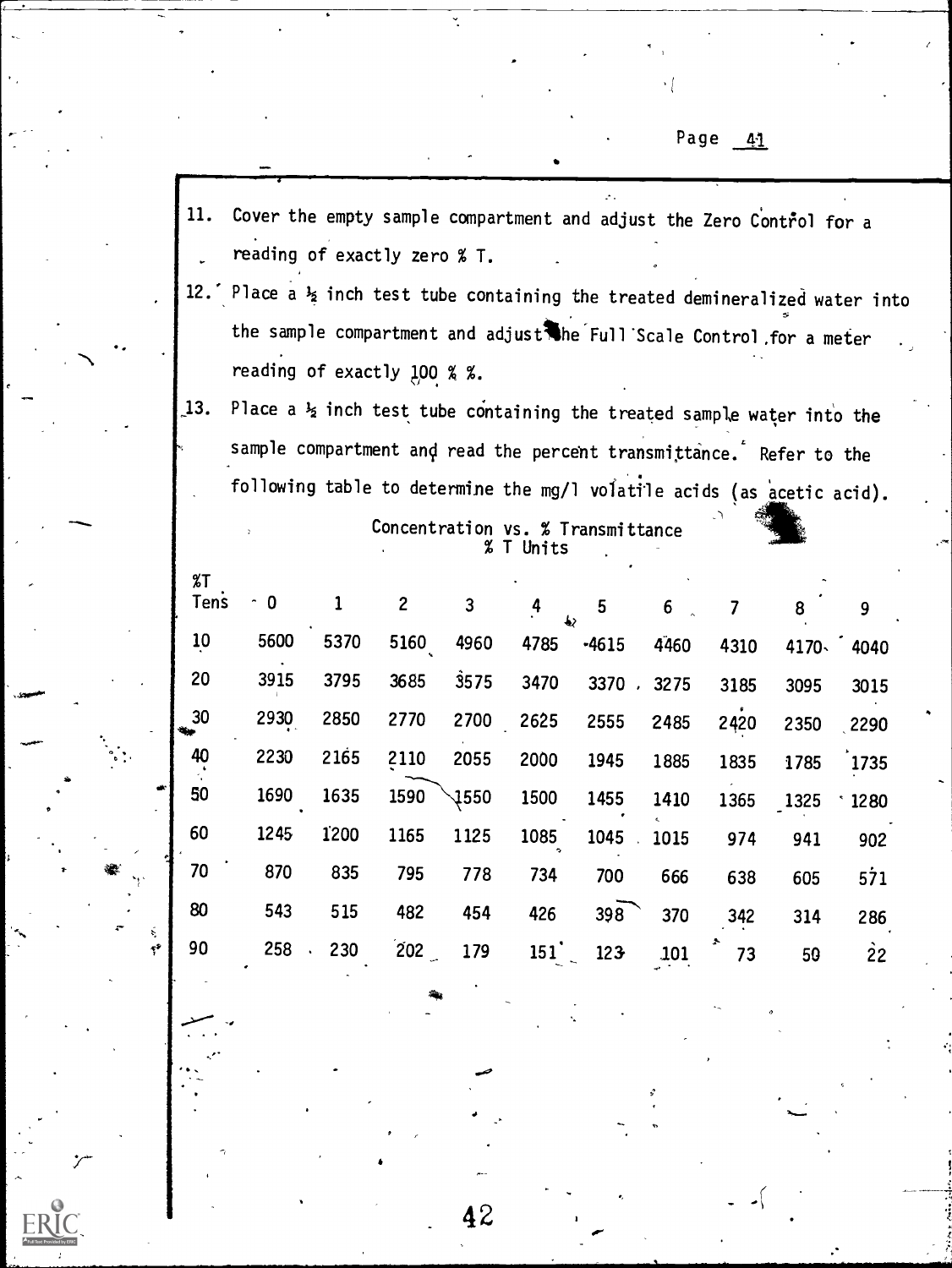| Module No:                                                                             |                                                                                                                                      | Page $42$    |  |
|----------------------------------------------------------------------------------------|--------------------------------------------------------------------------------------------------------------------------------------|--------------|--|
|                                                                                        | Module Title:                                                                                                                        |              |  |
|                                                                                        | Anaerobic Digester Test Procedures                                                                                                   | $\mathbf{r}$ |  |
|                                                                                        | Submodule Title:                                                                                                                     |              |  |
| Approx. Time:                                                                          | Volatile Acids                                                                                                                       | $\bullet$ .  |  |
|                                                                                        | Topic:                                                                                                                               |              |  |
| . 30 Min.                                                                              | Selection of Method for Volatile Acids Analysis'                                                                                     |              |  |
| Objectives: When the participant completes this topic he should be able to:            |                                                                                                                                      |              |  |
| 1.                                                                                     | Differentiate between the three volatile acids test methods as covered in<br>preceding topics by comparing the following parameters: |              |  |
| Equipment and reagents required<br>Precision and accuracy<br>Interferences encountered | Time required to complete the test                                                                                                   |              |  |
| 2.1<br>"Home" plant.                                                                   | Recommend a volatile acids test method using the above parameters for use in                                                         |              |  |
| Instructional Aids:                                                                    |                                                                                                                                      |              |  |
| <b>None</b>                                                                            |                                                                                                                                      |              |  |
|                                                                                        |                                                                                                                                      |              |  |
|                                                                                        |                                                                                                                                      |              |  |
| * Instructional Approach:                                                              |                                                                                                                                      |              |  |
|                                                                                        |                                                                                                                                      |              |  |
| Discussion                                                                             |                                                                                                                                      |              |  |
|                                                                                        |                                                                                                                                      |              |  |
| References:                                                                            |                                                                                                                                      |              |  |
|                                                                                        |                                                                                                                                      |              |  |
|                                                                                        |                                                                                                                                      |              |  |
|                                                                                        |                                                                                                                                      |              |  |
|                                                                                        |                                                                                                                                      |              |  |
|                                                                                        |                                                                                                                                      |              |  |
| Class Assignments:                                                                     |                                                                                                                                      |              |  |
| Select method                                                                          |                                                                                                                                      |              |  |
| Take final test                                                                        |                                                                                                                                      |              |  |

J.

**ERI**